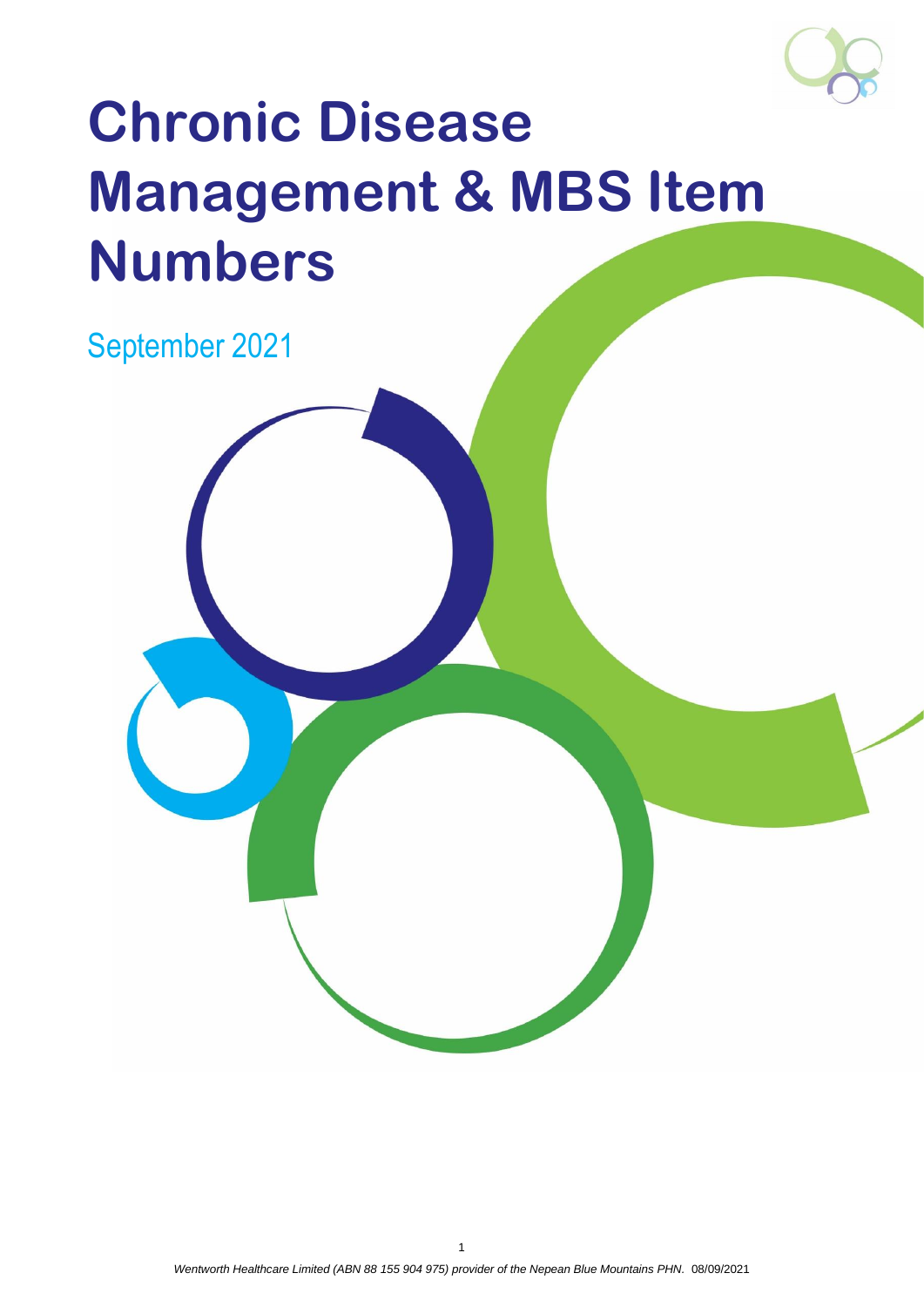#### ACKNOWLEDGEMENTS:

Wentworth Healthcare acknowledges and thanks the organisations that contributed to the content used in this Desktop Guide. They include PHNs, former Divisions of General Practice and Medicare Locals, National Peak Organisations and Commonwealth Agencies.

#### INTRODUCTION:

This Desktop Guide is intended as a resource to assist General Practice staff to effectively coordinate care for their patients with chronic conditions. It provides comprehensive information regarding the MBS items relevant to the management of chronic diseases and other conditions commonly treated in general practice. For current and comprehensive information about each MBS item number, please refer to the Medicare Benefits Schedule at [MBS Online.](http://www.mbsonline.gov.au/internet/mbsonline/publishing.nsf/Content/Home) MBS Online is frequently updated as changes to the MBS occur.

#### FEEDBACK/COMMENTS:

If you have any enquiries or would like to provide feedback or comments regarding information provided in this Guide, please contact the General Practice Support Team.

P: 02 4708 8100

DISCLAIMER: whilst every effort has been made to ensure that the information included in this Desktop Guide is current and up to date, you should exercise your own independent skill and judgement before relying on it. Refer to MBS Online for current information.

CONTACT DETAILS:

Wentworth Healthcare Werrington Park Corporate Centre, Level 1, Suite 1 14 Great Western Highway Kingswood NSW 2747

P: 02 4708 8100

E: [reception@nbmphn.com.au](mailto:reception@nbmphn.com.au)

W: [www.nbmphn.com.au](http://www.nbmphn.com.au/)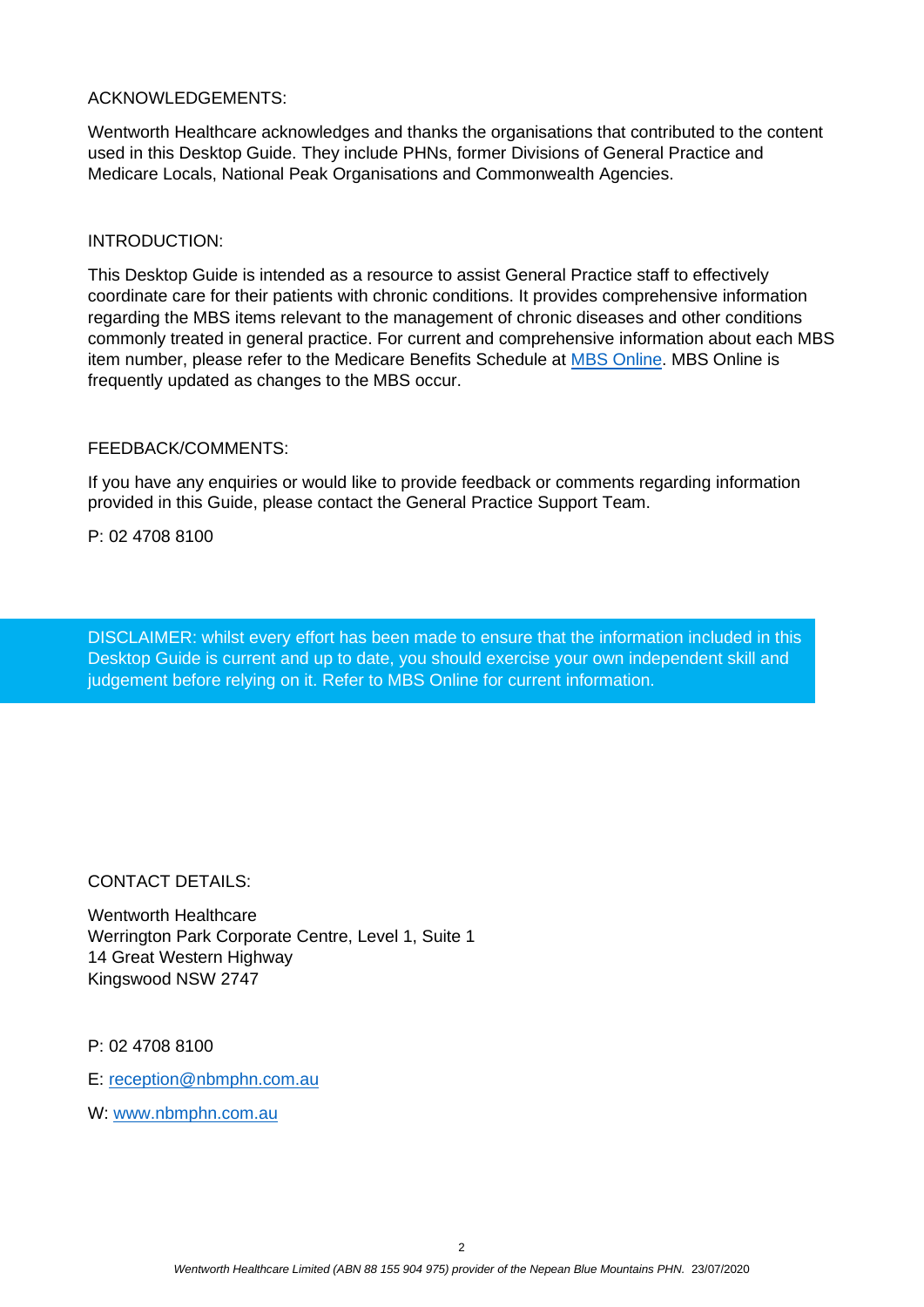# <span id="page-2-0"></span>**Contents**

| Health Assessment Provided as a Comprehensive Medical Assessment for Residents of |  |
|-----------------------------------------------------------------------------------|--|
|                                                                                   |  |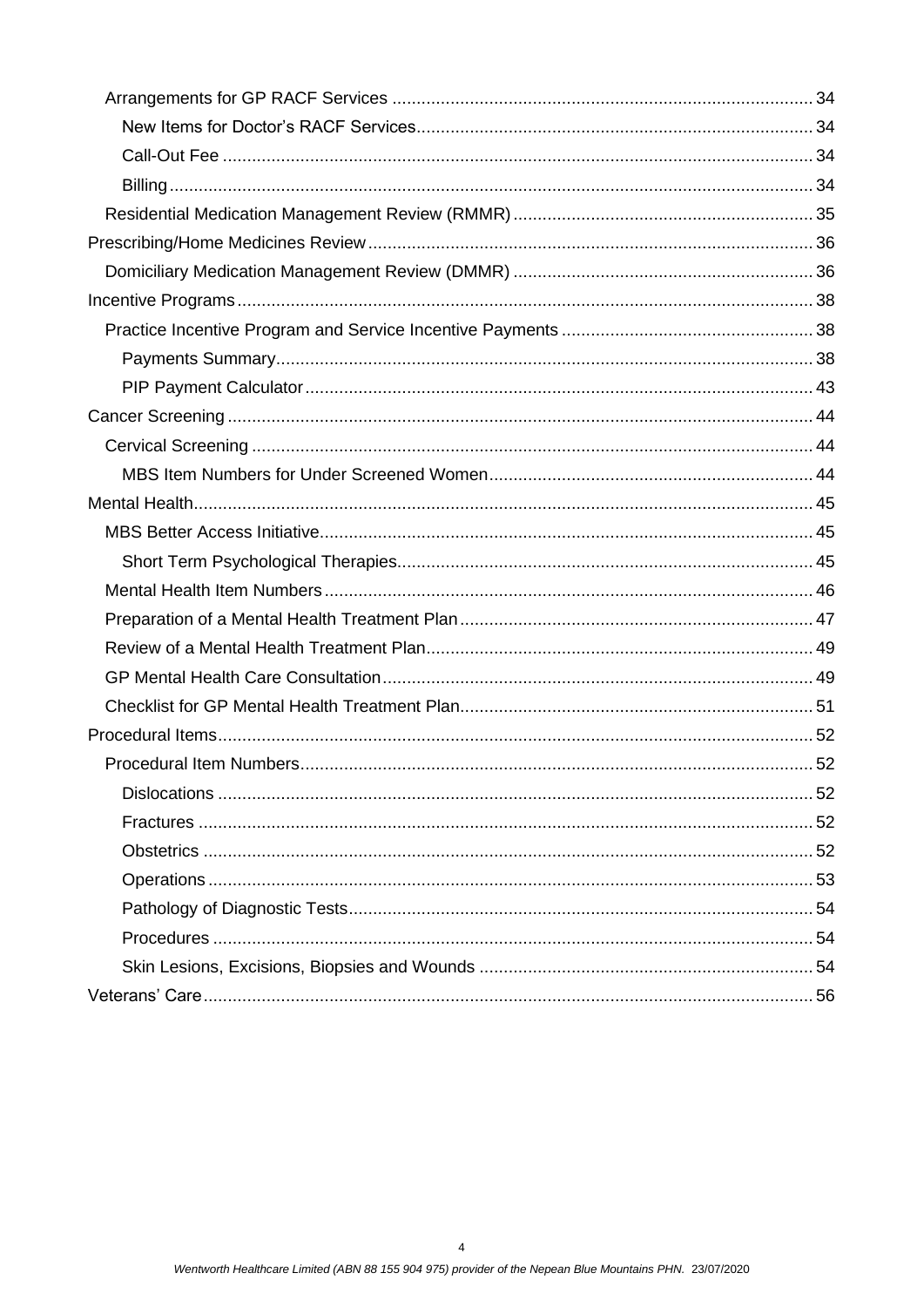## <span id="page-4-0"></span>**Chronic Disease Management**

### <span id="page-4-1"></span>**Chronic Disease Overview**

Our current health system is not optimally set up to effectively manage long term conditions. Increased and poorly targeted service use is resulting in variable patient outcomes and significant financial impacts across the entire health system. While not all hospital presentations for chronic or other conditions can be prevented through primary health interventions, it may be possible to prevent many:

- In 2013-14, 48% (285 000) of potentially avoidable hospitalisations were for chronic conditions; and
- Nearly a quarter (23%) of people who visited an emergency department felt their care could have been provided by a general practitioner.

### <span id="page-4-2"></span>**Chronic Disease in the NBM Region**

The NBM region covers almost 9179 square kilometres and aligns with the Nepean Blue Mountains Local Health District. The region encompasses 4 Local Government Areas (LGAs) and has a total population of 377 189 (2019). The population is projected to grow by 24% by 2036. By this time the region will have an additional 89 461residents living in the area.

Chronic disease related hospitalisation rates were higher within the NBM region compared to NSW. COPD was the leading cause of potentially avoidable hospitalisations in 2011/12. An estimated 21.6% of people within the region are smokers, 59% of adults are overweight, and approximately 50% of the population do not get enough exercise. These risk factors can result in a compromised state of health and wellbeing in relation to chronic disease, especially among vulnerable population groups and mitigating these risk factors is critical to further support general health and wellbeing within the NBM region.

## <span id="page-4-3"></span>**Commonly Used MBS Item Numbers**

The following item numbers are commonly used in the treatment and management of chronic conditions in general practice.

| Item  | Name                     | <b>Description/Recommended Frequency</b>                        |
|-------|--------------------------|-----------------------------------------------------------------|
|       | Level A                  | Short (see MBS for complexity of care requirements)             |
| 23    | Level B                  | < 20 mins (see MBS for complexity of care requirements)         |
| 36    | Level C                  | > 20 mins (see MBS for complexity of care requirements)         |
| 44    | Level D                  | > 40 mins (see MBS for complexity of care requirements)         |
| 10991 | <b>Bulk Billing item</b> | DVA, under 16s and Commonwealth Concession Card holders.        |
|       |                          | Can be claimed concurrently for eligible patients. Confirm with |
|       |                          | Medicare as to Regional coding                                  |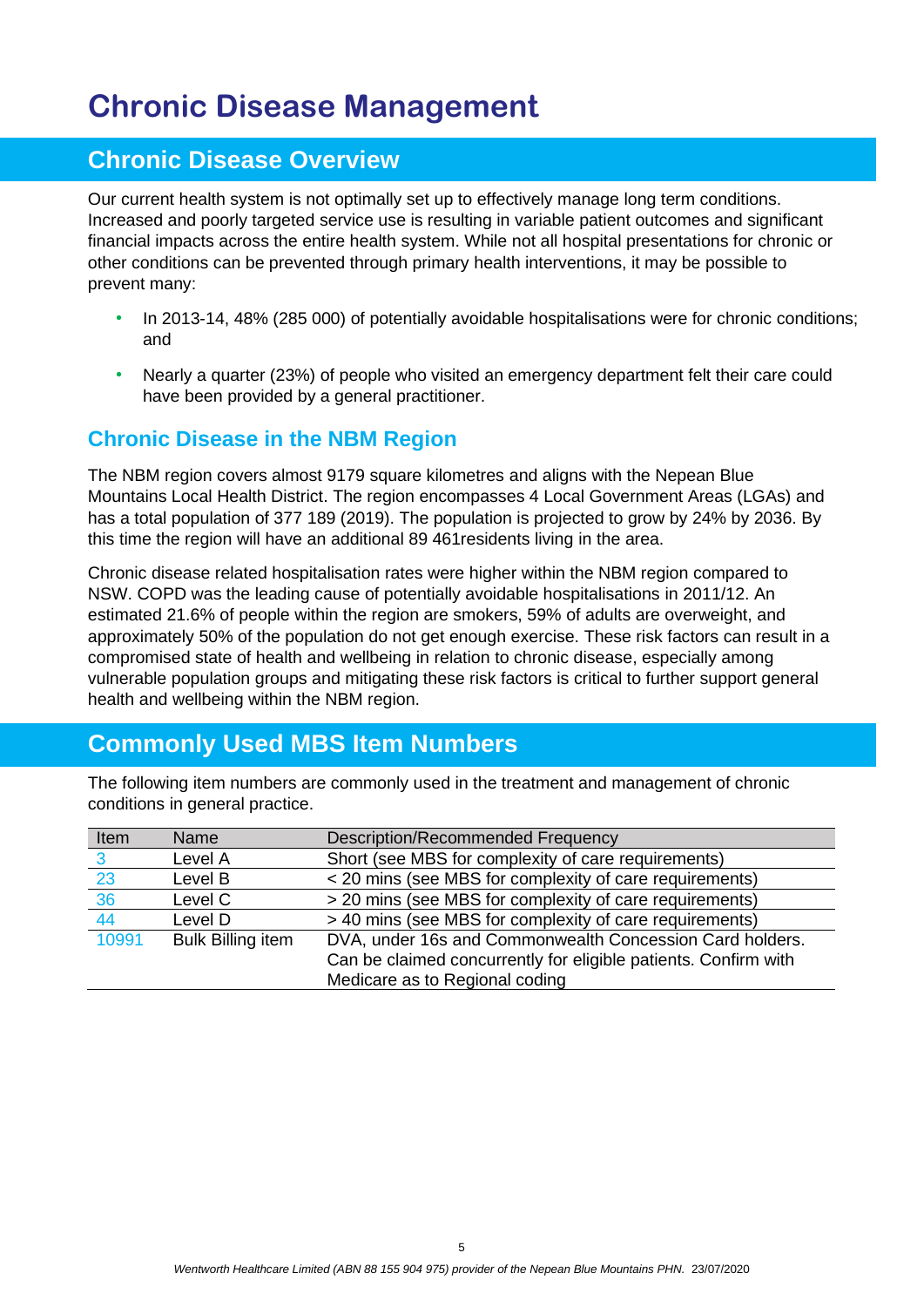### <span id="page-5-0"></span>**Health Assessments and Health Checks**

| Item | Name                              | <b>Description/Recommended Frequency</b>       |
|------|-----------------------------------|------------------------------------------------|
| 701  | <b>Brief Health Assessment</b>    | < 30 mins (see MBS for complexity of care      |
|      |                                   | requirements)                                  |
| 703  | <b>Standard Health</b>            | 30 - 45 mins (see MBS for complexity of care   |
|      | Assessment                        | requirements)                                  |
| 705  | Long Health Assessment            | 45 – 60 mins (see MBS for complexity of care   |
|      |                                   | requirements)                                  |
| 707  | <b>Prolonged Health</b>           | > 60 mins (see MBS for complexity of care      |
|      | Assessment                        | requirements)                                  |
| 715  | Aboriginal and Torres Strait      | Every 9 months (see MBS for care requirements) |
|      | <b>Islander Health Assessment</b> |                                                |
| 699  | <b>Heart Health Check</b>         | > 20 mins (see MBS for care requirements)      |

### <span id="page-5-1"></span>**Chronic Disease Management**

| Item | Name                                                                | <b>Description/Recommended Frequency</b>                                                                                                                                                                                                                                                                                                      |  |  |
|------|---------------------------------------------------------------------|-----------------------------------------------------------------------------------------------------------------------------------------------------------------------------------------------------------------------------------------------------------------------------------------------------------------------------------------------|--|--|
| 721  | <b>GP Management Plan</b><br>(GPMP)                                 | Management plan for patients with a chronic or terminal<br>condition – not more than once yearly                                                                                                                                                                                                                                              |  |  |
| 723  | <b>Team Care Arrangement</b><br>(TCA)                               | Management plan for patients with a chronic or terminal<br>condition who require ongoing care from a team<br>including the GP and at least two other health care<br>providers. Enables referral for five rebated allied health<br>services – not more than once yearly                                                                        |  |  |
| 732  | Review of GPMP and/or<br><b>TCA</b>                                 | Recommended six monthly, must be performed at least<br>once over the life of the plan                                                                                                                                                                                                                                                         |  |  |
| 729  | GP contribution to, or<br>review of, Multidisciplinary<br>Care Plan | Contribution to, or review of, a multidisciplinary care<br>plan provided by another provider. For patients with a<br>chronic or terminal condition and complex needs<br>requiring ongoing care from a team including the GP<br>and at least two other health care providers. Not more<br>than once every three months.                        |  |  |
| 731  | GP contribution to Care<br>Plan by RACF                             | GP contribution to, or review of, a multidisciplinary care<br>plan prepared by RACF, at the request of the facility.<br>For patients with a chronic or terminal condition and<br>complex needs requiring ongoing care from a team<br>including the GP and at least two other health care<br>providers. Not more than once every three months. |  |  |

*Restriction of Co-claiming of Chronic Disease and General Consultation Items*

Co-claiming of GP consultation items 3, 4, 23, 24, 36, 37, 44, 47, 52, 54, 57, 58, 4, 60, 63, 65, 597, 598, 599, 600, 5000, 5003, 5020, 5023, 5040, 5043, 5060, 5063, 5200, 5203, 5207, 5208, 5220, 5223, 5227 and 5228 with chronic disease management items 721, 723, or 732 is not permitted for the same patient, on the same day.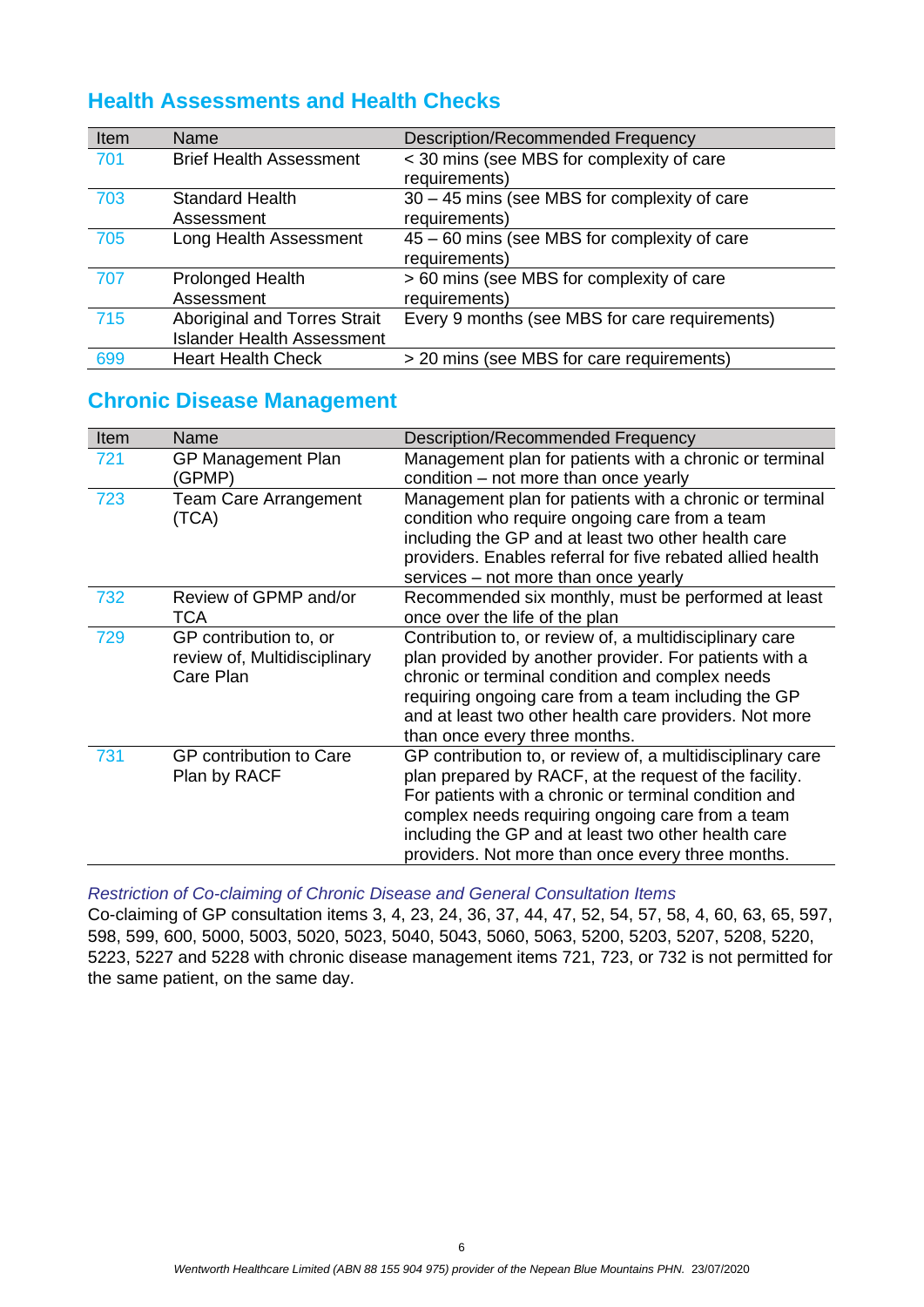| Item  | Name                          | Description/Recommended Frequency                           |  |  |
|-------|-------------------------------|-------------------------------------------------------------|--|--|
| 900   | <b>Domiciliary Medication</b> | Review of medications in collaboration with a pharmacist    |  |  |
|       | <b>Management Review</b>      | for patients as risk of medication related misadventure.    |  |  |
|       | (DMMR)                        | Once every 12 months                                        |  |  |
| 903   | <b>Residential Medication</b> | For permanent residents of Residential Aged Care            |  |  |
|       | <b>Management Review</b>      | Facilitates who are at the risk of medication misadventure. |  |  |
|       | (RMMR)                        | Performed in collaboration with the resident's pharmacist.  |  |  |
|       |                               | Not more than once yearly.                                  |  |  |
| 2521  | Diabetes Annual Cycle of      | Used in place of usual attendance item when complete        |  |  |
|       | Care Level C                  | diabetes Annual Cycle of Care. Once eery 11-13 months.      |  |  |
| 2552  | Asthma Cycle of Care          | Used in place of usual attendance item when completing      |  |  |
|       | Level C                       | the Asthma Cycle of Care for patients with moderate to      |  |  |
|       |                               | severe asthma. Not more than once yearly.                   |  |  |
| 11505 |                               | a) Involves a permanently recorded tracing, performed       |  |  |
|       |                               | before and after inhalation of a bronchodilator; and        |  |  |
|       |                               | Is performed to confirm diagnosis of:<br>b)                 |  |  |
|       |                               | i.<br>Asthma; or                                            |  |  |
|       | Spirometry                    | ii.<br>Chronic obstructive pulmonary disease                |  |  |
|       |                               | (COPD); or                                                  |  |  |
|       |                               | iii.<br>Another cause of airflow limitation                 |  |  |
| 11506 |                               | Measurement of respiratory function involving a             |  |  |
|       |                               | permanently recorded tracing performed before and after     |  |  |
|       |                               | inhalation of bronchodilator.                               |  |  |

## <span id="page-6-0"></span>**Medication and Management of Cycles of Care**

## <span id="page-6-1"></span>**Mental Health**

| Item | Name                              | Description/Recommended Frequency                       |
|------|-----------------------------------|---------------------------------------------------------|
| 2700 |                                   | Prepared by GP who has not undertaken Mental Health     |
|      |                                   | Skills Training. Assessment of patient taking between   |
|      |                                   | 20-39 minutes. Not more than once yearly.               |
| 2701 |                                   | Prepared by GP who has not undertaken Mental Health     |
|      |                                   | Skills Training. Assessment of patient taking more than |
|      | <b>GP Mental Health</b>           | 40 minutes. Not more than once yearly.                  |
| 2715 | Treatment Plan (GPMHP)            | Prepared by a HP who has undertaken Mental Health       |
|      |                                   | Skills Training. Assessment of patient taking between   |
|      |                                   | 20-39 minutes. Not more than once yearly.               |
| 2717 |                                   | Prepared by GP who has undertaken Mental Health         |
|      |                                   | Skills Training. Assessment of patient taking more than |
|      |                                   | 40 minutes. Not more than once yearly.                  |
| 2712 | <b>Review of GPMHP</b>            | Plan should be reviewed after 1-6 months                |
| 2713 | <b>Mental Health Consultation</b> | Consult > 20 mins, for the ongoing management of a      |
|      |                                   | patient with mental disorder. No restriction on the     |
|      |                                   | number of these consultations per year.                 |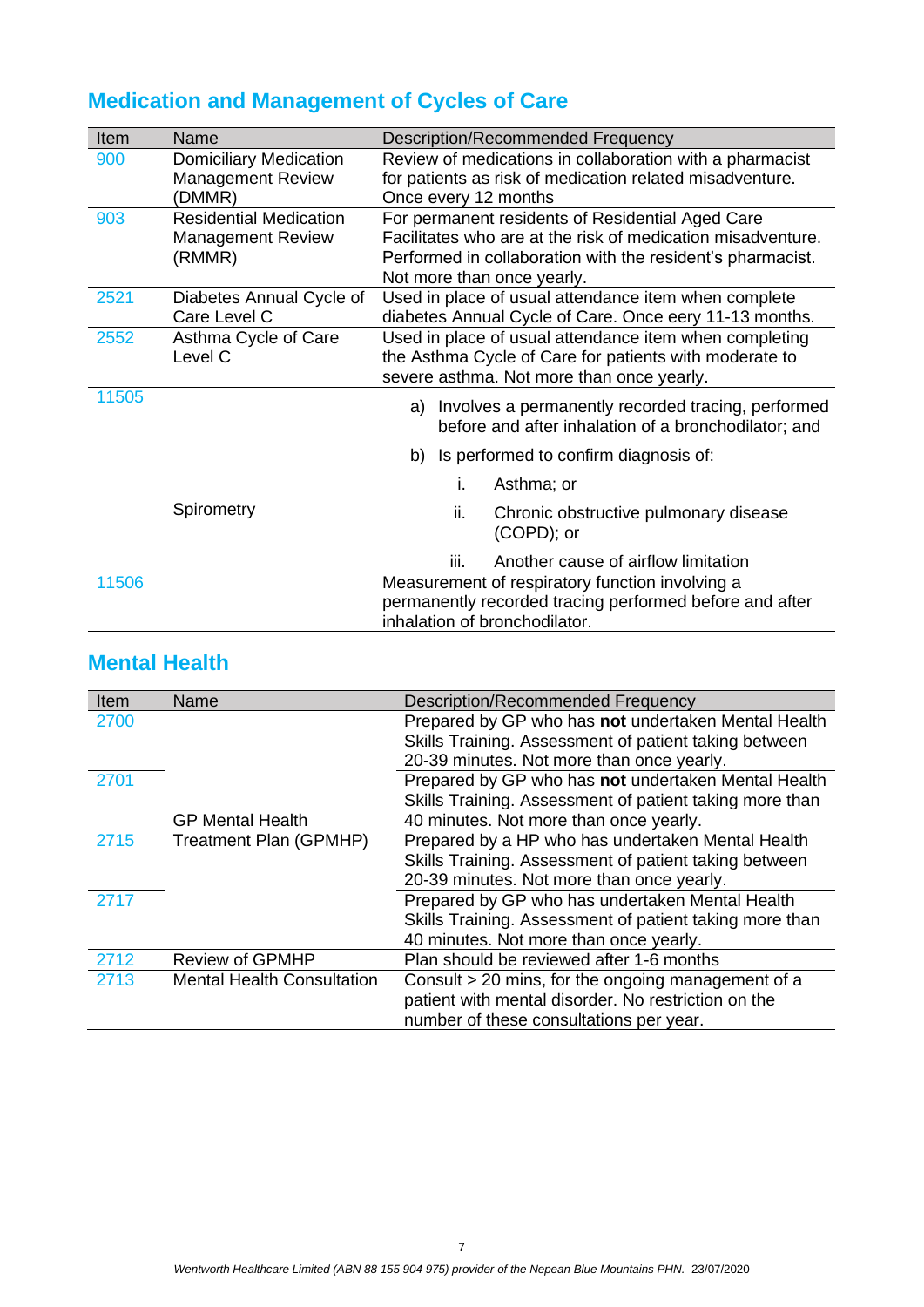## <span id="page-7-0"></span>**Practice Nurse Activity – Item Number Income Estimator**

The table below is a snapshot of the Practice Nurse Item Number Calculator Tool that assists with identifying activities frequently undertaken to provide care for patients with or at risk of chronic disease. It shows the potential financial contribution that can be made by practice nurses towards claiming these item numbers. [Click here](file://///NBMML-FSCDATA/FSCDATA/DATA/FOLDERS/Programs/PRACTICE%20SUPPORT/1.PRACTICE%20SUPPORT%20RESOURCES/MBS/Practice%20Nurse%20MBS%20Calculator.xlsx) to download an Excel version of the calculator.

| <b>Item</b>                      | <b>Activity</b>                                  | MBS No.           | <b>No. of Services</b> | <b>MBS Fee</b> | <b>Income Generated</b> |
|----------------------------------|--------------------------------------------------|-------------------|------------------------|----------------|-------------------------|
|                                  |                                                  | 701 (brief)       |                        | \$61.20        | \$0.00                  |
|                                  | Diabetes Risk (40-49 year olds)                  | 703 (standard)    |                        | \$142.20       | \$0.00                  |
|                                  |                                                  | 705 (long)        |                        | \$196.25       | \$0.00                  |
|                                  |                                                  | 707 (prolonged)   |                        | \$277.20       | \$0.00                  |
|                                  |                                                  | 701 (brief)       |                        | \$61.20        | \$0.00                  |
|                                  | 45 - 49 Year Old Health Check                    | 703 (standard)    |                        | \$142.20       | \$0.00                  |
|                                  |                                                  | 705 (long)        |                        | \$196.25       | \$0.00                  |
| <b>Health Assessmnets</b>        |                                                  | 707 (prolonged)   |                        | \$277.20       | \$0.00                  |
|                                  |                                                  | 701 (brief)       |                        | \$61.20        | \$0.00                  |
|                                  | 75 + Years                                       | 703 (standard)    |                        | \$142.20       | \$0.00                  |
|                                  |                                                  | 705 (long)        |                        | \$196.25       | \$0.00                  |
|                                  |                                                  | 707 (prolonged)   |                        | \$277.20       | \$0.00                  |
|                                  | Indigneous Health Assessment                     | 715               |                        | \$218.90       | \$0.00                  |
|                                  | ATSI Follow Up with Nurse                        | 10987             |                        | \$24.75        | \$0.00                  |
|                                  | <b>Heart Health Assessment</b>                   | 699               |                        | \$75.05        | \$0.00                  |
|                                  | <b>GP Management Plan</b>                        | 721               |                        | \$148.74       | \$0.00                  |
|                                  | <b>Team Care Arrangement</b>                     | 723               |                        | \$117.90       | S0.00                   |
|                                  | <b>GPMP Review</b>                               | 732               |                        | \$74.30        | \$0.00                  |
| <b>Chronic Disese Management</b> | <b>TCA Review</b>                                | 732               |                        | \$74.30        | \$0.00                  |
|                                  | Nurse Contribution to GPMP/TCA                   | 10997             |                        | \$12.40        | <b>SO.00</b>            |
|                                  | <b>DMMR</b>                                      | 900               |                        | \$159.65       | \$0.00                  |
|                                  |                                                  | 2700 (20-39 min)  |                        | \$73.95        | \$0.00                  |
|                                  | <b>GPMHP without Mental Health Skill Traini</b>  | 2701 (> 40 min)   |                        | \$108.85       | \$0.00                  |
|                                  | <b>GPMHP with Mental Health Skill Training</b>   | 2715 (20-39 min)  |                        | \$93.90        | <b>SO.00</b>            |
| <b>Mental Health</b>             |                                                  | 2717 (> 40 min)   |                        | \$138.30       | \$0.00                  |
|                                  | <b>GPMHP Review</b>                              | 2712              |                        | \$73.95        | \$0.00                  |
|                                  | Mental Health Consult > 20 minutes               | 2713              |                        | \$73.95        | \$0.00                  |
|                                  |                                                  | 90250 (20-39 min) |                        | \$73.95        | S0.00                   |
|                                  | <b>EDTP without Mental Health Skill Training</b> | 90251 (> 40 min)  |                        | \$108.85       | \$0.00                  |
| <b>Eating Disorders</b>          |                                                  | 90252 (20-39 min) |                        | \$93.90        | \$0.00                  |
|                                  | EDTP with Mental Health Skill Training           | 90243 (> 40 min)  |                        | \$138.30       | \$0.00                  |
|                                  | <b>EDTP Review</b>                               | 90264             |                        | \$73.95        | <b>SO.00</b>            |
|                                  | <b>Antenatal Attendance</b>                      | 16500             |                        | \$48.60        | \$0.00                  |
|                                  | Administration of hormone implant                | 14206             |                        | \$36.70        | \$0.00                  |
| Women's Health                   | Removal of hormone implant                       | 30062             |                        | \$62.65        | <b>SO.00</b>            |
|                                  | <b>Insertion of IUD</b>                          | 35503             |                        | \$55.20        | \$0.00                  |
|                                  | Urine pregnancy test                             | 73806             |                        | \$10.15        | \$0.00                  |
|                                  | Cervical Screen not done in 4 years              | 2497              |                        | \$17.45        | \$0.00                  |
|                                  | ECG                                              | 11707             |                        | \$19.00        | <b>SO.00</b>            |
| <b>Other Serivces</b>            | Spirometry - Diagnosis                           | 11505             |                        | \$42.40        | \$0.00                  |
|                                  | Spirometry - Monitor                             | 11506             |                        | \$21.20        | \$0.00                  |
|                                  |                                                  |                   |                        |                |                         |
|                                  |                                                  |                   |                        | Total          | \$0.00                  |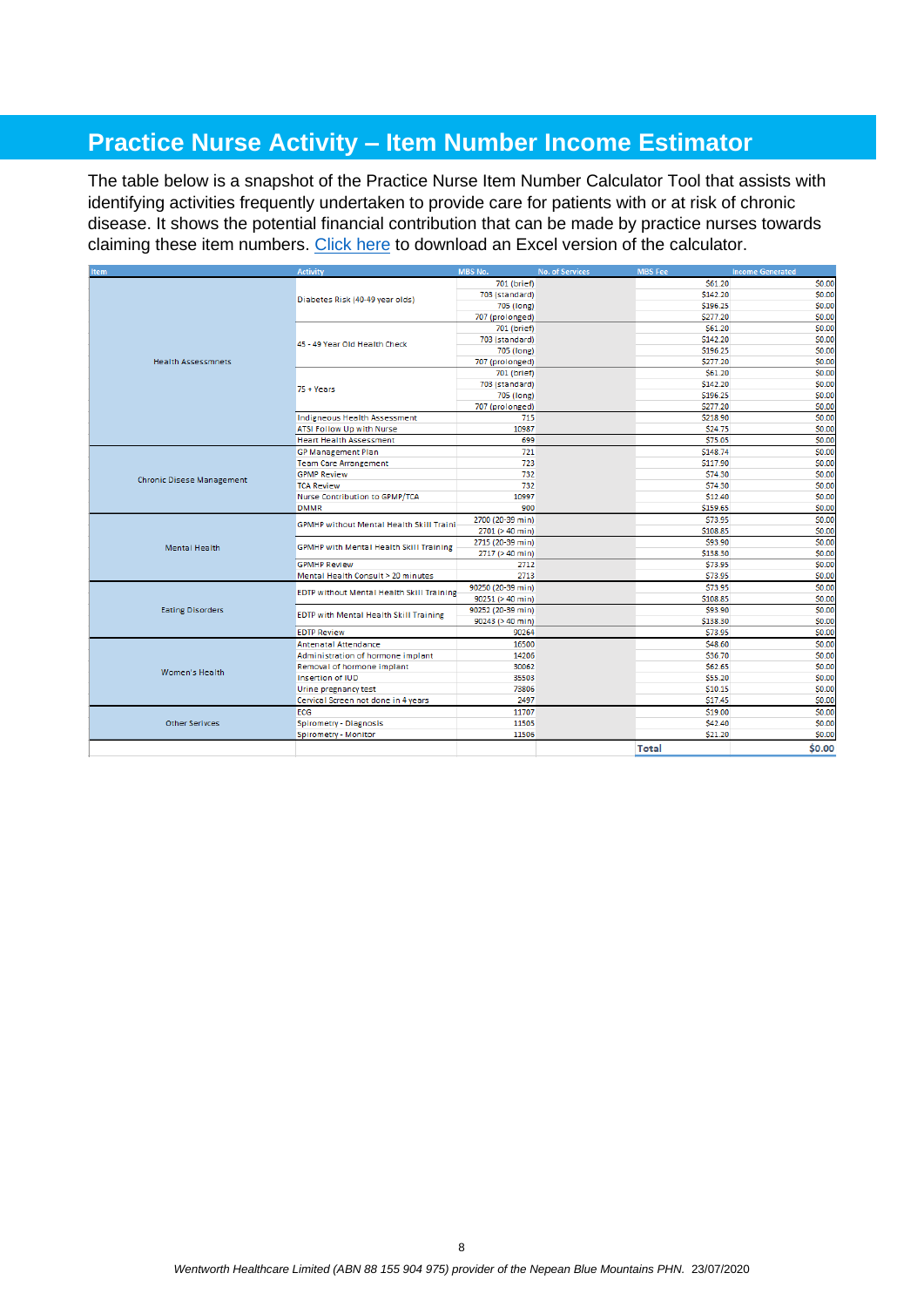## <span id="page-8-0"></span>**Preparation of a GP Management Plan (GPMP)**

The Chronic Disease Management (CDM) Medicare items are for General Practitioners (GPs) to manage the health care of people with chronic or terminal medical conditions. This includes those requiring multidisciplinary, team-based care from a GP and at least two other health care providers. [Click here](https://www1.health.gov.au/internet/main/publishing.nsf/Content/mbsprimarycare-factsheet-chronicdisease.htm) for more information.



| Item | Name                      | Recommended Frequency       |
|------|---------------------------|-----------------------------|
|      | <b>GP Management Plan</b> | Two yearly (min 12 monthly) |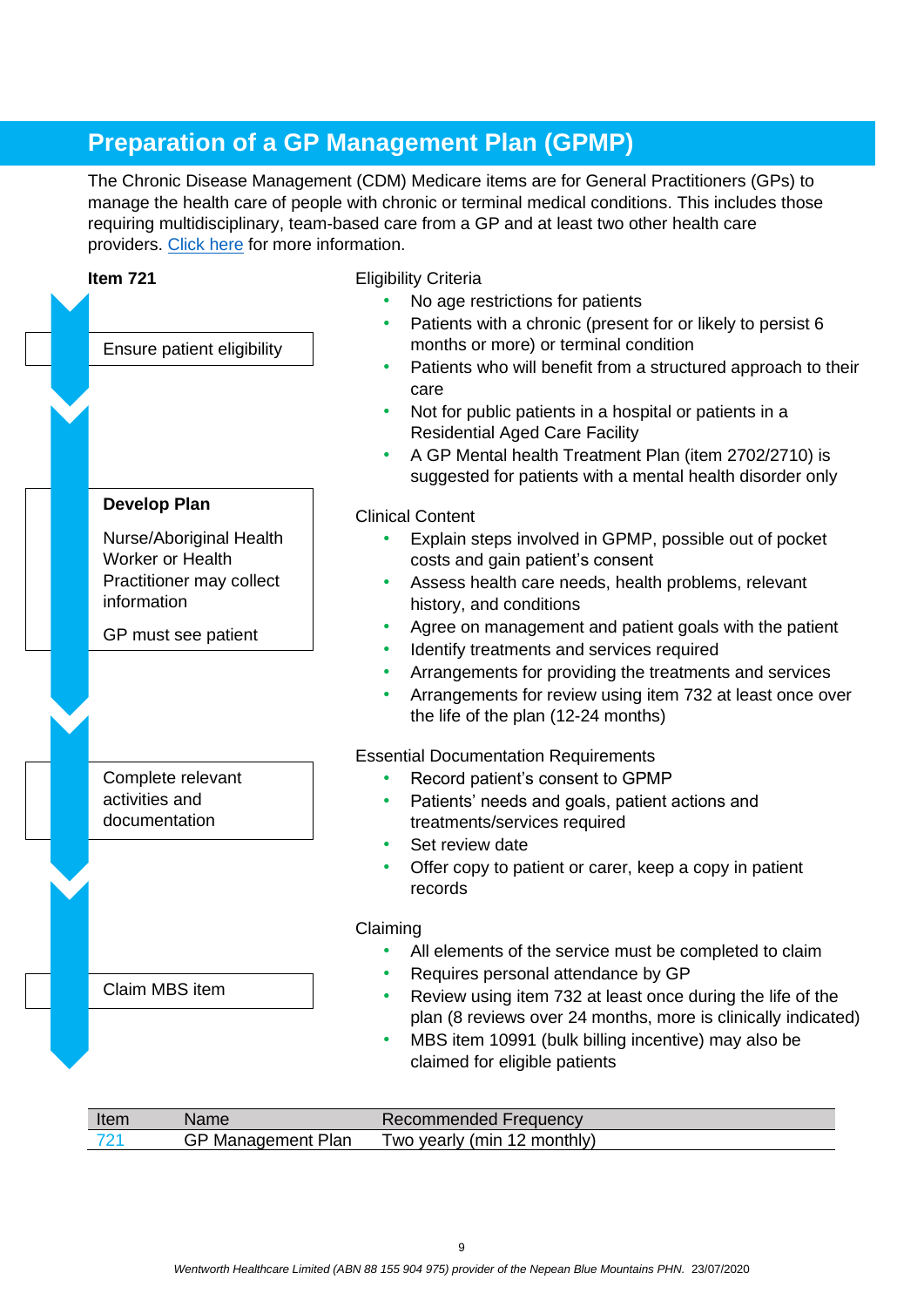## <span id="page-9-0"></span>**Coordination of Team Care Arrangement (TCA)**

Ensure patient eligibility

Nurse/Aboriginal Health

Practitioner may collect

GP must see patient

Complete relevant activities and documentation

Claim MBS item

**Develop Plan**

information

Worker or Health



- No age restrictions for patients
- Patients with a chronic or terminal condition and complex care needs
- Patients who need ongoing care from a team including the GP and PN, and at least two other healthcare providers
- Not for patients in a hospital or patients in a Residential Aged Care Facility

Clinical Content

- Explain steps involved in TCA, possible out of pocket costs, gain and document patient's consent
- Treatment and service goals for the patient and actions to be taken by the patient
- Discuss with patient which two providers the GP will collaborate with and the treatment/services the two providers will deliver
- Gain patient's agreement on what information will be shared with other providers
- Ideally list all health and care services required by the patient
- Obtain collaborating providers agreement to participate
- Obtain feedback on treatments/services two collaborating providers will administer to achieve patient goals

Essential Documentation Requirements

- Patient's consent to TCA
- Goals, collaborating providers, treatments/services, actions to be taken by patient
- Set review date
- Send copy of relevant parts to collaborating providers
- Offer copy to patient and/or carers keep copy in patient record

#### Claiming

- All elements of the service must be completed to claim
- Required personal attendance by GP with patient
- Review using item 732 at least once during the life of the plan
- Claiming a GPMP and TCA enables patients to receive five rebated services from allied health during one calendar year
- NB Indigenous patients, refer to 715 for additional TCA eligibility
- MBS item 10991 (bulk billing incentive) may also be claimed for eligible patients

| Item                  | Name                                     | Frequency<br>commended                          |
|-----------------------|------------------------------------------|-------------------------------------------------|
| 70 <sub>6</sub><br>∠J | eam<br>$\sim$ re<br>Arrangements<br>Jale | $\overline{ }$<br>(min<br>monthly)<br>wo yearly |

#### *Practice Nurse Monitoring and Support*

Patients with either a GPMP or a TCA can also receive monitoring and support services from a practice nurse or Aboriginal and Torres Strait Islander health practitioner on behalf of the GP (MBS item 10997) to a maximum of 5 services per patient in a calendar year.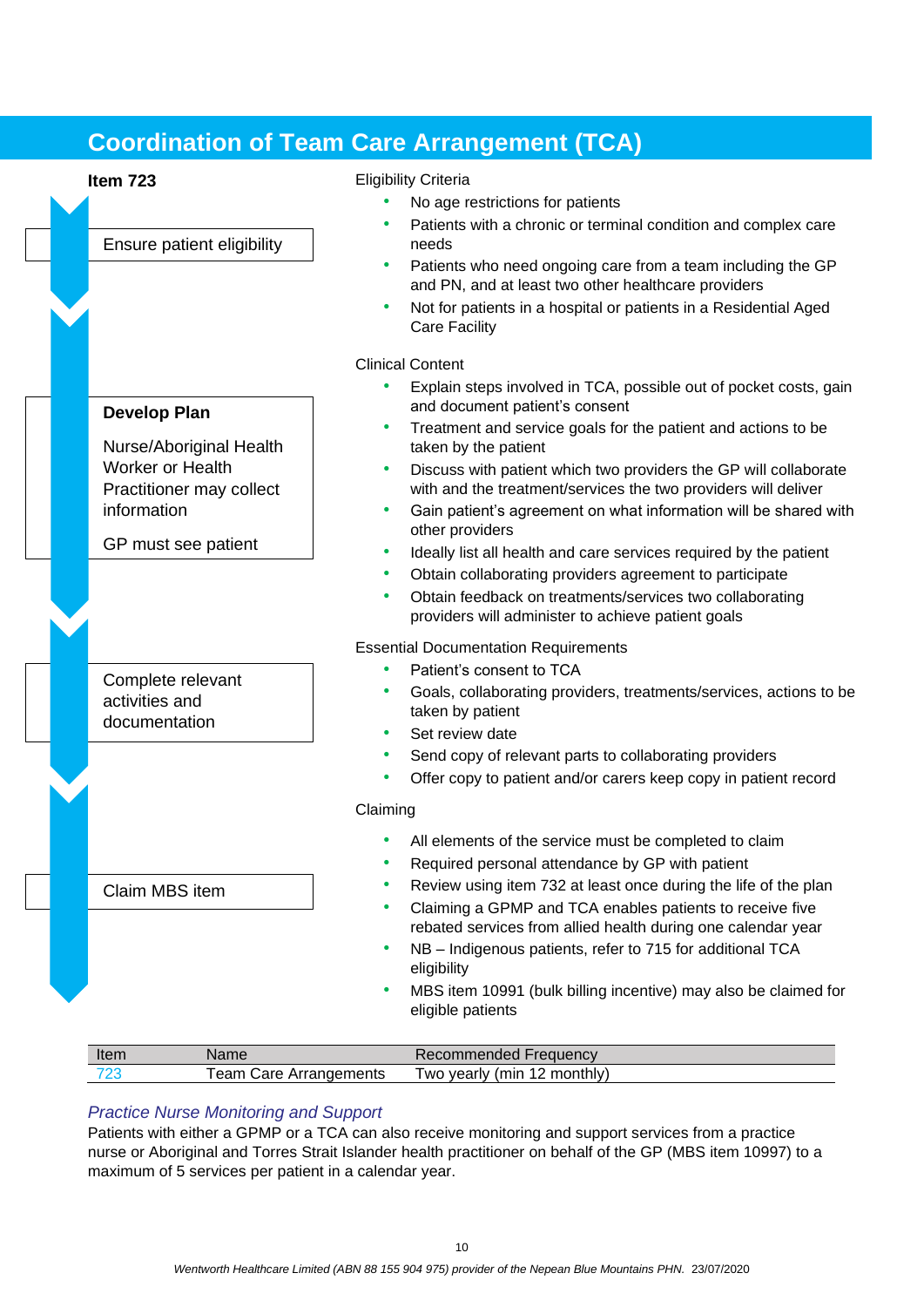## <span id="page-10-0"></span>**Reviewing a GPMP and/or TCA**

#### **GPMP Review**

Nurse/Aboriginal health Worker or Health Practitioner may collect information

GP must see patient

Claim MBS item

#### **TCA Review**

Nurse/Aboriginal Health Worker or Health Practitioner may collect information

GP must see patient

Claim MBS item

**Item 732** Reviewing a GP Management Plan (GPMP)

#### Clinical Content

- Explain steps involved in the review and gain patient consent
- Review all matters in plan

#### Essential Documentation Requirements

- Record patient's agreement to review
- Make any required amendments to plan
- Set new review date
- Offer copy to patient and/or carers
- Keep copy in patient record

#### Claiming of CPMP and TCA Review

- All elements of the service must be completed to claim
- Item 732 should be claimed at least once over the life of the GPMP
- Cannot be claimed within three months of a GPMP (721) except where there are exceptional circumstances arising from a significant change in the patient's clinical condition, in this case the Medicare claim should be annotated as to why the service was required earlier
- Item 732 can be claimed twice on the same day is review of both GPMP and TCA are completed. Medicare claim should be annotated "Review of GPMP" for one item number and "Review of TCA" for the other item number

Revieing a Team Care Arrangement (TCA)

#### Clinical Content

- Explain steps involved in the review and gain consent
- Consult with two collaborating providers to review all matters in plan

#### Claiming

- Record patient's agreement to review
- Make any required amendments to plan
- Set new review date
- Offer copy to patient and/or carers
- Keep copy in patient record
- Send copy of relevant amendments of TCA to collaborating providers

| Item | <b>Name</b>                                 | <b>Recommended Frequency</b>        |
|------|---------------------------------------------|-------------------------------------|
| 732  | Review of GP Management and/or Team<br>Care | Six monthly (minimum three monthly) |

MBS item 10991 (bulk billing incentive) may also be claimed for eligible patients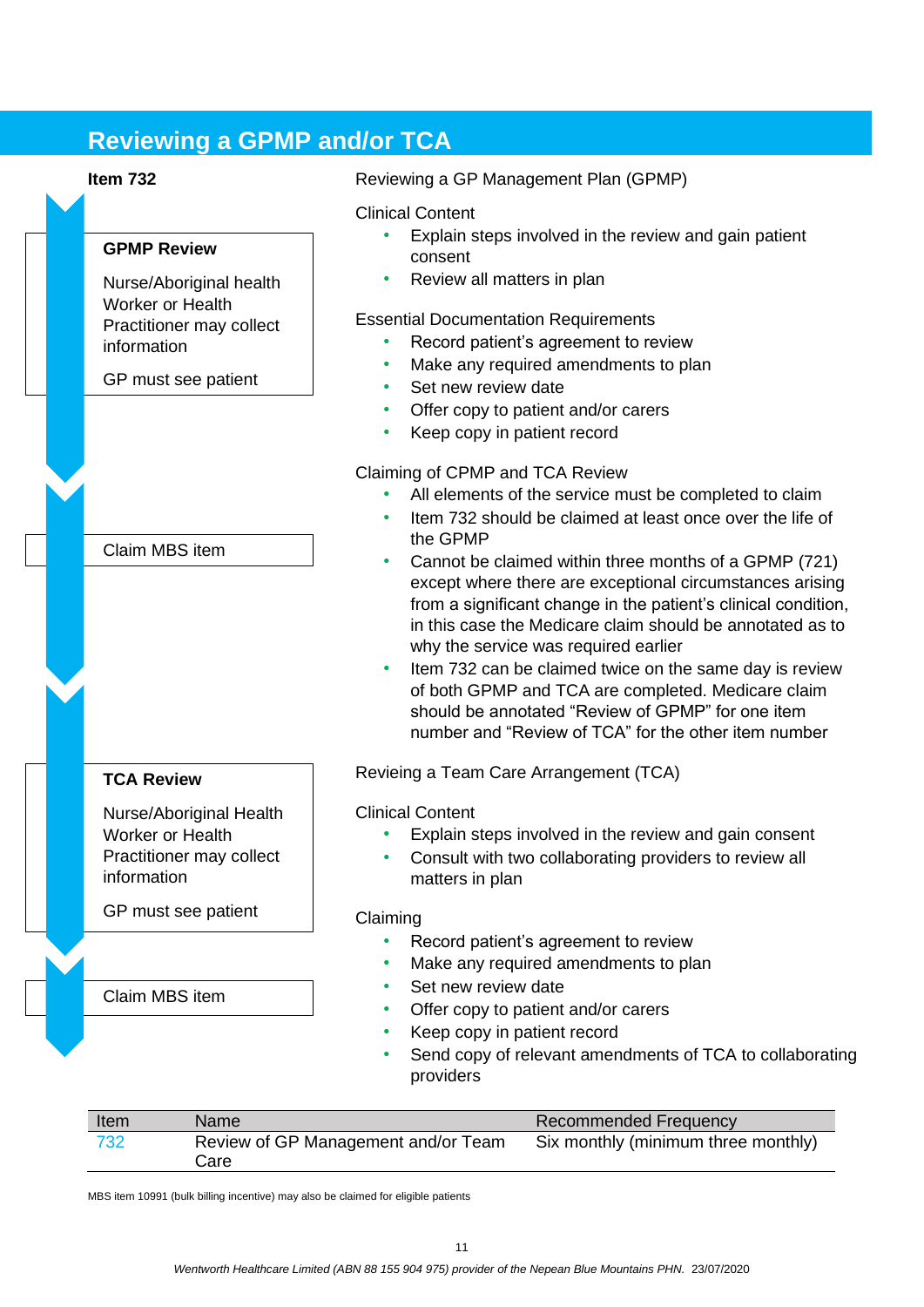

## <span id="page-11-0"></span>**Recall and Reminder Systems**

Reminders are used to initiate a prevention activity, before or during the patient visit. They can be either opportunistic or proactive. Recalls are a proactive follow up to a preventative or clinical activity.

Prompts are usually computer generated through clinical information systems and designed to opportunistically draw attention during the consultation to a prevention or clinical activity needed by the patient. Using a recall system can seem complex, but there are three steps that can be taken:

- Be clear about when and how you want to use these flags.
- Explore systems used by other practices and those endorsed by information technology specialists to ensure you get the correct system.
- Identify all the people who need to be recalled and place them in a practice register. This will help to ensure that the recall process is both systematic and complete.

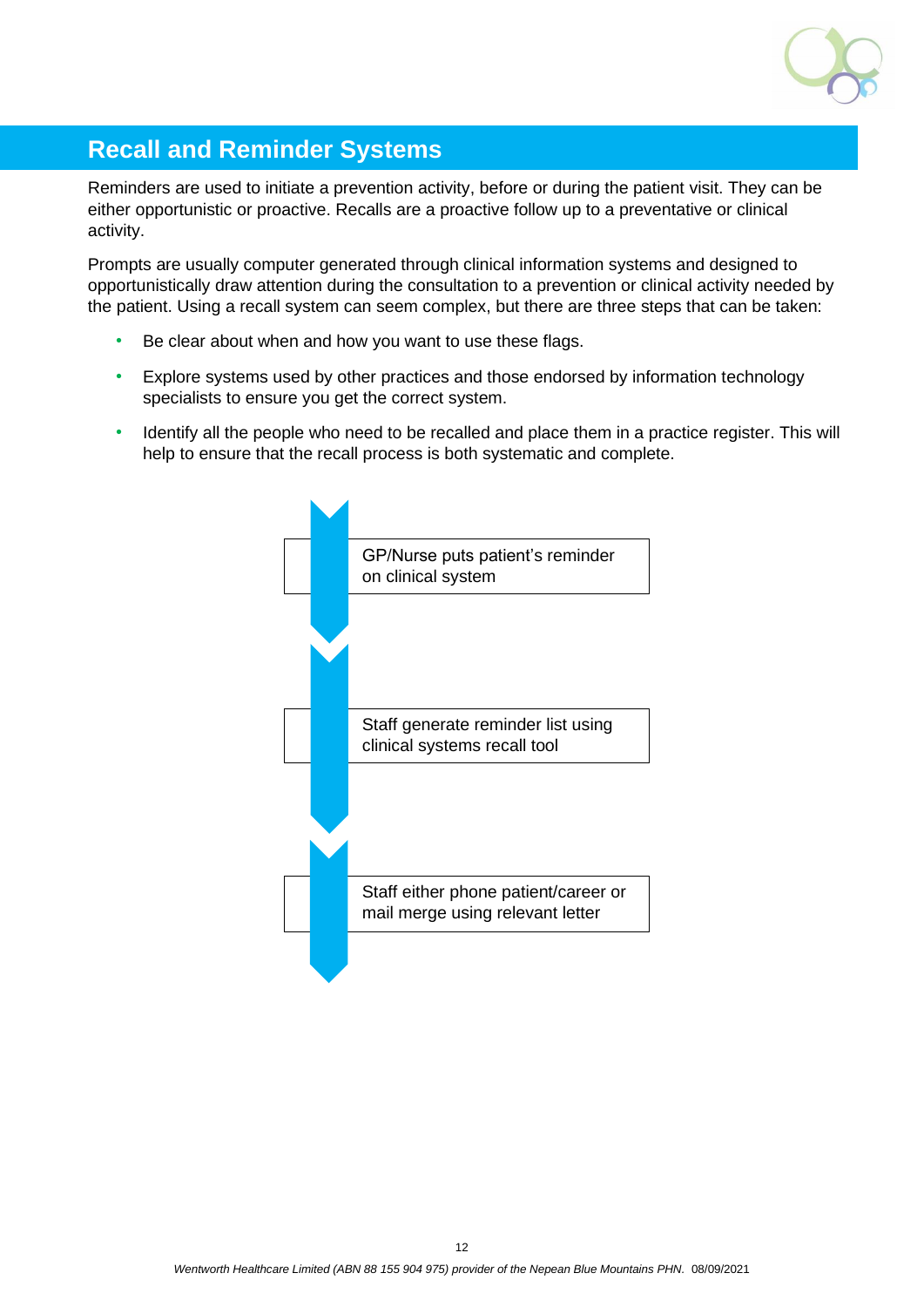## <span id="page-12-0"></span>**Practice Nurses and Chronic Disease Management**

The [Workforce Incentive Program](https://www.health.gov.au/initiatives-and-programs/workforce-incentive-program/practice-stream?utm_source=health.gov.au&utm_medium=callout-auto-custom&utm_campaign=digital_transformation) (WIP) provides targeted financial incentives to encourage doctors to deliver services in rural and remote areas. The WIP also provides financial incentives to support general practitioners to engage the services of nurses, Aboriginal and Torres Strait Islander Health Practitioners and Health Workers, and eligible allied health professionals.

Some areas of the NBM region are classified as rural so this stream of the WIP is available to some GPs in the region.

From early 2020, general practices participating the Practice Nurse Incentive Program (PNIP) automatically transitioned to the WIP. An up-to-date rural classification system is used to ensure metropolitan areas are no longer able to access incentives intended for rural and remote Australia.

#### *WIP – Practice Stream*

Practice in all locations may be eligible for incentives to support the engagement of nurses, allied health professionals, and Aboriginal and Torres Strait Islander Health practitioners or Health Workers. The WIP will expand eligibility for allied health to all areas of Australia and include pharmacists (non-dispensing role) and Nurse Practitioners to support increased team-based care arrangements. Practices will need to consider the needs of their community when determining which health professionals or combination of health professionals to engage.

#### *Diabetes*

It is not necessary for a doctor to perform each step for the Diabetes Annual Cycle of Care. For example, a doctor may assess a patient's condition, monitor, and prescribe relevant medications. An appropriately trained and skilled Practice Nurse, under GP supervision, can undertake checks such as blood pressure, BMI, feet examination and review the patient's diet and exercise. The nurse will then report back to the doctor who must note that the elements of the annual diabetes care have been provided. The doctor may claim only for the time in which he/she saw the patient, not the time the nurse takes to undertake checks.

#### *Asthma*

A GP is expected to provide the majority of care for the Asthma Cycle of Care, however, under doctor's supervision, an appropriately skilled Practice Nurse can provide information and reinforce key messages on asthma education, ensure the patient's record is up to date including medications, and undertake spirometry or peak flow testing. The doctor must be satisfied that each of the requirements has been completed and only claim for the duration of time in which they saw the patient.

#### *Cervical Screening*

A practice nurse can take a cervical smear if they have undertaken appropriate training. The doctor should review the pathology results. The service can be covered by WIP funding along, or the GP can see the patient at the conclusion of the test and claim for the length of time that the GP saw the patient. SIP item numbers still exist for complete cycles of care but will not trigger the payment to the GP. The new PIP QI incorporates the SIP payments.

#### *Mental Health*

A GP Mental health treatment Plan can only be provided by a GP registered with Medicare Australia; a Practice Nurse does not take part in delivery of this service.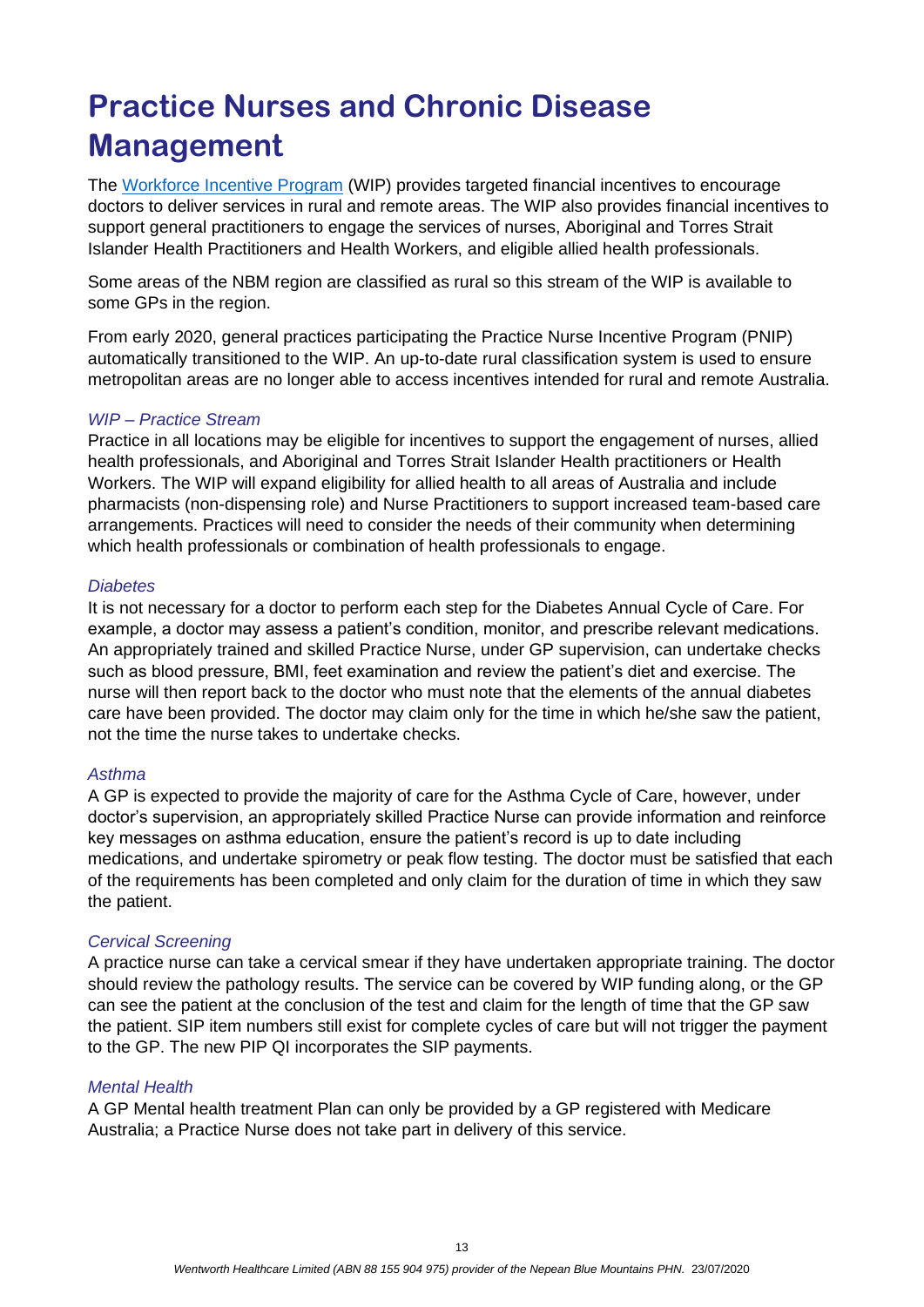#### *Health Assessments*

A Practice Nurse can assist the GP to conduct an annual health assessment for a patient over 75 years, a chronic disease 45–49-year check, a 40–49-year diabetes evaluation, or a Comprehensive Medical Assessment for a patient in residential aged care. The nurse can collect information for the assessment, provide lifestyle advice and education, as well as facilitate appropriate referral pathways inclusive of a multidisciplinary team. MBS items 701-707 apply (timebased). Item number 699 is not time based.

#### *Care Plan Preparation*

A nurse may assist a GP in preparing or reviewing a GP Management Plan (GPMP) or Team Care Arrangement (TCA). The 'usual' GP co-ordinated the plan for a patient with chronic diseases and ensure that each member of the multidisciplinary team has contributed to the plan's development or review. The nurse can collect history, identify needs, goals, and the actions, and make arrangements with services. The GP must review the plan with the patient before claiming the relevant item/s. Items 721, 723 and 732 apply.

#### *Care Plan Monitoring*

Patients being managed under a GPMP/TCA may receive ongoing support and monitoring from Practice Nurses, up to five times per year, on behalf of the GP who prepared the plan. MBS nurse item 10997 applies.

GPs and nurses should read the relevant MBS items before providing a primary care service: see [MBS online](http://www.mbsonline.gov.au/internet/mbsonline/publishing.nsf/Content/Home) and [MBS Primary Care.](https://www1.health.gov.au/internet/main/publishing.nsf/Content/mbs-primary-care?Open=&utm_source=health.gov.au&utm_medium=redirect&utm_campaign=digital_transformation&utm_content=mbsprimarycareitems)

Note: The Practice Nurse item number income estimator (reproduced in this Guide) provides information regarding the financial contribution practice nurses can make when involved in providing care for patients with common chronic conditions. This calculator can be downloaded from our website.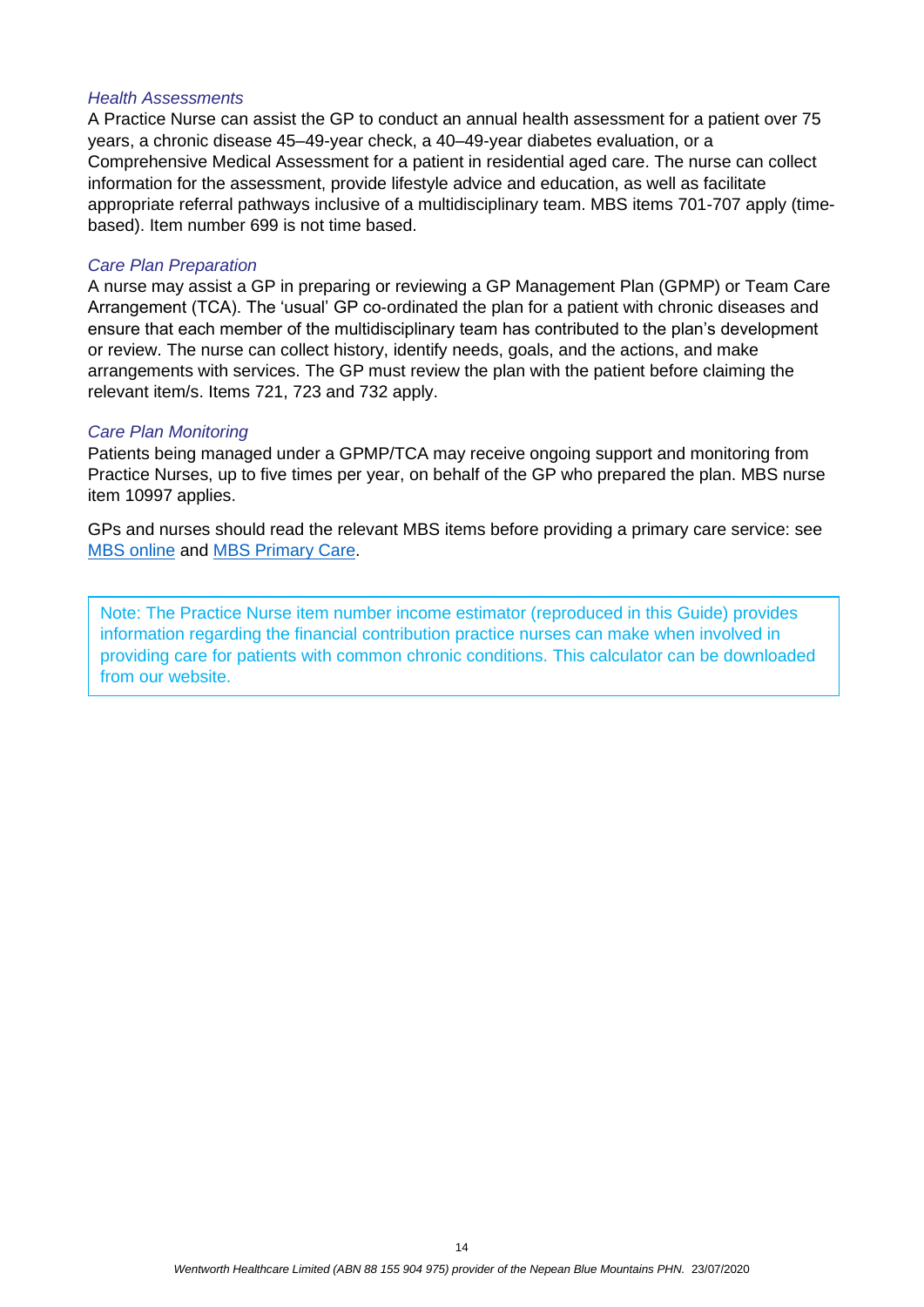## <span id="page-14-0"></span>**Cycles of Care**

### <span id="page-14-1"></span>**Diabetes Annual Cycle of Care**

The aim of the Diabetes Cycle of Care is to enhance prevention, diagnosis, and management of people with diabetes. The GP is the coordinator of the patient care who ensures that all aspects of the Annual Cycle of Care are completed.

## *Patient Register/Recall and Reminder System*

Recall system must include:

- A list of all known patients who have diabetes attending the practice, by name, contact number and file number.
- An active patient recall reminder system, electronic or paper based.

#### *New MBS Pathology Item for Diagnostic HbA1c*

Medicare Benefits Schedule (MBS) pathology item 66841 was introduced on 1 November 2014:

Quantitation of HbA1c (glycated haemoglobin) performed for the diagnosis of diabetes in asymptomatic patients at high risk.

When a patient is unlikely to do an OGTT or is reluctant to fast, GPs now have the option of ordering HbA1c as a screening tool.

If the HbA1c is within normal limits no further testing is required.

If the HbA1c is  $\geq$  48 mmol/mol (6.5%) diabetes is likely.

The RACGP recommends two tests on separate occasions before a diagnosis is confirmed, however, under item 66841 each patient is entitled to only one Medicare-funded HbA1c diagnostic test in a 12-month period [Rule p12.1, 25.c applies]. Therefore, confirm the diagnosis either by ordering the second HbA1c test as 'management' of a patient with diabetes\* or by ordering a Fasting Blood Glucose (FBG) or Oral Glucose Tolerance Test (OGTT).

- Path items 66551 (or 66554 if patient is pregnant) can be claimed up to 4 times in a 12-month period by the same patient.
- For diagnostic purposes this must be notated on the pathology request form.

**Note:** these MBS specific diabetes item numbers are to be used once all components of the diabetes annual cycle of care are completed.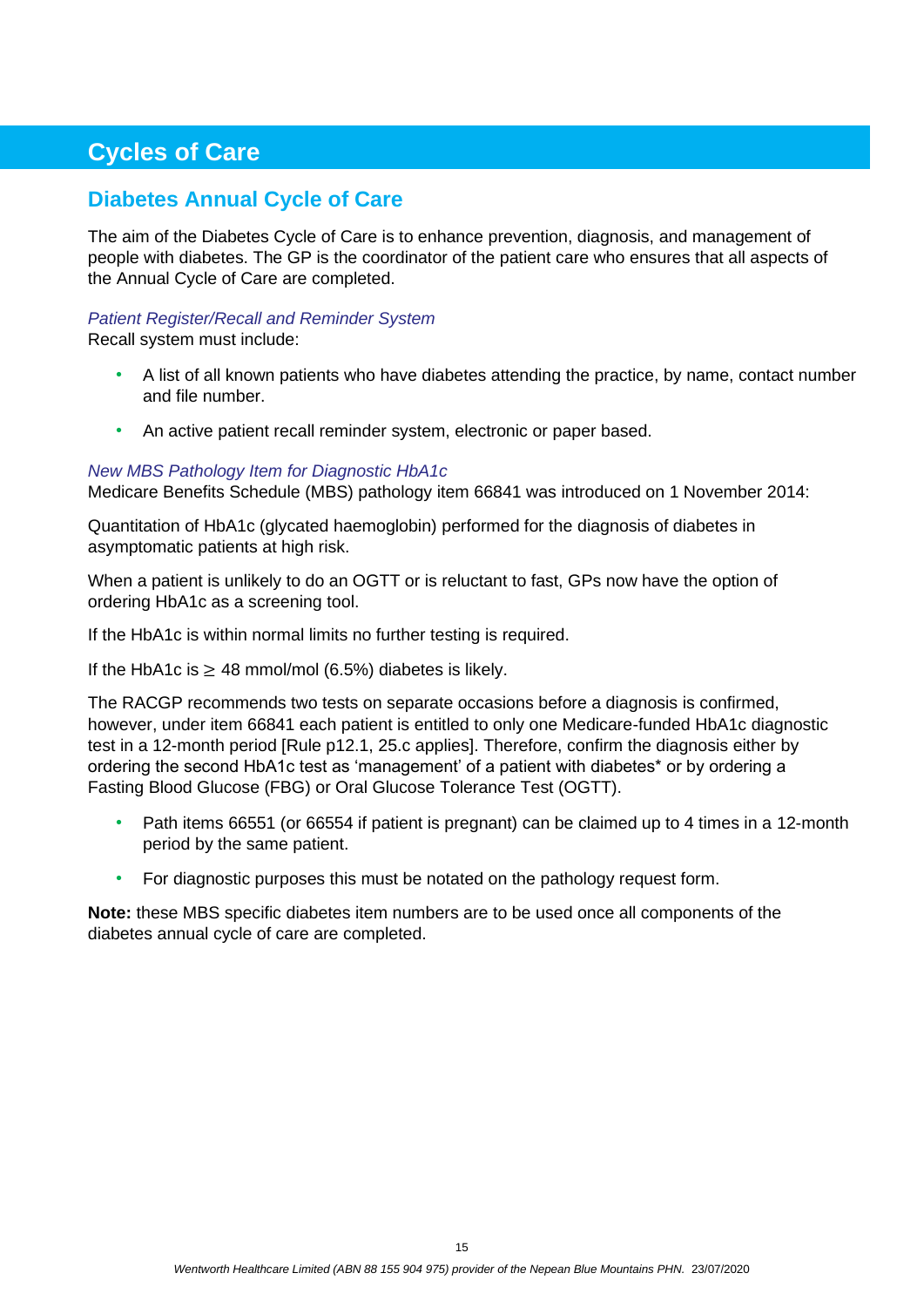

#### Eligibility Criteria

- No age restriction for patients
- Patients with established diabetes mellitus
- For patients in the community and Residential Aged Care **Facilities**

Essential Clinical Documentation Requirements

• Explain Annual Cycle of Care process, gain and record patient's consent

#### Essential Requirements

#### Six Monthly

- Measure height, weight and calculate BMI
- Measure BP
- Examine feet

Yearly

- Measure HbA1c, total cholesterol, triglycerides, and HDL cholesterol and eGFR
- Test for micro albuminuria
- Provide patient education regarding diabetes management including self-care education
- Review diet and levels of physical activity reinforce information about appropriate dietary choices and levels of physical activity
- Check smoking status encourage smoking cessation
- Review medication consider Home Medicine Review

Two yearly

• Comprehensive eye examination by ophthalmologist or optometrist to detect and prevent complications – requires dilation of pupils

All elements of the Cycle of Care should be completed every 12 months. Completion item numbers below.

| Item | <b>Name</b>                         | Frequency         | Rebate    |
|------|-------------------------------------|-------------------|-----------|
| 2517 | Diabetes: Level B Standard Consult  | $11 - 13$ monthly | + Level B |
| 2521 | Diabetes: Level C Long Consult      |                   | + Level C |
| 2525 | Diabetes: Level D Prolonged Consult |                   | + Level D |

MBS Item 10991 (bulk billing incentive) may also be claimed for eligible patients.

#### *Patient education*

A range of Diabetes-related information for patients is available at: https://www.ndss.com.au/aboutdiabetes/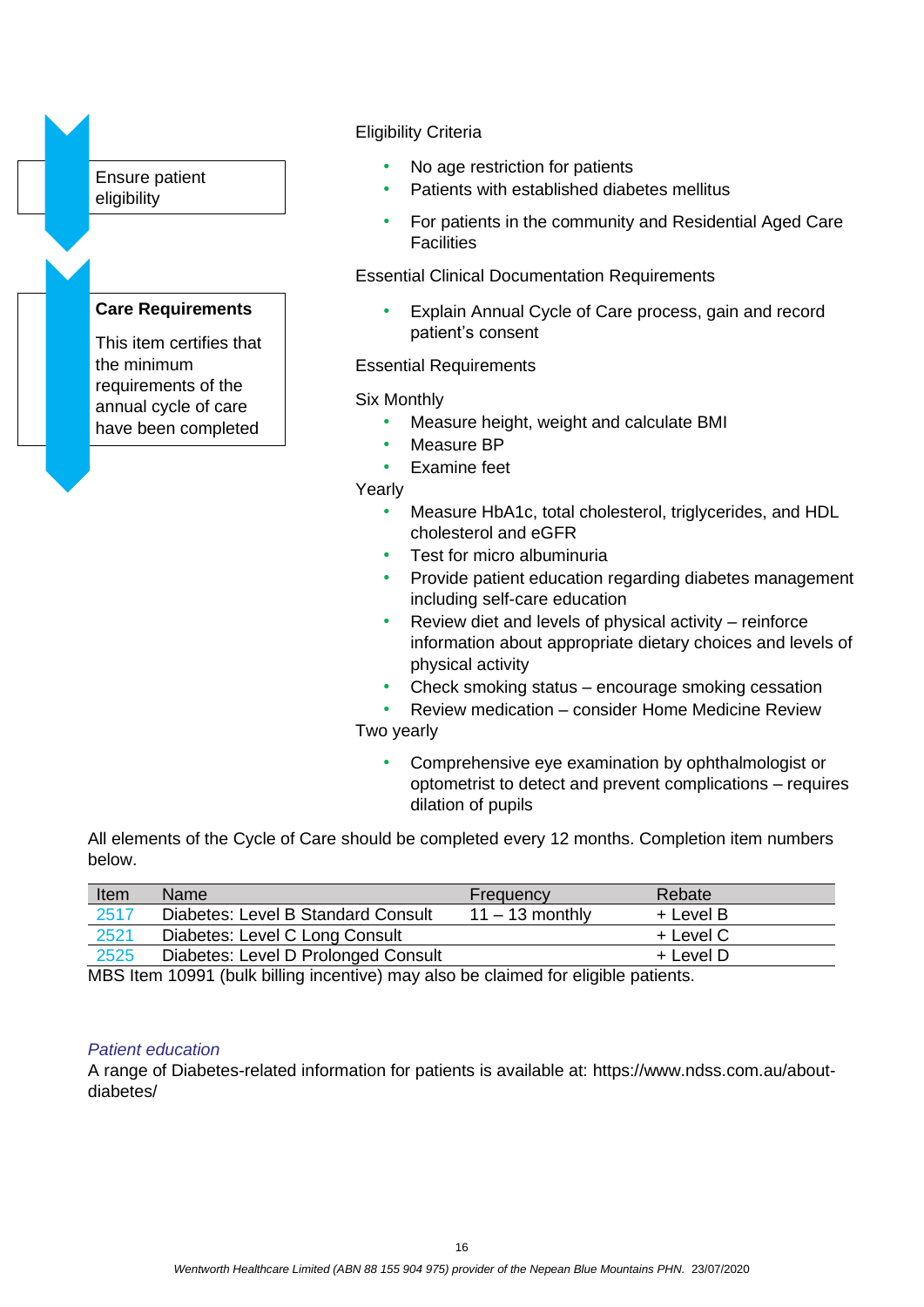## <span id="page-16-0"></span>**Asthma Annual Cycle of Care**

#### *Patient Eligibility*

Patients must have moderate to severe asthma:

- Frequency of episodes
- Frequency of use of medication
- Bronchodilator use > three times per week
- Hospital attendance following acute attack

#### *Completion of the Asthma Cycle of Care*

- The patient is required to attend two asthma-related consultations; one visit is opportunistic and is to be recorded, and the second visit is a planned visit for the asthma action plan to be completed.
- Consultations are attended at a minimum over a four-week period and not greater than 12 months for the cycle to be complete.

The visits must include:

- Diagnosis and assessment of severity.
- Review of medication.
- Written asthma action plan and education of the patient.

#### *Utilising a Practice Nurse for the Asthma Cycle of Care*

A Practice Nurse can be used to assist the GPs with the completion of the Asthma Cycle of care. A nurse can provide patient education, record peak-flow or spirometry results, take a detailed patient and medication history, and review device techniques.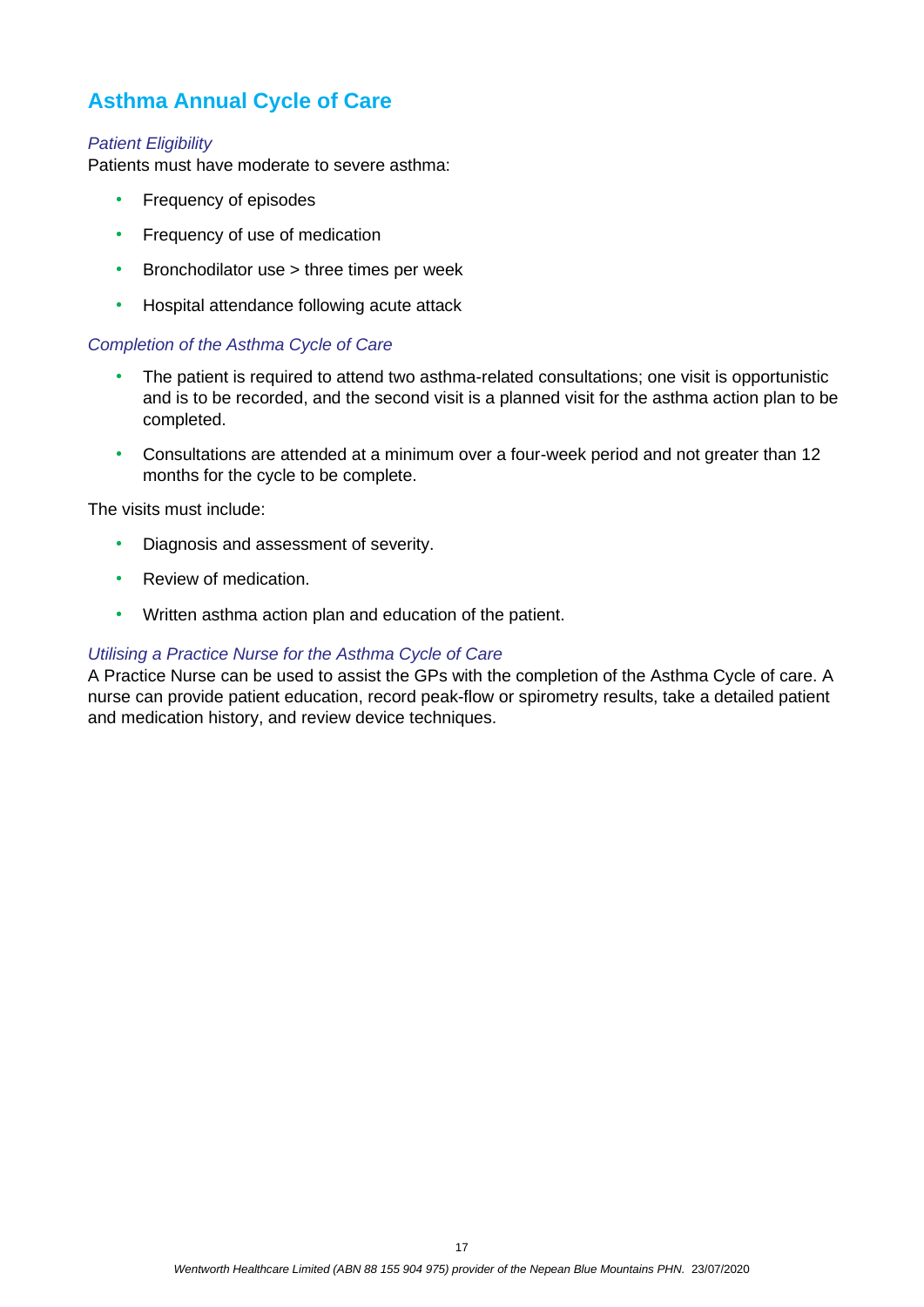#### *Two Step Asthma Visit Example* **Visit 1:**

This visit is best attended as an opportunistic visit. The clinician assesses the patient's asthma severity and knowledge of their condition. Questions that are commonly asked include:

- How do you feel your asthma is currently managed?
- How often do you take your preventative or reliever medications?
- What conditions trigger your asthma symptoms?
- Do you suffer from a persistent cough?
- Do your asthma symptoms prevent you from participating in any activities?
- Do your asthma symptoms cause you to wake up at night?

The patient can be encouraged to keep a symptom diary for review at next visit. This visit is recorded in the patient's file and the patient is then invited to return for a thorough assessment and development of an Asthma Action Plan.

#### **Visit 2:**

The patient is booked in for a 30–40-minute visit and is advised to come to the visit having avoided any asthma-related medications on the day prior to the visit.

- A pre and post peak-flow or spirometry is attended. This is a system to both monitor lung function and to assess medication delivery technique. The patient is educated and supported in relation to medication delivery and the best techniques to maximize effectiveness of the medications.
- Review of symptom diary from visit 1.
- GP review peak-flow or spirometry results.
- Asthma Action Plan completed using the clinical software program the action plan must be in written format and the patient must be supplied with a copy of the action plan.
- Plan is signed off by GP.

#### New Patient:

Ascertain status, including history, medication, and management.

#### Existing Patient:

Assess present situation, including review of medical records and consolidation/collection of information on history, medication, and management.

Asthma may be treated in General Practice using either the Asthma Cycle of Care or the GPMP. Both schemes should not be claimed in the same 12 months for the patient due to overlap in the two services. If, however, the patient has other chronic health conditions or complex care needs requiring a GPMP and TCA this can be attended in addition to the Asthma Cycle of Care. The two cannot be bill with less than three months interval between claims. Refer to MBS Online for further information.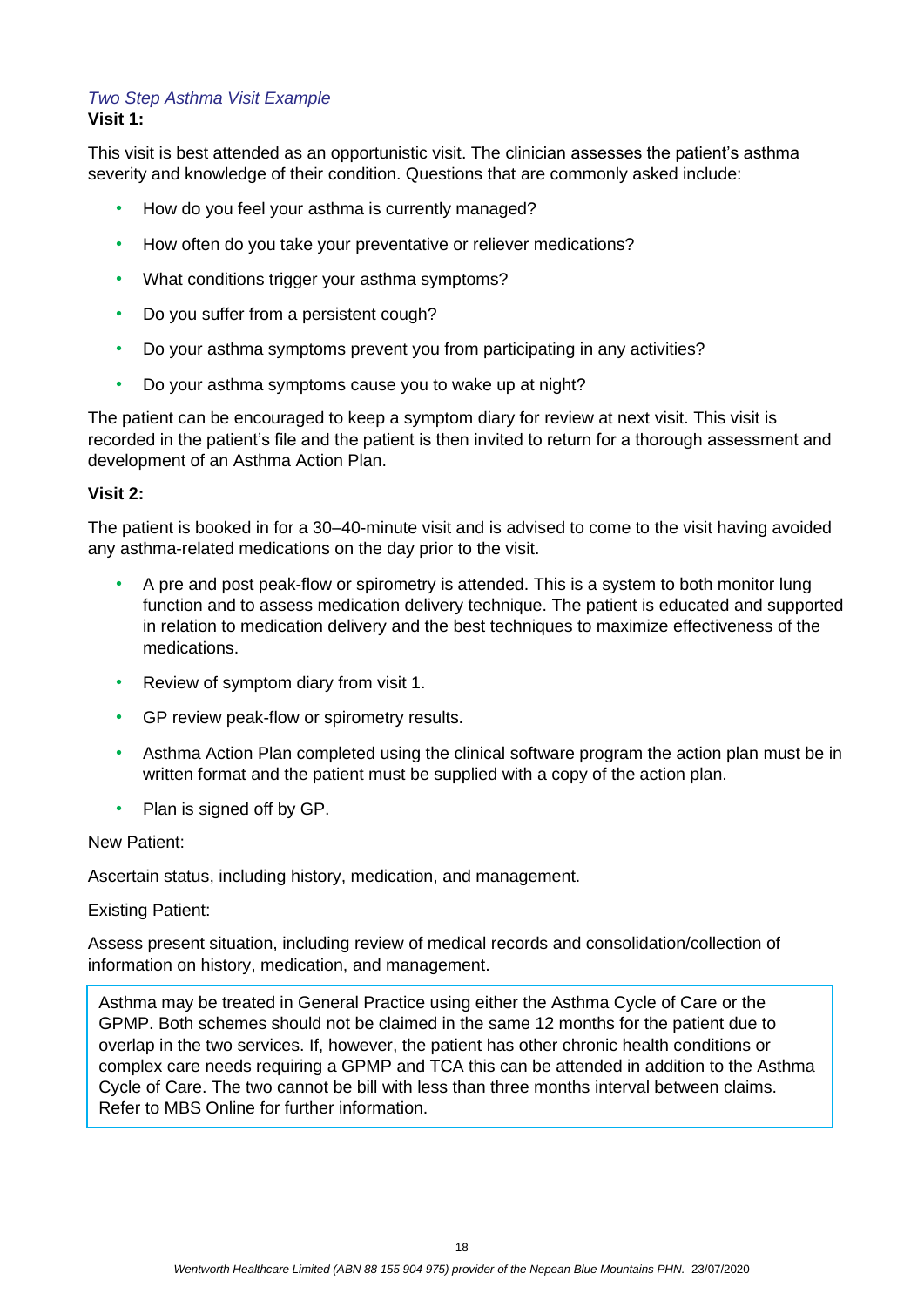Ensure patient eligibility

#### **Note**

A specialist consultation does not constitute one of the two visits – both must be with the same GP or in exceptional circumstances with another GP from the same practice.

#### Eligibility Criteria

- No age restrictions for patients
- Patients with moderate to severe asthma
- Available to patients in the community and in Residential Aged Care Facilitates

#### Essential Requirements

- At least two asthma consultations within 12 months
- One of the consultations must be for a Review
- Review must be planned during previous consultation

#### Clinical Content

- Explain Cycle of Care process and gain patient's consent
- Diagnosis and assessment of level of asthma related medication and devices
- Give patient written Asthma Action Plan (if the patient is unable to use a written Asthma Action Plan, discussion with the patient about an alternative method of providing an Asthma Action Plan)
- Provide patient self-management education
- Review of written or documented Asthma Action Plan

Essential Documentation Requirements

- Record patient's consent to Cycle of Care
- Document diagnosis and assessment of level of asthma control and severity
- Include documentation of the above requirements and clinical content in the patient file, including clinical content of the patient held written Asthma Action Plan

| Item | Name                              | <b>Frequency</b> | Rebate    |
|------|-----------------------------------|------------------|-----------|
| 2546 | Asthma: Level B Standard Consult  | 12 monthly       | + Level B |
| 2552 | Asthma: Level C Long Consult      |                  | + Level C |
| 2558 | Asthma: Level D Prolonged Consult |                  | + Level D |

MBS item 10991 (bulk billing incentive) may also be claimed for eligible patients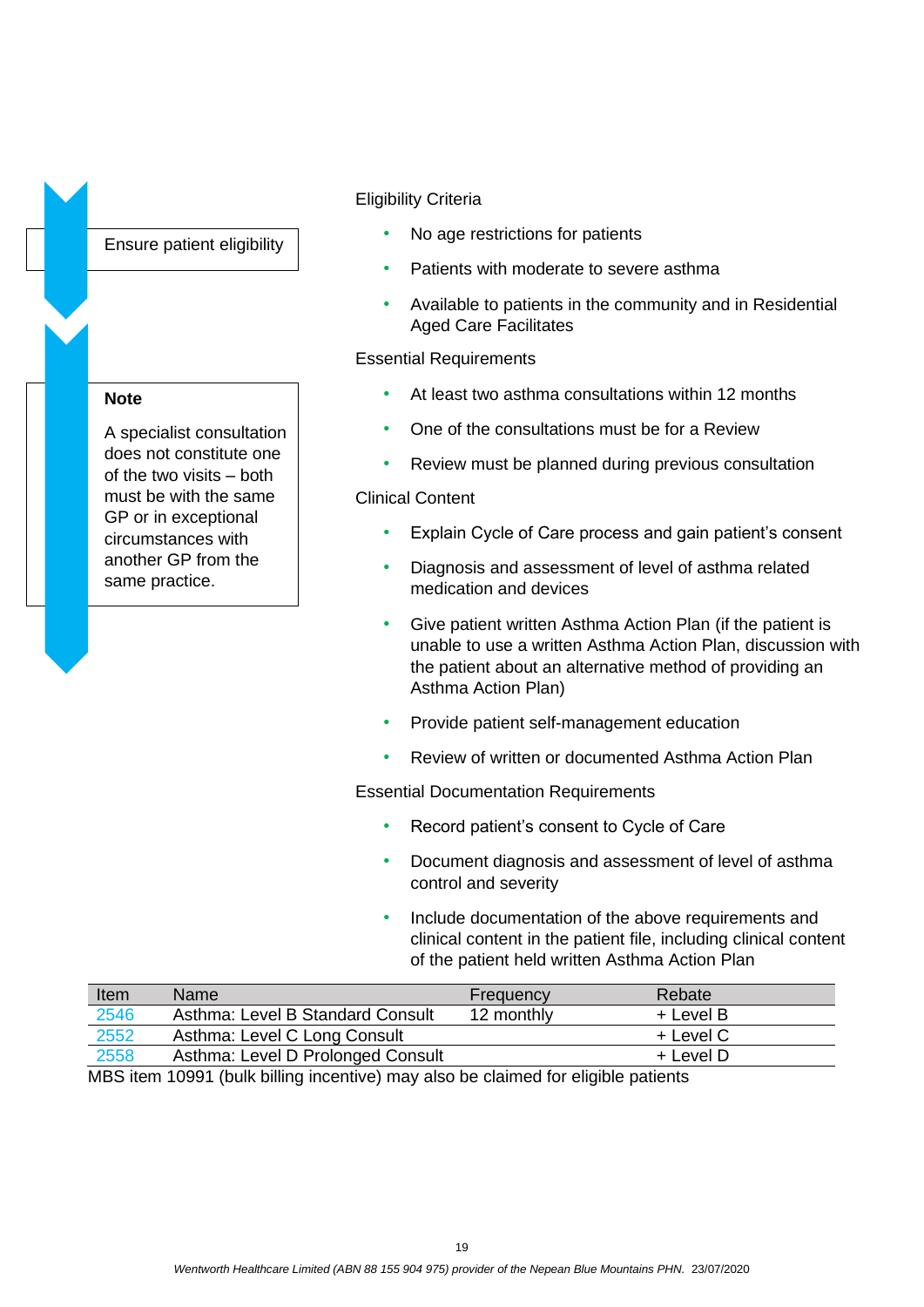## <span id="page-19-0"></span>**Multidisciplinary Case Conferences**

Patients with a chronic or terminal medication condition and complex care needs requiring care or services from their usual GP and at least two other health or care providers are eligible for a case conference service. There is no list of eligible conditions, however, the CDM items are designed for patients who require a structured approach and to enable GPs to plan and coordinate the care of patients with complex conditions requiring ongoing care from a multidisciplinary team.

Case conferences can be undertaken for patients in the community, for patients being discharge into the community from hospital and for people living in Residential Aged Care Facilitates.

#### *When are patients most likely to benefit from a Case Conference?*

- When there is a need to develop immediate solutions in response to a recent change in the patient's condition or circumstances, e.g., death of a carer unexpected event such as a stroke.
- To facilitate ongoing management such as sharing of information to develop or communicate goals for patient care or define relevant provider contributions to care.

#### *How can a GP be involved in a Case Conference?*

Prepare and co-ordinate a case conference

- For patients living in the community
- For private patients on discharge from hospital
- For patients in a Residential Aged Care Facility; not those receiving nursing home level care

Participate in a case conference

- For patients living in the community
- For public or private patients on discharge from hospital
- For patients in a Residential Aged Care Facility; not those receiving nursing home level care

A case conference can occur face-to-face, by phone or by video conference, or through a combination of these. The minimum three care providers (including the GP) must be in communication with each other throughout the conference. Examples of persons who may be included in a multidisciplinary care team are:

- Allied health professionals.
- Home and community service providers.
- Care organizers such as education providers, "meals on wheels" providers, personal care workers and probation officers.

| MBS item numbers for Case<br>Conferences | GP Prepares and Co-ordinates GP Participates |                             |            |           |                                 |            |
|------------------------------------------|----------------------------------------------|-----------------------------|------------|-----------|---------------------------------|------------|
| <b>Community Case Conference</b>         | $15 - 20$                                    | $30-40$                     | $>40$ mins | $15 - 20$ | $30-40$                         | $>40$ mins |
|                                          | mins                                         | mins                        |            | mins      | mins                            |            |
|                                          | 735                                          | 739                         | 743        | 747       | 750                             | 758        |
| Discharge Case Conference (At the        |                                              | <b>For Private Patients</b> |            |           | For Public and Private Patients |            |
| invitation of the hospital)              | 735                                          | 739                         | 743        | 747       | 750                             | 758        |
| <b>RACF Case Conference</b>              | 735                                          | 739                         | 743        | 747       | 750                             | 758        |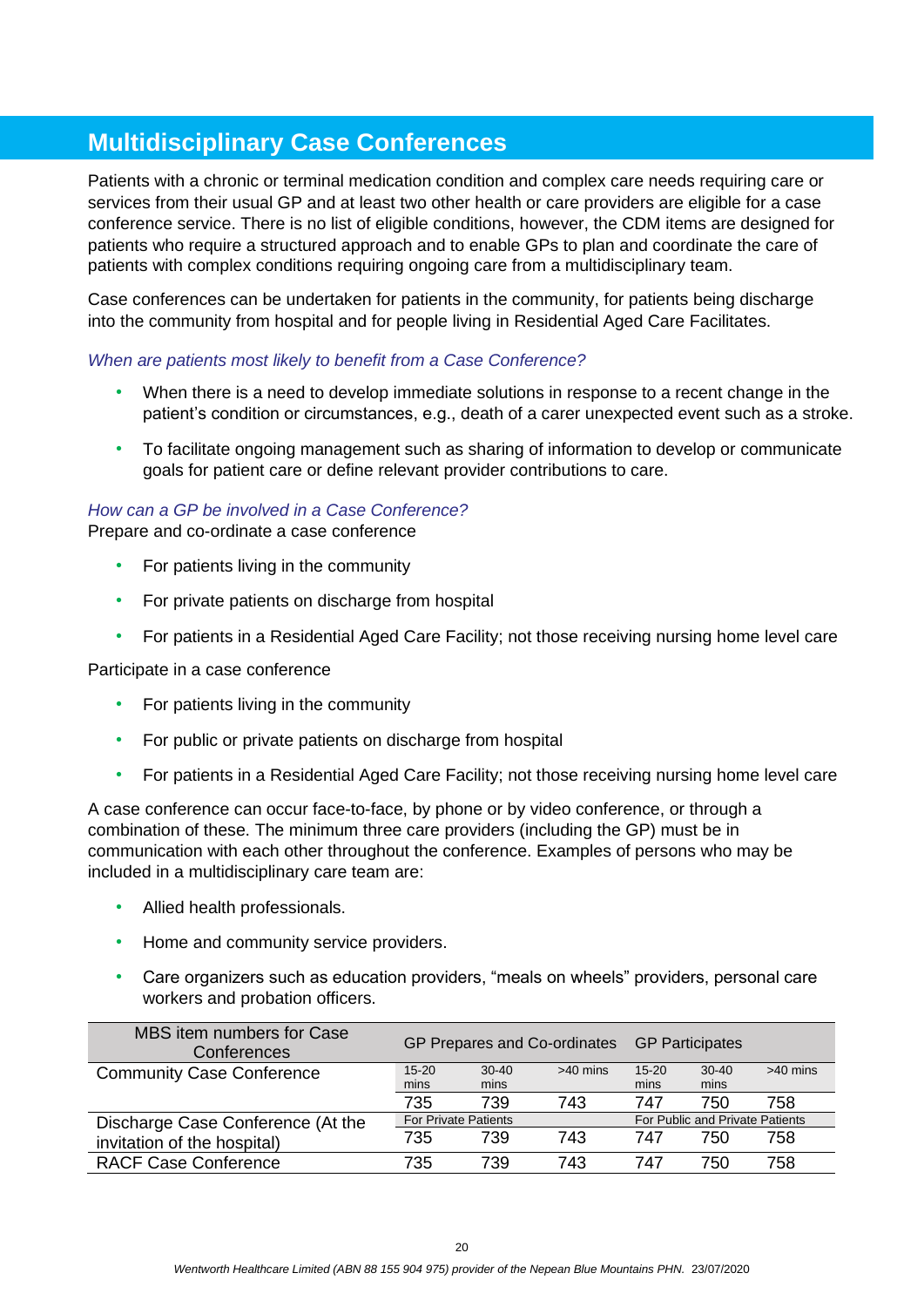# <span id="page-20-0"></span>**Health Assessments**

### <span id="page-20-1"></span>**How to Make Health Assessments Work for Your Practice**

Take a systematic approach to health care in your practice. Designate the task of setting up the health assessment process in the practice:

- Obtain a list of appropriate patients (database search) that have been seen by the GP over the last 12 months
- Ensure all patients are eligible for a Health Assessment
- Set up a process for contacting patients (phone or mail)
- Ensure adequate time is allowed for each assessment; 30-90 minutes (longer for home assessments – these require a more thorough approach)
- Identify and discuss the benefits of a Health Assessment with each patient
- Obtain patient consent
- Findings and outcomes must be discussed with the patient (and carer where appropriate)
- The GP prepares a written summary which that patient signs, including outcomes and recommendations – a copy should be offered to the patient
- Keep a copy of each assessment in patient's records
- Use a Practice Nurse to help conduct the assessments if available

If a third person is undertaking the information collection component, the GP must ensure that this person has suitable skills, experience, and qualifications.

### <span id="page-20-2"></span>**Health Assessment Target Groups**

Medical practitioners may select one of the MBS health assessment items to provide a Health Assessment service to a member of any of the target groups listed. The Health Assessment item that is selected will depend on time taken to complete the health assessment service. This is determined by the complexity of the patient's presentation and the specific requirements that have been established for each target group eligible for health assessments.

This excludes the heart Health Check item number 699, which must be at least 20 minutes.

#### **Type 2 Diabetes Risk Evaluation**

Provision of lifestyle modification advice and interventions for patients aged 40-49 years who score > 12 on AUSDRISK. Once every three years.

#### **45-49-year-old**

Once only Health Assessment for patients 45-49 years who are at risk of developing chronic disease.

#### **75 Years and Older**

Health Assessment for patients aged 75 years and older. Once every 12 months.

#### **Comprehensive Medical Assessment**

Comprehensive Medical Assessment for permanent residents of Residential Aged Care Facilitates. Available for new and existing residents. Not more than once a year.

#### **For Patient with an Intellectual Disability**

Health Assessment for patients with an intellectual disability. Not more than once a year.

#### **For Refugees and Other Humanitarian Entrants**

Once only health assessment for new refugees and other humanitarian entrants, as soon as possible after their arrival (within 12 months of arrival).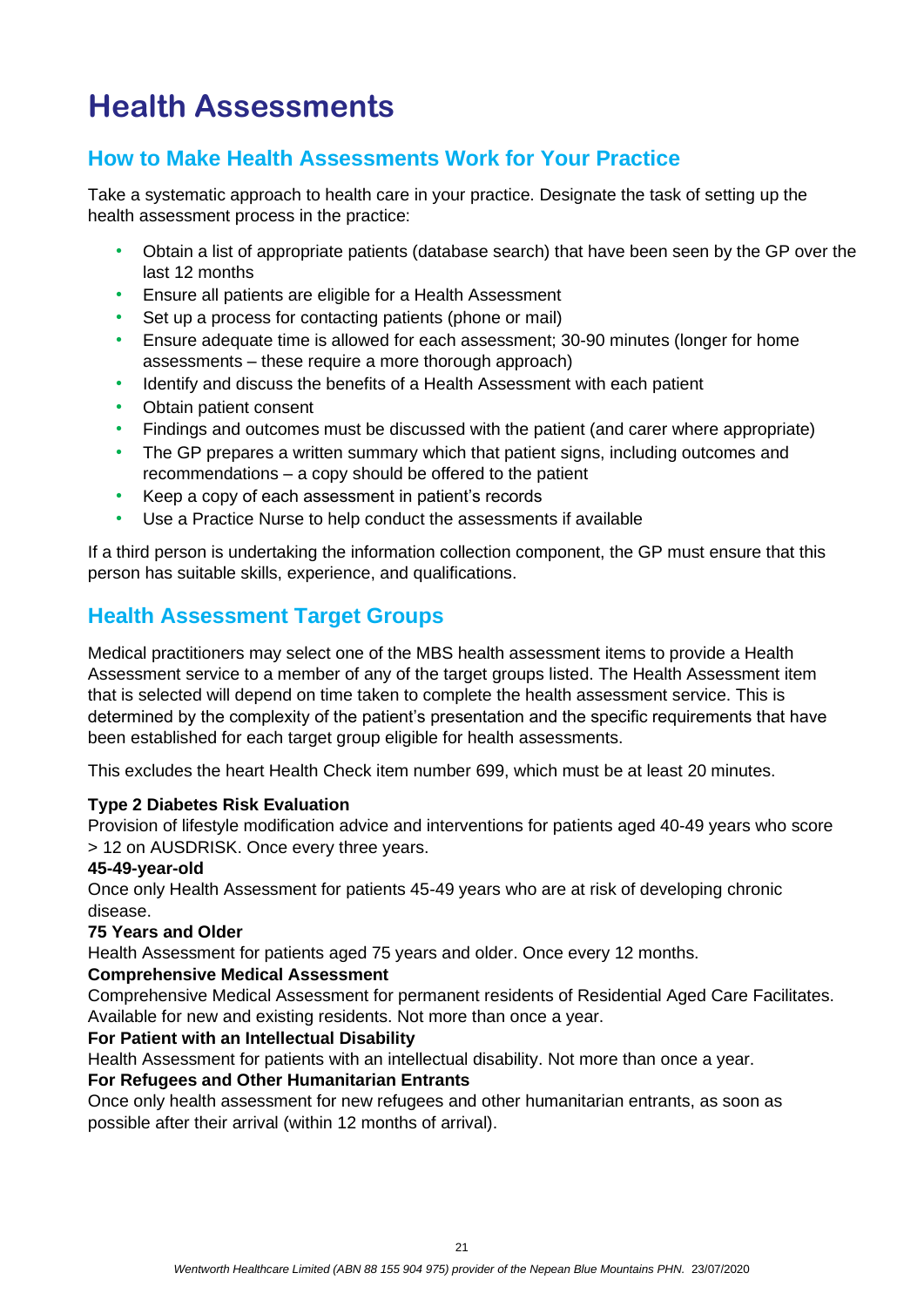## <span id="page-21-0"></span>**Health Assessment Item Numbers**

| Item | Name                                                                           | <b>Description/Recommended Frequency</b>                                                                                                                                                                                                                                                                                                                                                                                                                                                                                                                                                                 |
|------|--------------------------------------------------------------------------------|----------------------------------------------------------------------------------------------------------------------------------------------------------------------------------------------------------------------------------------------------------------------------------------------------------------------------------------------------------------------------------------------------------------------------------------------------------------------------------------------------------------------------------------------------------------------------------------------------------|
| 699  | <b>Heart Health Check</b>                                                      | $\geq$ 20 mins                                                                                                                                                                                                                                                                                                                                                                                                                                                                                                                                                                                           |
|      |                                                                                | Collection of relevant information, including taking a<br>а.<br>patient history that is aimed at identifying cardiovascular<br>disease risk factors, including diabetes status, alcohol<br>intake, smoking status, and blood glucose.<br>A physical examination, which must include recording of<br>b.<br>blood pressure and cholesterol status.<br>Initiating interventions and referrals to address the<br>C.<br>identified risk factors.<br>d. Implementing a management plan for appropriate                                                                                                         |
|      |                                                                                | treatment of identified risk factors.<br>e. Providing the patient with preventative health care advice                                                                                                                                                                                                                                                                                                                                                                                                                                                                                                   |
|      |                                                                                | and information, including modifiable lifestyle factors.                                                                                                                                                                                                                                                                                                                                                                                                                                                                                                                                                 |
| 701  | <b>Brief Health</b>                                                            | $<$ 30 mins                                                                                                                                                                                                                                                                                                                                                                                                                                                                                                                                                                                              |
|      | Assessment                                                                     | a. Collection of relevant information, including taking a<br>patient history.<br>b. A basic physical examination.<br>Initiating interventions and referral as indicated.<br>C.<br>d. Providing the patient with preventative health care advice<br>and information.                                                                                                                                                                                                                                                                                                                                      |
| 703  | <b>Standard Health</b>                                                         | $30 - 45$ mins                                                                                                                                                                                                                                                                                                                                                                                                                                                                                                                                                                                           |
|      | Assessment                                                                     | a. Detailed information collection, including taking a patient<br>history.<br>An extensive physical examination.<br>b.<br>Initiating interventions and referrals as indicated.<br>C.<br>Providing a preventative health strategy for the patient.<br>d.                                                                                                                                                                                                                                                                                                                                                  |
| 705  | Long Health                                                                    | $45 - 60$ mins                                                                                                                                                                                                                                                                                                                                                                                                                                                                                                                                                                                           |
|      | Assessment                                                                     | Comprehensive information collection, including taking a<br>а.<br>patient history.<br>b. An extensive examination of the patient's medical<br>condition and physical function.<br>Providing a basic preventative health care strategy for the<br>C.<br>patient.                                                                                                                                                                                                                                                                                                                                          |
| 707  | <b>Prolonged Health</b><br>Assessment                                          | 60 mins<br>a. Comprehensive information collection, including taking a<br>patient history.<br>b. An extensive examination of the patient's medical<br>condition and physical and social function.<br>Initiating interventions and referrals as indicated.<br>c.<br>d. Providing a comprehensive preventative health care<br>management plan for the patient.                                                                                                                                                                                                                                             |
| 715  | Aboriginal and<br><b>Torres Strait</b><br><b>Islander Health</b><br>Assessment | No designated time or complexity requirements<br><b>Aboriginal and Torres Strait Islander Child</b><br>For patients 0-14 years old. Not available to inpatients of a<br>hospital or RACF. Not more than once every nine months.<br><b>Aboriginal and Torres Strait Islander Adult</b><br>For patients 15-54 years old. Not available to inpatients of a<br>hospital or RACF. Not more than once every nine months.<br>Aboriginal and Torres Strait Islander Older Peoples<br>For patients 55 years and over. Not available to inpatients of a<br>hospital or RACF. Not more than once every nine months. |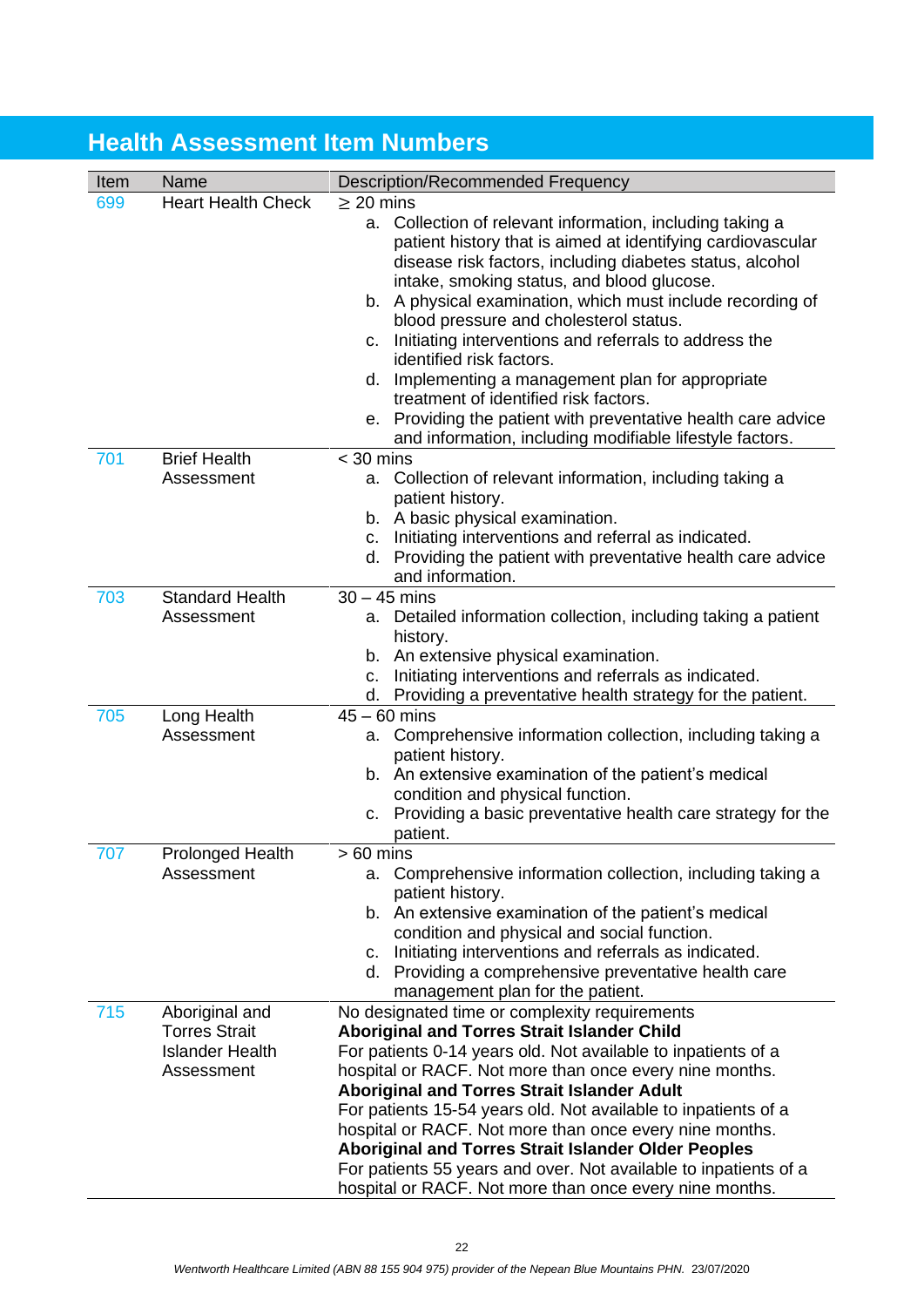## <span id="page-22-0"></span>**Hearth Health Assessment**

Perform records search to identify 'at risk' patients

#### Identify risk factors

### **Perform Health Check**

Nurse may collect information. GP must see patient.

Claim MBS item

#### **Item 699** Eligibility Criteria

- Aboriginal and/or Torres Strait Islander persons who are aged 30 years and above
- Adults aged 45 years and above
- The absolute cardiovascular disease risk must be calculated as per the Australian Absolute Cardiovascular Disease Risk Calculator which can be viewed at cvdcheck.org.au/calculator/
- Not for patients in hospital

#### Risk Factors

- Lifestyle: smoking, physical inactivity, poor nutrition, alcohol use, biomedical, high cholesterol, high BP, impaired glucose metabolism or excessive weight
- Family history of chronic disease

#### Clinical Content

#### Mandatory

- Explain Health Assessment process and gain consent
- Collection of relevant information including taking a patient history that is aimed at identifying cardiovascular disease risk factors, including diabetes status, alcohol intake, smoking status, cholesterol status (if not performed within the last 12 months) and blood glucose
- A physical examination, which must include recording of blood pressure
- Initiating interventions and referrals to address the identified risk factors
- Implementing a management plan for appropriate treatment of identified risk factors
- Providing the patient with preventative health care advice and information, including modifiable lifestyle factors

#### Non-mandatory

• Written patient information is recommended

Essential Documentation Requirements

- Record patient's consent to Health Assessment
- Record the Health Assessment and offer the patient a copy

#### Claiming

• All elements of the service must be completed to claim

| Item | Name                              | Age Range                                                                          | Recommended Frequency |
|------|-----------------------------------|------------------------------------------------------------------------------------|-----------------------|
| 699  | <b>Heart Health</b><br>Assessment | Aboriginal and Torres<br>Strait Islander adults over<br>30<br>Adults over 45 years | Annually              |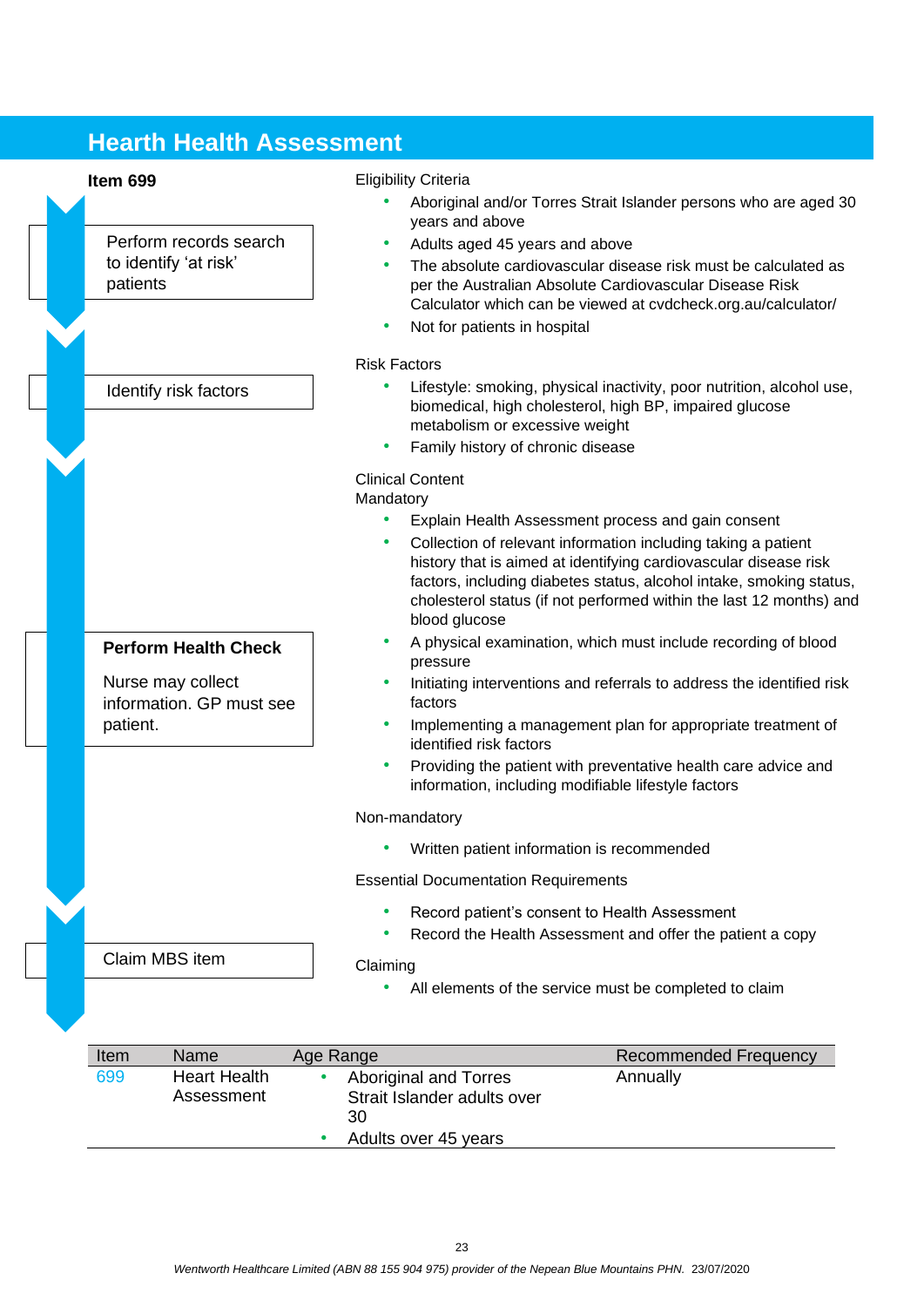## <span id="page-23-0"></span>**Health Assessment for Aboriginal and Torres Strait Islander People**

## Ensure patients eligibility

#### **Note**

It may take several shorter sessions to complete the full Health Assessment with an Aboriginal or Torres Strait Islanders Patient. The Practice cannot claim the 715 until all components are completed

#### Complete documentation

Claim MBS item

#### **Item 715** Eligibility Criteria

- Patients 0-14 years use "child" assessment
- Patients 15-54 years use "adult" assessment
- Patients 55+ years use "older adult" assessment
- May be provided once every nine months

#### Clinical Content

Mandatory

- Explain Health Assessment process and gain parents'/carers consent
- Information collection taking patient history and undertake or arrange examinations and investigations as required
- Overall assessment of patient
- Recommended appropriate interventions
- Provide advice and information
- Keep a record of the health assessment and offer a copy of the assessment with recommendations about matters covered to the patient and/or carer

#### Non-mandatory

- Discuss eating habits, physical activity, speech and language development, fine and gross mottos skills, behavior, and mood
- Oher examinations considered necessary by GP/Practice Nurse

#### Essential Documentation Requirements

- Record parent's/carer's consent to Health Assessment
- Record the Health Assessment and offer the parent/carer a copy
- Update parent held child record for children under 5 years of age
- Record immunisations provided

#### Claiming

- All elements of the service must be completed to claim
- May be completed over several sessions but do not claim 715 until all components are complete

NB: Once the patient has had a 715 health assessment, they are eligible for ten follow ups by the practice nurse (item number 10987) and five "at risk" allied health visits (separate/additional to the five allied health visits under TCA if the patient is diagnosed with a chronic disease)

Use ["Referral form for follow-up allied health services under Medicare](https://www1.health.gov.au/internet/main/publishing.nsf/Content/61D28A6649DBD87FCA257BF0001F954E/%24File/Indigenous%20follow%20up%20referral%20form.pdf)  [for People of Aboriginal or Torres Strait Islander descent"](https://www1.health.gov.au/internet/main/publishing.nsf/Content/61D28A6649DBD87FCA257BF0001F954E/%24File/Indigenous%20follow%20up%20referral%20form.pdf)

| Item | <b>Name</b>                                              | Age Range                                | <b>Recommended Frequency</b> |
|------|----------------------------------------------------------|------------------------------------------|------------------------------|
| 715  | Aboriginal & Torres Strait Islander Health<br>Assessment | $0-14$ years<br>15-54 years<br>55+ years | Every 9 months               |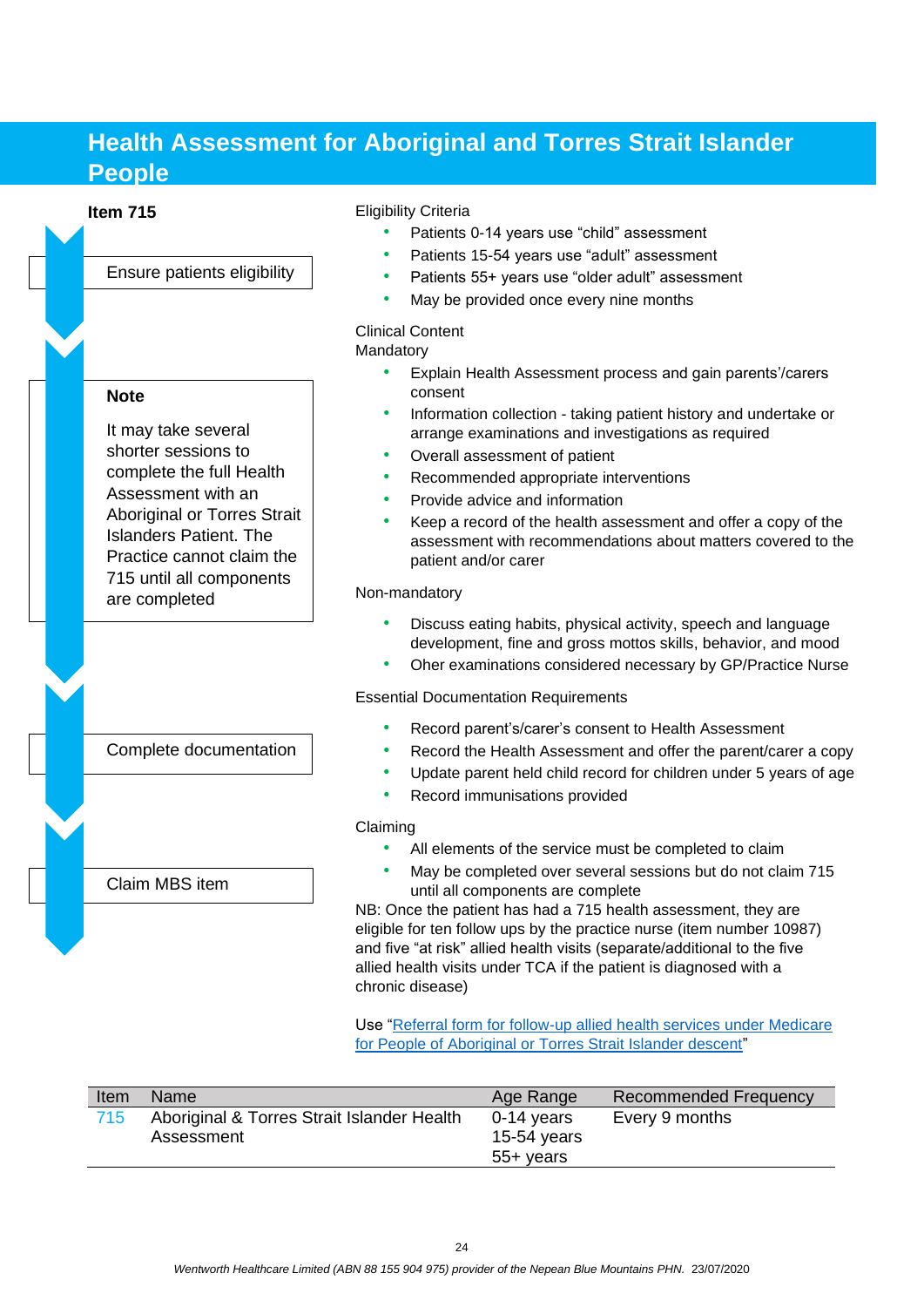## <span id="page-24-0"></span>**Type 2 Diabetes Risk 40 – 49 Years**

#### **Item 701/703/705/707**

#### **To reduce the risk of Type 2 Diabetes**



prevention or commence diabetes management

#### Eligibility Criteria

- Non-Aboriginal and Torres Strait Islander patients aged 40 – 49 years inclusive
- Patients must score > 12 point on Australian Type 2 Diabetes Risk Assessment Tool [\(AUSDRISK\)](https://www.health.gov.au/resources/apps-and-tools/the-australian-type-2-diabetes-risk-assessment-tool-ausdrisk)
- GP must exclude diabetes via glucose tolerance test
- Document outcomes
- Determine if diabetes prevention/lifestyle modification or diabetes management is required based on the outcomes of glucose tolerance test

| Item            | Name                               | Age Range   | <b>Recommended Frequency</b> |
|-----------------|------------------------------------|-------------|------------------------------|
| 701/703/705/707 | Health Assessment: Type 2          | 40-49 years | Once every 3 years           |
|                 | <b>Diabetes Risk Evaluation</b>    |             |                              |
| 23              | Consulting at consultation room    |             |                              |
|                 | Level B: if referral not taken-up  |             |                              |
|                 | within 2 months by the patient $-$ |             |                              |
|                 | must be annotated with the         |             |                              |
|                 | original item number claimed       |             |                              |
|                 | when the original referral was     |             |                              |
|                 | written                            |             |                              |
|                 |                                    |             |                              |

MBS item 10991 (bulk billing incentive) may also be claimed for eligible patients.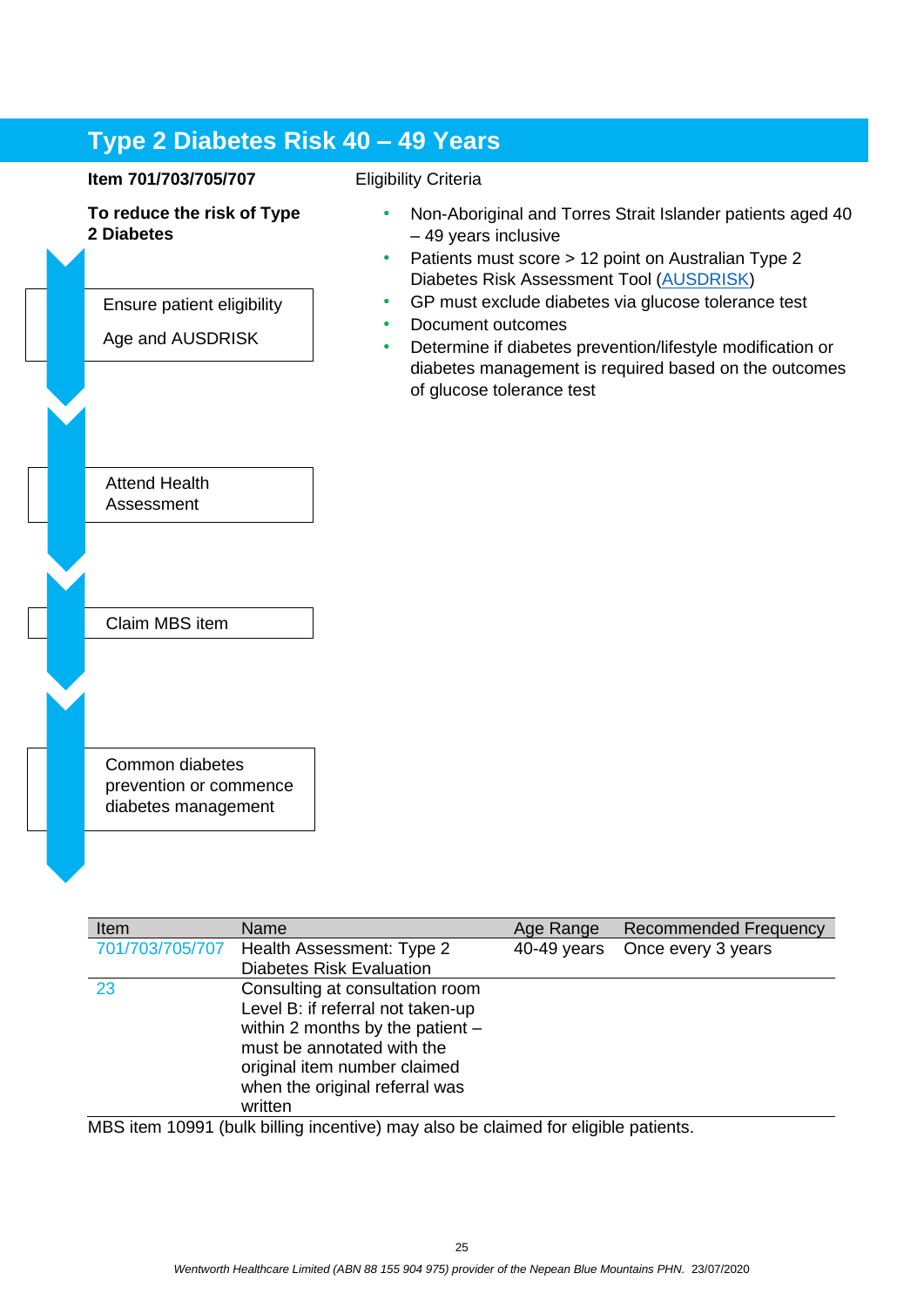## <span id="page-25-0"></span>**Health Assessment for 45 – 49-Year-Olds**



• Lifestyle: smoking, physical inactivity, poor nutrition, alcohol

- Biomedical: high cholesterol, high BP, excess weight, impaired glucose metabolism
- Family history of chronic disease
- Explain Health Assessment process and gain consent
- Information collection take patient history, examinations and investigations as clinically required
- Overall assessment of patient's health, including their readiness to make lifestyle changes
- Initiate interventions and referrals as clinically indicated
- Advice and information about Lifestyle Modification Program and strategies to achieve lifestyle and behavior
- Written patient information such as the Lifescripts resources are recommended

Essential Documentation Requirements

- Record parent's consent to Health Assessment
- Record the Health Assessment and offer the parent a copy
- All elements of the service must be completed to claim
- Requires personal attendance by GP with patient

| Item            | <b>Name</b>               | Age Range       | <b>Recommended Frequency</b> |
|-----------------|---------------------------|-----------------|------------------------------|
| 701/703/705/707 | Health Assessment: 45-49- | $45 - 49$ years | Only once                    |
|                 | vear-old                  |                 |                              |

MBS item 10991 (bulk billing incentive) may also be claimed for eligible patients.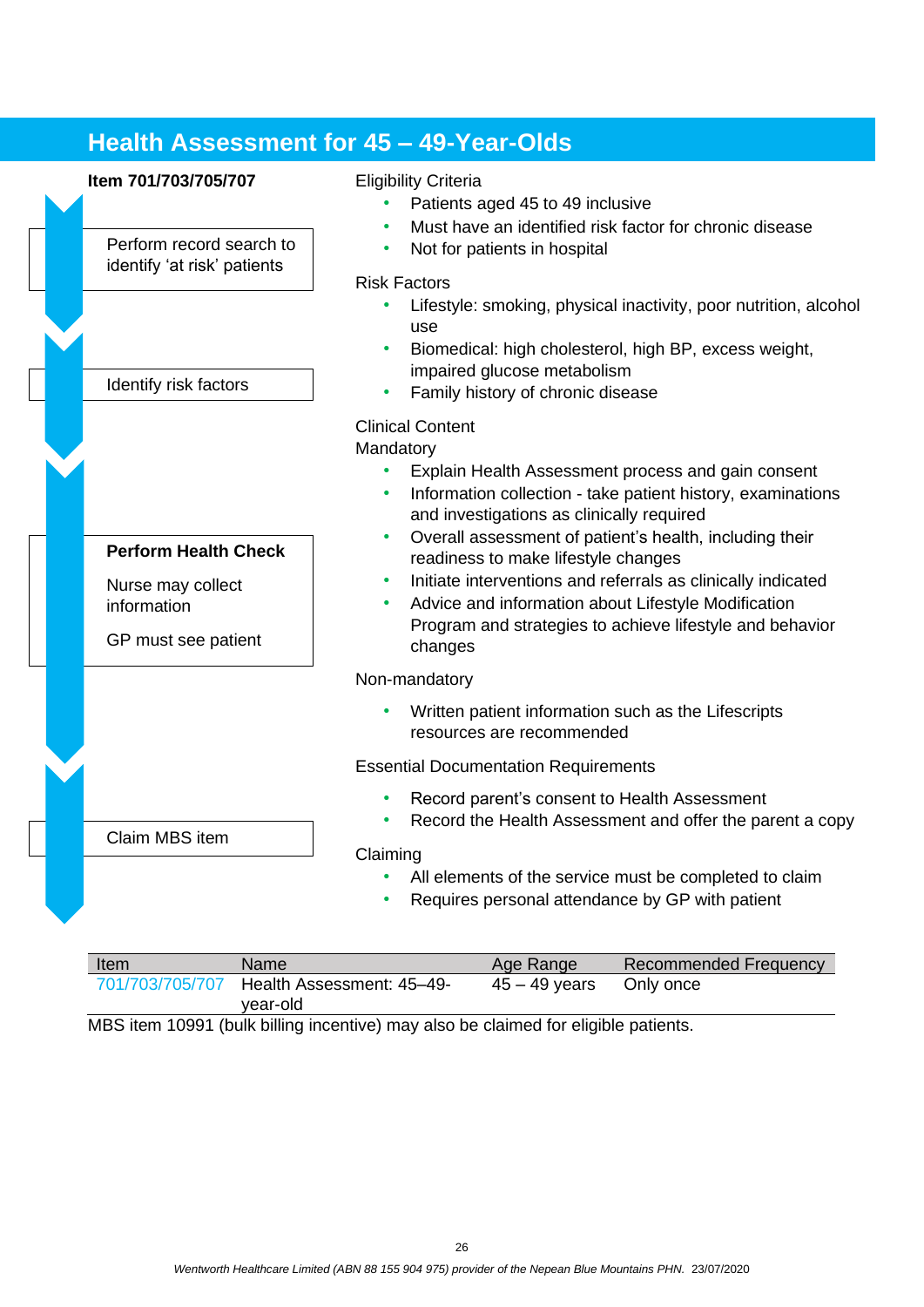## <span id="page-26-0"></span>**Health Assessment for 75-Years and Older**

#### **Item 701/703/705/707** Eligibility Criteria

Establish a patient register and recall when due for assessment

#### **Perform Health Check**

Allow 45 – 90 minutes

Nurse may collect information

Claim MBS item

GP must see patient

- Patients aged 75 years and older
- Patients seen in consulting rooms and/or at home
- Not for patients in hospital or a Residential Aged Care Facility

#### Clinical Content

Mandatory

- Explain Health Assessment process and gain patient's/carer's consent
- Information collection take patient history, examinations and investigations as clinically required
- Measurement of BP, pulse rate and rhythm
- Assessment of medication, continence, immunisation status for influenza, tetanus, and pneumococcus
- Assessment of physical function including activities of daily living and falls in the last three months
- Assessment of psychological function including cognition and mood
- Assessment of social function including availability and adequacy of paid and unpaid help and the patient's carer responsibilities
- Overall assessment of patient
- Recommend appropriate interventions
- Provide advice and information
- Discuss outcomes of the assessment and any recommendations with the patient

#### Non-mandatory

• Consider the need for community services, social isolation, oral health and dentition and nutrition status

#### • Additional matters as relevant to the patient

#### Claiming

- All elements of the service must be completed to claim
- Requires personal attendance by GP with patient

| Item                                                                              | Name                                     | Age Range          | <b>Recommended Frequency</b> |  |
|-----------------------------------------------------------------------------------|------------------------------------------|--------------------|------------------------------|--|
| 701/703/705/707                                                                   | Health Assessment: 75<br>years and older | 75 years and older | Once every 12 months         |  |
| MRS item 10001 (bulk billing incentive) may also be claimed for eligible patients |                                          |                    |                              |  |

MBS item 10991 (bulk billing incentive) may also be claimed for eligible patients.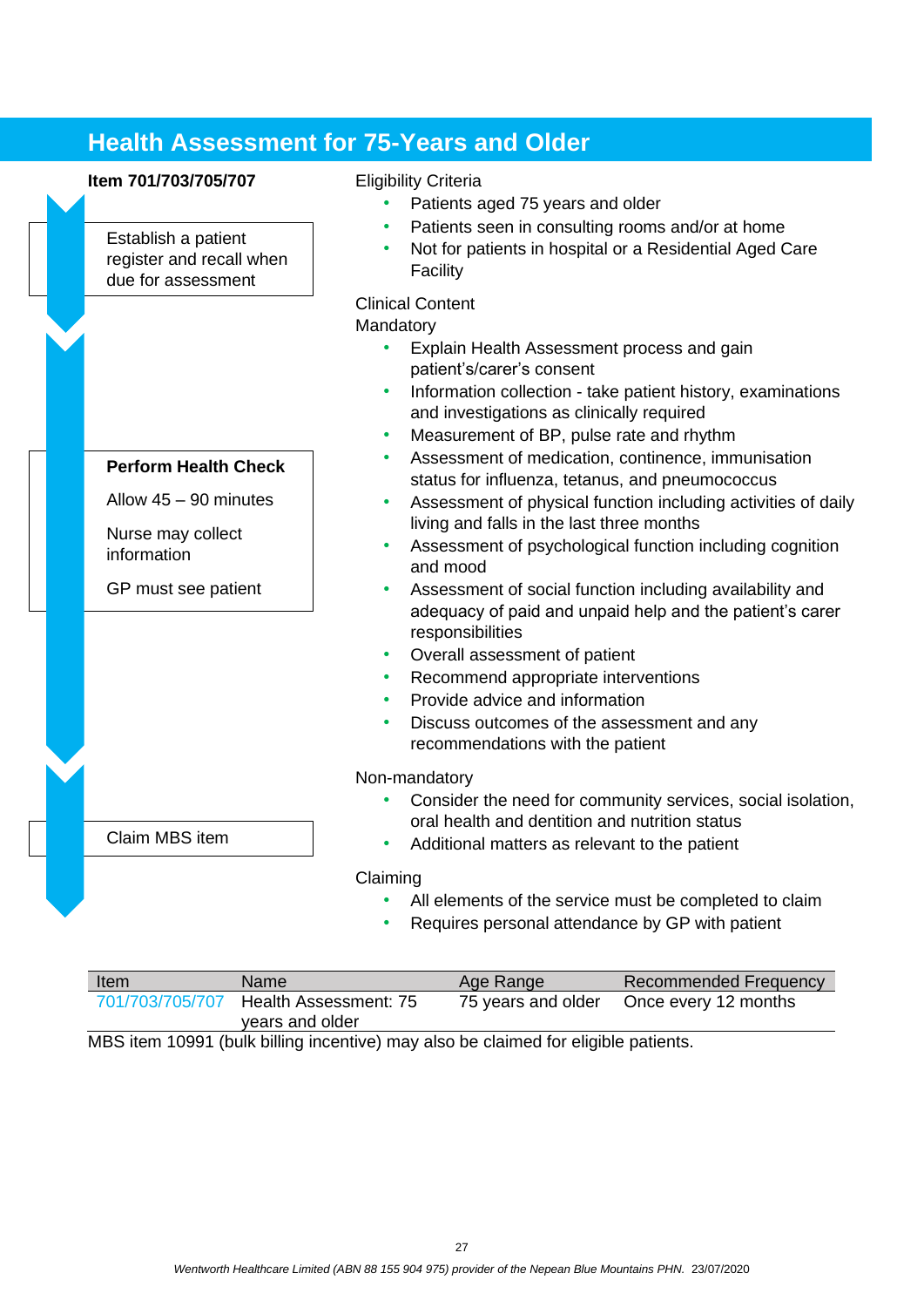## <span id="page-27-0"></span>**Health Assessments for Government Humanitarian Program**

Items 701, 703, 705 and 707 may be used to undertake a Health Assessment for refugees and other humanitarian entrants.

The purpose of this Health Assessment is to introduce new refugees and other humanitarian entrants to the Australian primary health care system as soon as possible after their arrival in Australia (within 12 months of arrival).

In addition to general requirements for Health Assessments, the assessments must include development of a management plan addressing the patient's health care needs, health problems and relevant conditions.

The Health Assessment applied to humanitarian entrants who are residents in Australian with access to Medicare services. This includes Refugees, Special Humanitarian Program and Protection Program entrants.

Patients should be asked to provide proof of their visa status and date of arrival in Australia. Alternatively, medical practitioners may telephone Medicare Australia on 132 011, with the patient present, to check eligibility.

The medical practitioner and patient can use the service translator by accessing the Commonwealth Government's [Translating and Interpreting Service \(TIS\)](https://www.tisnational.gov.au/) 131 450.

A Health Assessment for refugees and other humanitarian entrants may only be claimed once by an eligible patient.

## <span id="page-27-1"></span>**Health Assessments for People with an Intellectual Disability**

Items 701, 703, 705 and 707 may be used to undertake a Health Assessment for people with an intellectual disability.

A person is considered to have an intellectual disability if they have significantly sub-average general intellectual functioning (two standard deviations below the average intelligence quotient and would benefit from assistance with daily living activities. Where medical practitioners wish to confirm intellectual disability and a patient's need for assistance with activities of daily living, they may seek verification from a paediatrician registered to a practice in Australia or from a government-provided or funded disability service that has assessed the patient's intellectual function.

The health assessment provides a structured clinical framework for medical practitioners to comprehensively assess the physical, psychological, and social function of a patient with intellectual disability and to identify any medical intervention and preventive health care required.

A health assessment for people with an intellectual disability may be claimed once every 12 months.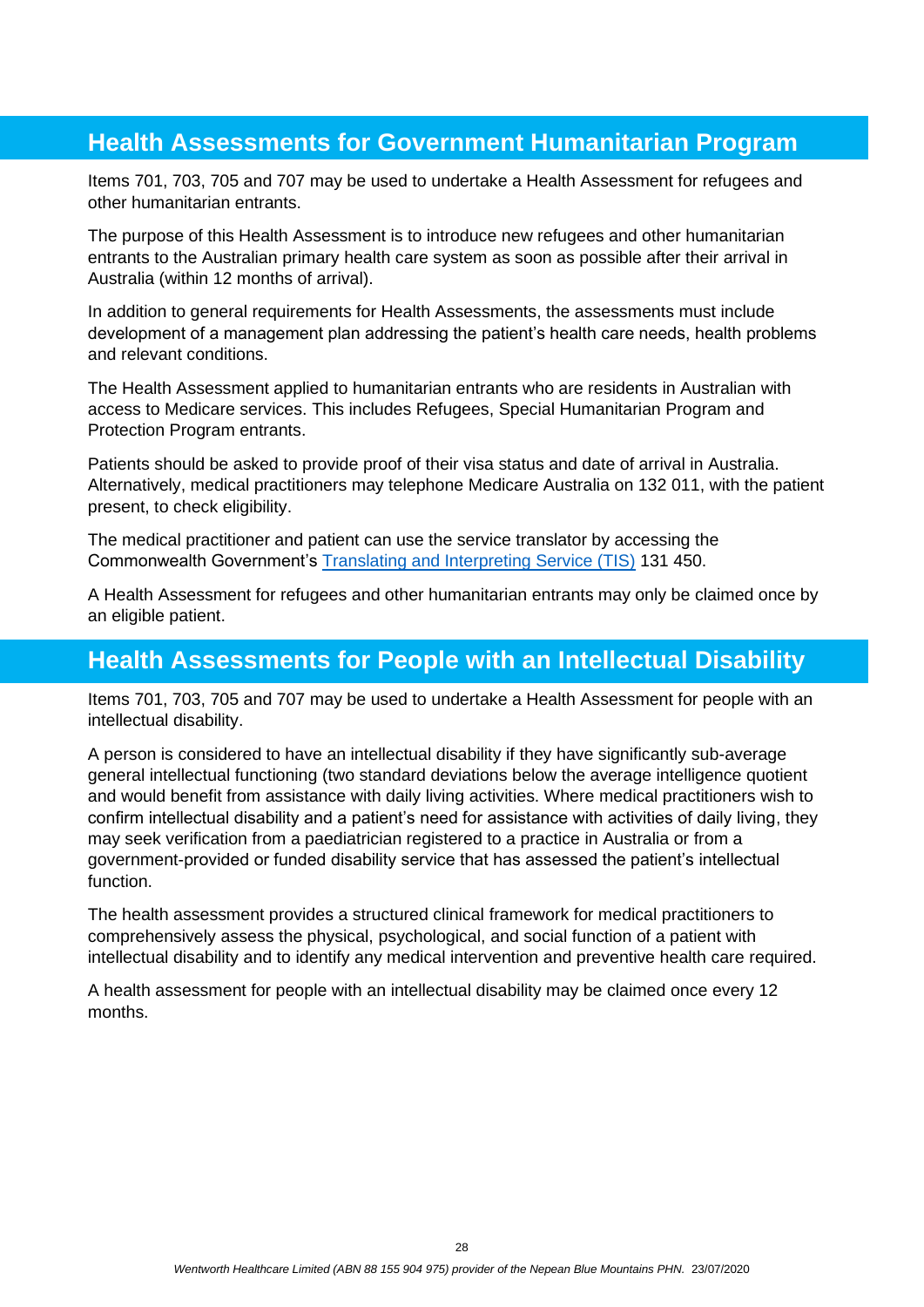



## **Health Assessments and Chronic Disease Management Flowchart**

<span id="page-28-0"></span>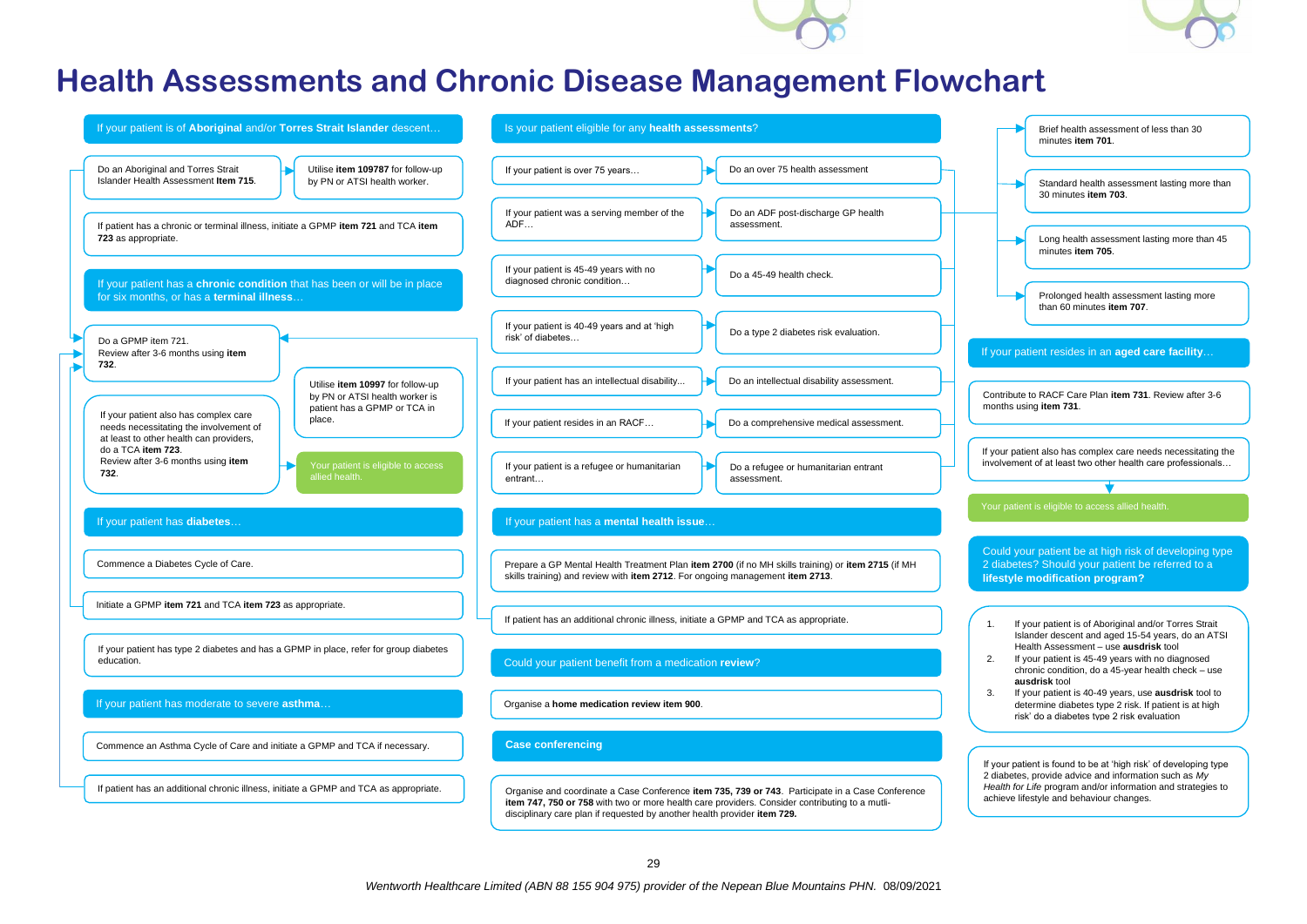

## <span id="page-29-0"></span>**Systematic Care Claiming Rules**

For the most up to date information refer to the Medicare Benefits Schedule online at [www.health.gov.au/mbsonline](http://www.health.gov.au/mbsonline) or phone Medicare Australia Schedule Interpretation Team on 132 150.

|                            | Item<br><b>Number</b> | Service                                                                                                                                           | <b>Brief Guide</b>                                                                              | <b>Claim Period</b>                                                   |
|----------------------------|-----------------------|---------------------------------------------------------------------------------------------------------------------------------------------------|-------------------------------------------------------------------------------------------------|-----------------------------------------------------------------------|
|                            | 721                   | Preparation of a General<br><b>Practitioner Management</b><br>Plan (GPMP)                                                                         | Patients with a chronic or<br>terminal medical condition                                        | 2 yearly<br>(minimum 12<br>months)                                    |
|                            | 723                   | Coordination of a Team<br>Care Arrangement (TCA)                                                                                                  | Patients with a chronic<br>disease who require<br>ongoing care from a<br>multidisciplinary team | 2 yearly<br>(minimum 12<br>months)                                    |
|                            | 732                   | <b>Review of GPMP</b>                                                                                                                             | Systematic review of the<br>patient's progress against<br>GPMP gals                             | 6 monthly<br>(minimum 3                                               |
|                            |                       | <b>Review of TCA</b>                                                                                                                              | Systematic team-based<br>review of the patient's<br>progress against TCA goals                  | months)                                                               |
| Chronic Disease Management | 729                   | Contribution to care plan<br>or to review the care plan<br>being prepared by the<br>other provider                                                | Not available to patients of<br><b>RACG</b>                                                     | 6 monthly<br>(minimum 3<br>months)                                    |
|                            | 731                   | Contribution to care plan<br>or to review the care plan<br>for patient of RACF                                                                    | Plan prepared by such a<br>facility                                                             | 6 monthly<br>(minimum 3<br>months)                                    |
|                            | 139                   | Assessment, diagnosis<br>and development of a<br>treatment and<br>management plan for a<br>disability                                             | Children aged under 13<br>years with an eligible<br>disability                                  | Once only                                                             |
| Medication reviews         | 900                   | <b>Domiciliary Medication</b><br>Management Review<br>(DMMR) for patient living<br>in the community setting                                       | Assessment, referral to a<br>community pharmacy                                                 | 12 months<br>except in<br>circumstances<br>with significant<br>change |
|                            | 903                   | <b>Residential Medication</b><br><b>Management Review</b><br>(RMMR)                                                                               | For new or existing<br>residents of Residential<br>aged Care Facilities                         | 12 months<br>except in<br>circumstances<br>with significant<br>change |
| Practice<br>Nurse          | 10987                 | Monitoring and support for<br>a person who has had a<br>715-health assessment                                                                     | 715 Health Assessment of<br>ATSI people                                                         | Maximum 10 per<br>patient per year                                    |
|                            | 10997                 | Monitoring and support for<br>a person with a chronic<br>disease<br>Restrictions of Co-claiming of Chronic Disease and General Consultation Items | Patient must have a GPMP,<br><b>TCA or multidisciplinary</b><br>care plan in place              | Maximum of 5<br>times per patient<br>per calendar year                |

Co-claiming of GP consultation items 3, 4, 23, 24, 36, 37, 44, 47, 52, 54, 57, 58, 59, 60, 63, 65, 597, 598, 599, 600, 5000, 5003, 5020, 5023, 5040, 5043, 5060, 5063, 5200, 5203, 5207, 5208, 5220, 5223, 5227, and 5228 with chronic disease management items 721. 723. Or 732 is not permitted for the same patient on the same day.

Note: CDM services can also be provided more frequently in circumstances where there has been a significant change in the patient's clinical condition or care circumstances that require a new GPMP or TCA or review service. You must mark the Medicare claim as "exception circumstances" or "clinically indicated".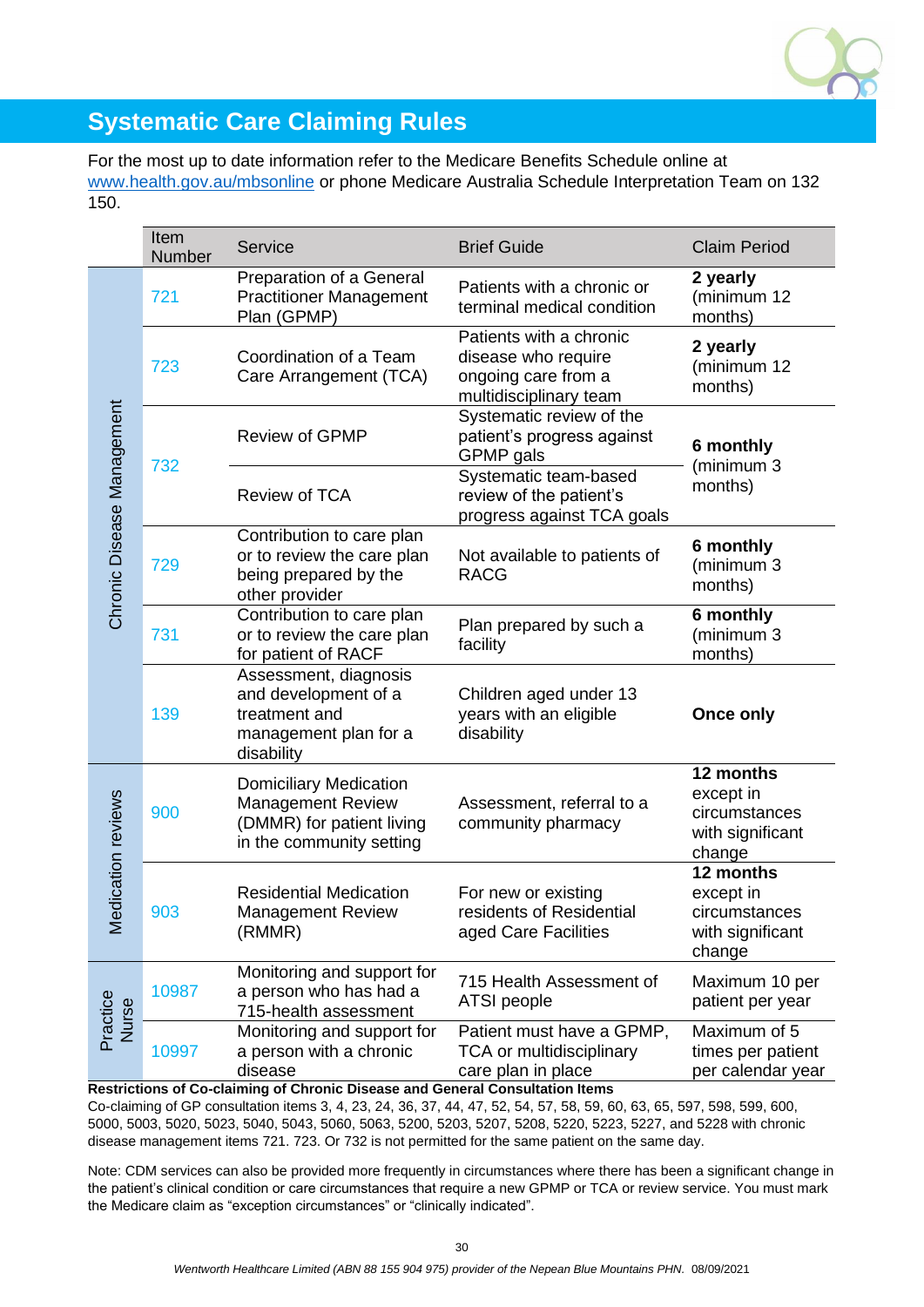## <span id="page-30-0"></span>**Individual Allied Health Services Under Medicare**

#### *Summary*

- A Medicare rebate is available for a maximum of five services per patient each calendar year. Additional services are not possible under any circumstances.
- If a provider accepts the Medicare benefit as full payment for the services, there will e no outof-pocket cost. If not, the patient will have to pay the difference between the fee charged and the Medicare rebate.
- Patients must have a GP Management Plan and Team Care Arrangement prepared by their GP or be residents of a Residential Aged Care Facility who are managed under a multidisciplinary care plan.
- Referrals to allied health providers must be from GPs.
- Allied health providers must report back to the referring GP.

#### *Eligible Patients*

Community-based patients may be eligible if they have a chronic (or terminal) medical condition, and their GP has provided the following Chronic Disease Management (CDM) services:

- A GP Management Plan (GPMP) **item 721**
- Team Care Arrangements (TCA) **item 723**

Residents of a Residential Aged Care Facility may be eligible if their GP has contributed to a multidisciplinary care plan prepared for them by the aged care facility or to a review of the multidisciplinary care plan (item 731).

| Item  | Name                                 | <b>Recommended Frequency</b>                      |
|-------|--------------------------------------|---------------------------------------------------|
| 10950 | Aboriginal Health Worker Services    |                                                   |
| 10951 | <b>Diabetes Educator Services</b>    |                                                   |
| 10952 | <b>Audiologist Services</b>          | Five allied health services per calendar year.    |
| 10953 | <b>Exercise Physiologist</b>         | Can be five sessions with one provider or a       |
| 10954 | <b>Dietician Services</b>            | combination (e.g., three dietician and two        |
| 10958 | Occupational therapist Services      | diabetes education sessions). Referral for allied |
| 10960 | <b>Physiotherapist Services</b>      | health services under Medicare form for each      |
| 10962 | <b>Podiatrist Services</b>           | provider. Allied health provider must be          |
| 10964 | <b>Chiropractor Services</b>         | Medicare registered.                              |
| 10966 | <b>Osteopath Services</b>            |                                                   |
| 10970 | <b>Speech Pathologist Services</b>   |                                                   |
| 10956 | <b>Mental Health Worker Services</b> | Better access to metal health care items:         |
|       |                                      | ten sessions                                      |
| 10968 | <b>Psychologist Services</b>         | <b>GPMP</b> and TCA for chronic medical           |
|       |                                      | conditions: five sessions                         |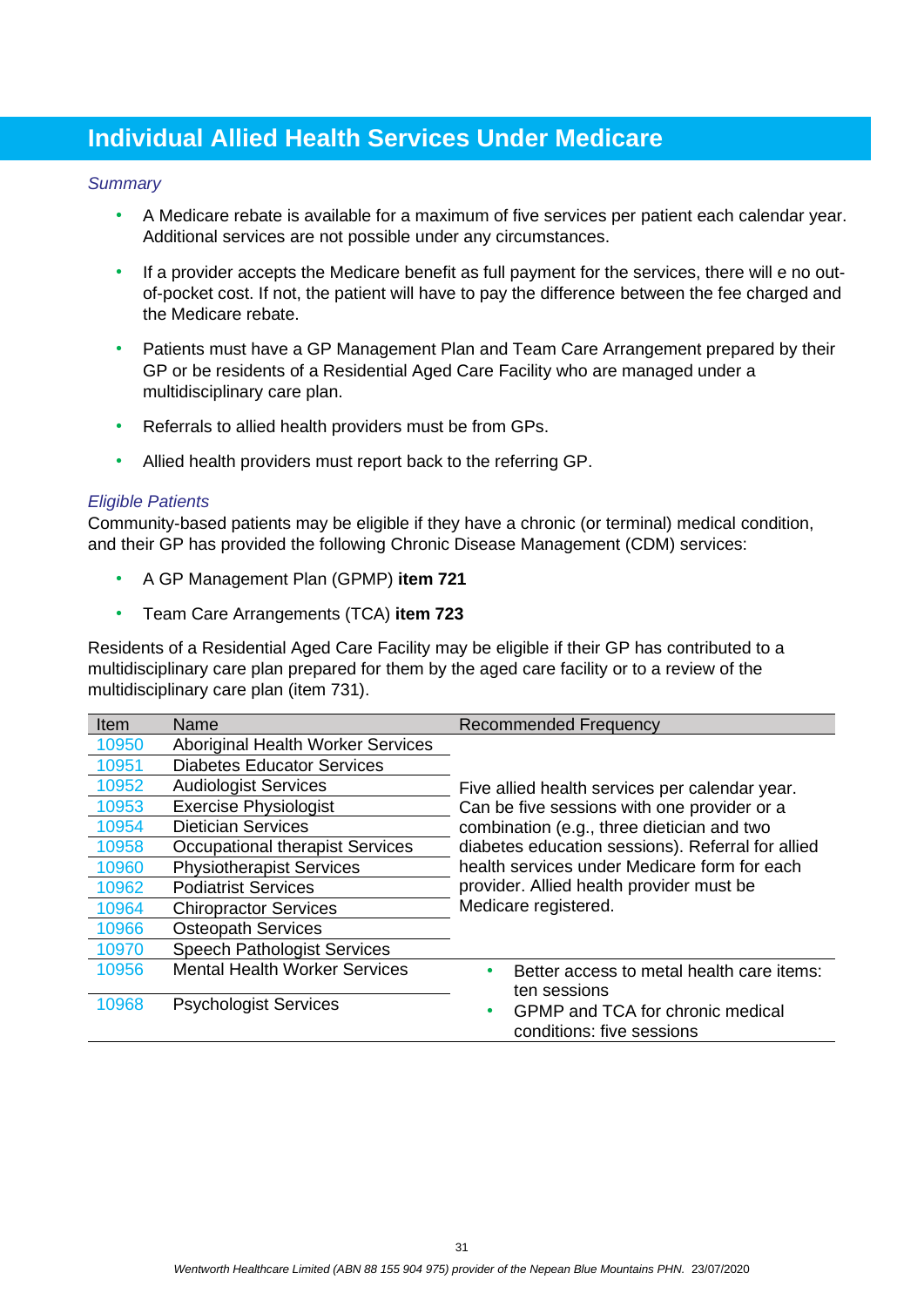## <span id="page-31-0"></span>**Residential Aged Care Facilities**

## <span id="page-31-1"></span>**Health Assessment Provided as a Comprehensive Medical Assessment for Residents of Residential Aged Care Facilities**

Items 701, 703, 705 and 707 may be used to undertake a comprehensive medical assessment of a resident of a Residential Aged Care Facility.

This requires an assessment of the resident's health and physical and psychological functioning, and must include:

- Making a written summary of the comprehensive medical assessment.
- Developing a list of diagnoses and medical problems based on the medical history and examination.
- Providing a copy of the summary to the residential aged care facility.
- Offering the resident a copy of the summary.

A Residential Aged Care Facility is a facility in which residential care services, as defined in the Aged Care Act 1997, are provided. This includes facilities that were formerly known as nursing homes and hostels. A person is a resident of a Residential Aged Care Facility if they have been admitted as a permanent resident of that facility.

This Health Assessment is available to new residents on admission. It is recommended that new residents should receive the Health Assessment as soon as possible after admission, preferably within six weeks following admission into a residential aged care facility.

A Health Assessment for the purpose of a comprehensive medical assessment of a resident of a residential aged care facility may be claimed by an eligible patient:

- On admission to a residential aged care facility, provided that a comprehensive medical assessment has not already been provided in another Residential Aged Care Facility within the previous 12 months.
- At 12-month intervals thereafter.

#### *Can a GP Charge for a Consultation as well as the CMA?*

Medical practitioners should not conduct a separate consultation for any other health-related issue in conjunction with a health assessment unless it is clinically necessary (i.e., the patient has an acute problem that needs to be managed separately from the assessment).

The only exceptions are:

- The comprehensive medical assessment, where, if this Health Assessment is undertaken during the course of a consultation for another purpose, the Health Assessment item and the relevant item for the other consultation may [both be claimed.](https://www1.health.gov.au/internet/main/publishing.nsf/Content/mbsprimarycare_mbsitem_cma)
- Use of a specific form to record the results of the CMA is not mandatory. A Health Assessment provided as a Comprehensive Medical Assessment (CMA) may be claimed annually to an eligible patient.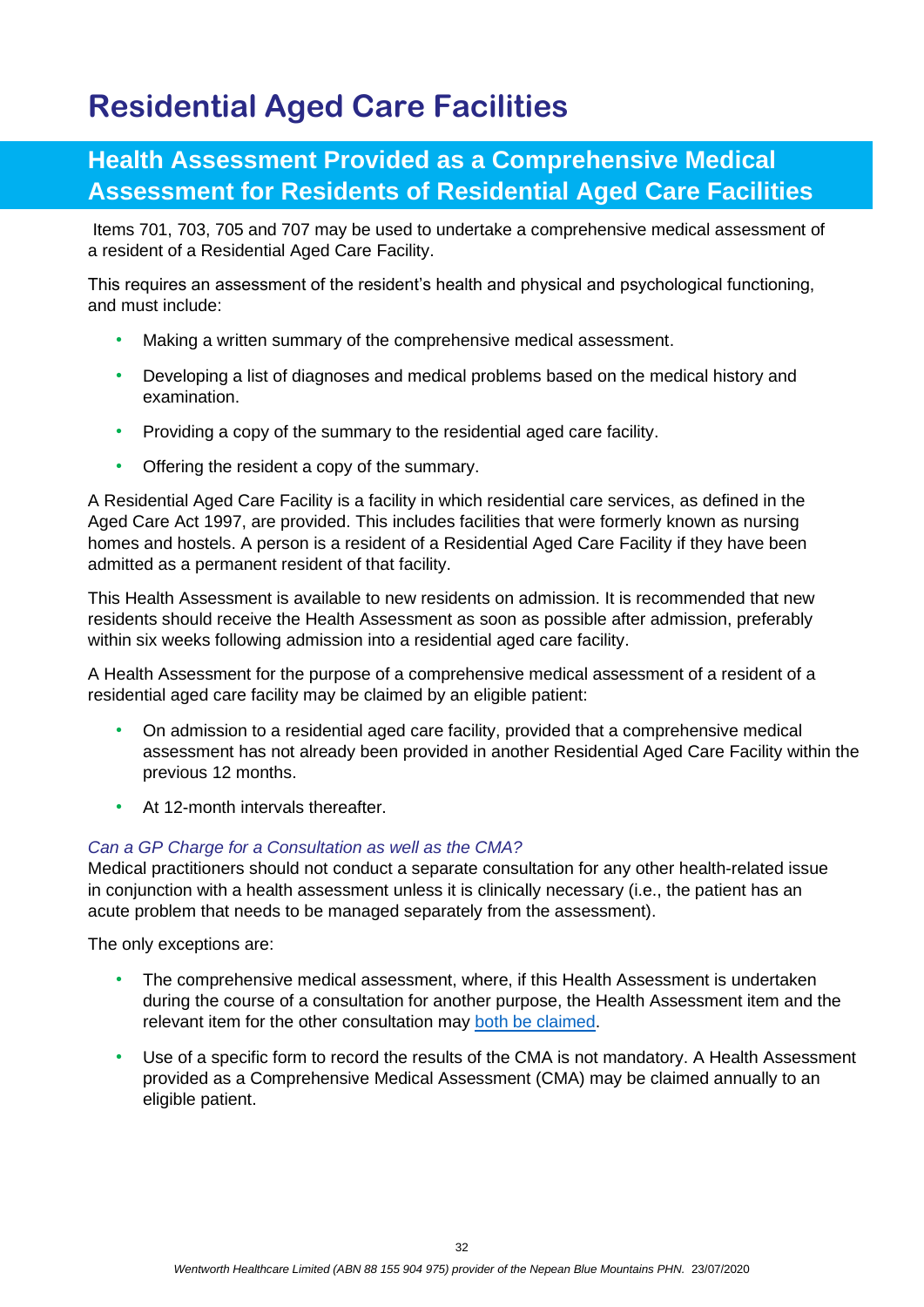## <span id="page-32-0"></span>**Commonly Used Item Numbers**

**Comprehensive Medical Assessment** 

| Item 701/703/705/707                                                                                                                                                                                                                                                                                                                               | Plan Prepared by a RACF                                                                                                                                                                                                                                                                                                                                                                                                        |
|----------------------------------------------------------------------------------------------------------------------------------------------------------------------------------------------------------------------------------------------------------------------------------------------------------------------------------------------------|--------------------------------------------------------------------------------------------------------------------------------------------------------------------------------------------------------------------------------------------------------------------------------------------------------------------------------------------------------------------------------------------------------------------------------|
|                                                                                                                                                                                                                                                                                                                                                    | Item $731$                                                                                                                                                                                                                                                                                                                                                                                                                     |
| A full systems review of a permanent resident in a<br><b>Residential Aged Care Facility (RACF)</b><br><b>Activities:</b><br>Time based, see MBS for complexity of care<br>requirements for each item.<br>CMA requires assessment of the resident's health and                                                                                      | For patients in RACFs with a chronic or terminal condition<br>and complex care needs requiring ongoing care from a<br>team including the GP and at least two other health or<br>care providers. Involves GP contributing to, or reviewing,<br>a Multidisciplinary Care Plan prepared by the RACF, at<br>the request of the facility. The plan must describe, at<br>least, treatment and services to be provided to the patient |
| physical and psychological function and must include:                                                                                                                                                                                                                                                                                              | by the collaborating providers. Item number 731 enables                                                                                                                                                                                                                                                                                                                                                                        |
| Obtain and record resident's consent.                                                                                                                                                                                                                                                                                                              | Commonwealth funded patients who are classified as low<br>care residents to receive five rebated allied health                                                                                                                                                                                                                                                                                                                 |
| ٠<br>Information collection, including taking patient<br>history and undertaking or arranging<br>examinations and investigations as required.                                                                                                                                                                                                      | services per calendar year. The need for allied health<br>services must be identified in the Care Plan                                                                                                                                                                                                                                                                                                                         |
| Making an overall assessment of the patient.<br>٠                                                                                                                                                                                                                                                                                                  | <b>Activities:</b>                                                                                                                                                                                                                                                                                                                                                                                                             |
| Recommending appropriate interventions.<br>٠                                                                                                                                                                                                                                                                                                       | ٠<br>Obtain and record the resident's consent.                                                                                                                                                                                                                                                                                                                                                                                 |
| Providing advice and information to the patient.<br>٠<br>Keeping a record of the Health Assessment CMA<br>٠                                                                                                                                                                                                                                        | Prepare part of the plan or amendments to the<br>plan and add a copy to the patient's medical                                                                                                                                                                                                                                                                                                                                  |
| and offering the patient a written report about the                                                                                                                                                                                                                                                                                                | records.                                                                                                                                                                                                                                                                                                                                                                                                                       |
| Health Assessment, with recommendations<br>about matters covered by the Health Assessment<br>CMA.                                                                                                                                                                                                                                                  | ٠<br>Give advice to a person (e.g., nursing staff in<br>RACF) who prepares or reviews the plan and<br>record in writing, on the patient's medical records,                                                                                                                                                                                                                                                                     |
| ٠<br>Providing a written summary of the outcomes of<br>the Health Assessment CMA for the resident's<br>records and to inform the provision of care for the<br>resident by the RACF and assist in the provision<br>of Medical Management Review services for the<br>resident.                                                                       | any advice provided.                                                                                                                                                                                                                                                                                                                                                                                                           |
| <b>GP Multidisciplinary Case Conference</b>                                                                                                                                                                                                                                                                                                        | <b>Residential Medication Management Review</b>                                                                                                                                                                                                                                                                                                                                                                                |
| Item 735/758                                                                                                                                                                                                                                                                                                                                       | Item 903                                                                                                                                                                                                                                                                                                                                                                                                                       |
|                                                                                                                                                                                                                                                                                                                                                    |                                                                                                                                                                                                                                                                                                                                                                                                                                |
| For patients in RACFs or the community or on discharge<br>from hospital, with a chronic or terminal condition and<br>complex care needs requiring ongoing care from a<br>multidisciplinary case conference team including the GP<br>and at least two other health or care providers. A carer<br>can be included as a formal member of the team but | For permanent residents (new or existing) of RACFs. A<br>RMMR is a review of medications, in collaboration with<br>pharmacist, for patients at risk of medication related<br>misadventure or for whom quality use of medicines may<br>be an issue.                                                                                                                                                                             |
| does not count towards the minimum of three providers.                                                                                                                                                                                                                                                                                             | <b>Activities:</b>                                                                                                                                                                                                                                                                                                                                                                                                             |
|                                                                                                                                                                                                                                                                                                                                                    | Obtain and record resident's consent.                                                                                                                                                                                                                                                                                                                                                                                          |
| <b>Activities:</b><br>Time based items 735-743 organise, and coordinate<br>require:                                                                                                                                                                                                                                                                | Collaborate with reviewing pharmacist. Provide<br>input from the resident's CMA or relevant clinical<br>information for RMMR and resident's records.                                                                                                                                                                                                                                                                           |
| Obtain and record resident's consent.                                                                                                                                                                                                                                                                                                              | ٠                                                                                                                                                                                                                                                                                                                                                                                                                              |
| Recording meeting details including date, start<br>and end time, location, participants names, all<br>matters discussed and identified by the team.                                                                                                                                                                                                | Participate in post-review discussion with<br>pharmacist (unless exceptions apply) regarding<br>the findings, medication management strategies,<br>issues, implementation, follow up and outcomes.                                                                                                                                                                                                                             |
| ۰<br>Discuss outcomes with patient and carer and<br>offer a summary of the conference to them and<br>team members.                                                                                                                                                                                                                                 | Develop and/or revise Medication Management<br>Plan and finalise plan after discussion with<br>resident.                                                                                                                                                                                                                                                                                                                       |
| Keep record in the patient's medical file.                                                                                                                                                                                                                                                                                                         | ۰<br>Offer copy of Medication Management Plan to<br>resident/carer, provide copy of resident's records                                                                                                                                                                                                                                                                                                                         |

**GP Contribution or Review of a Multidisciplinary Care** 

• Above activities excluding discussion of outcomes with patient/career and offering summary to patient/carer and team members.

nursing staff is necessary.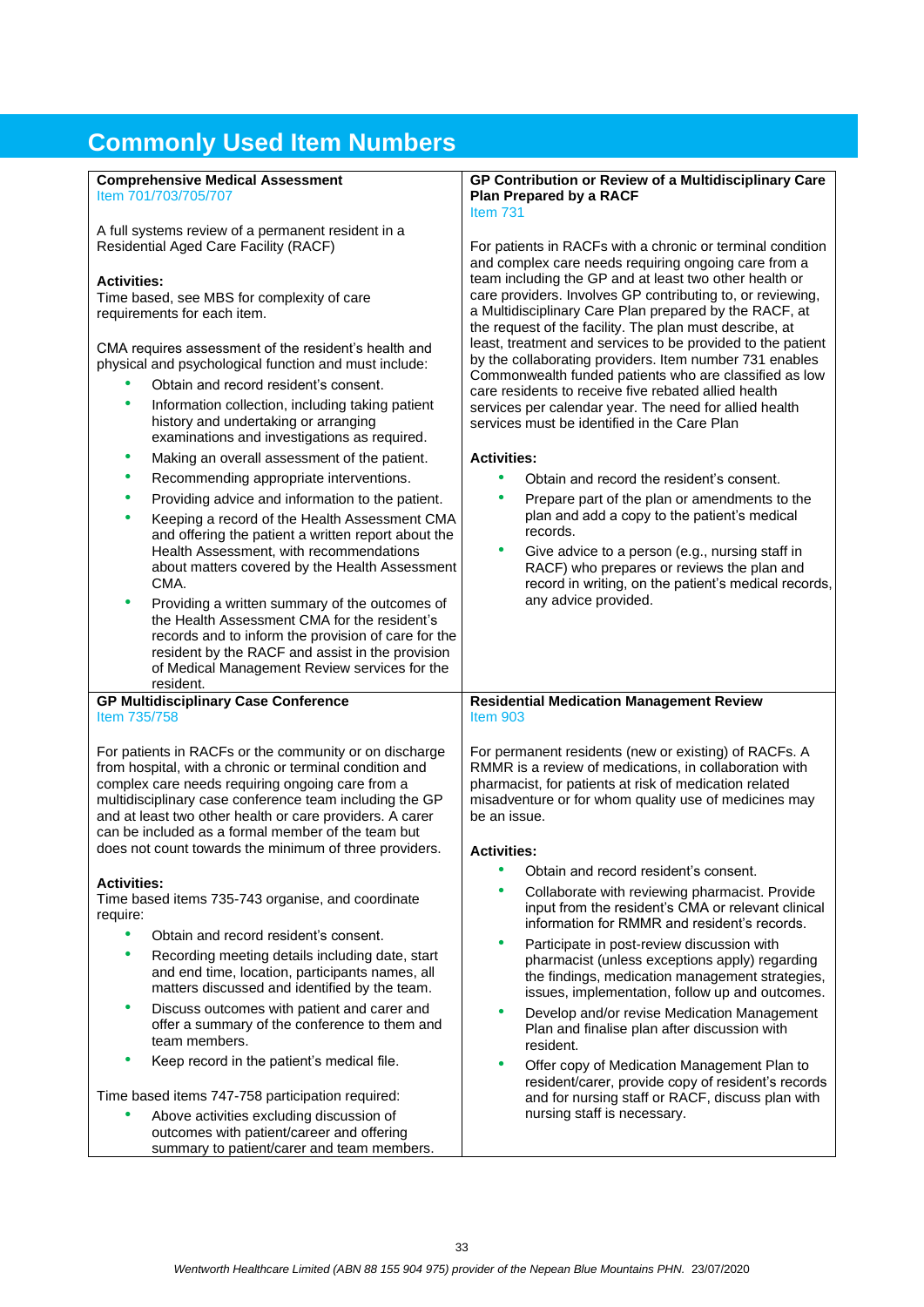## <span id="page-33-0"></span>**Arrangements for GP RACF Services**

### <span id="page-33-1"></span>**New Items for Doctor's RACF Services**

On 1 March 2019, the Government introduced new MBS items for professional services provided by a general practitioner (GP) or medical practitioner at a RACF. The new items include a call-out fee to cover doctors' costs of travel to a RACF (MBS items 90001 and 90002), and new \*standard level A to D) attendance items.

The new items simplify claims for RACF services and replace the derived fee payment model.

### <span id="page-33-2"></span>**Call-Out Fee**

The call-out items apply to a doctor's initial attendance at a RACF and are billable only for the first patient seen on a RACF visit. Once a call-out item is billed, doctors may then bill an applicable attendance item for each of the RACF patients they see. The fees for the call-out items are \$55 for GPs and \$20 for other medical practitioners.

| Item number | Fee      |  |
|-------------|----------|--|
| 90001       | \$55     |  |
| 90020       | \$17.20  |  |
| 90035       | \$37.60  |  |
| 90043       | \$72.80  |  |
| 90051       | \$107.15 |  |

### <span id="page-33-3"></span>**Billing**

The RACF items are only for Medicare-eligible GP and other medical practitioners providing primary care services in RACFs. Doctors employed by RACFs cannot claim the items, nor can specialists, consultant physicians, nurses and other allied health professionals.

#### *Item Restrictions*

In general, the call-out fee is intended as a one-off payment to help reimburse travel expenses, but if a doctor must return to a RACF, on the same day and the attendances are not a continuation of an earlier episode of treatment, another call-out fee would apply per subsequent RACF visit.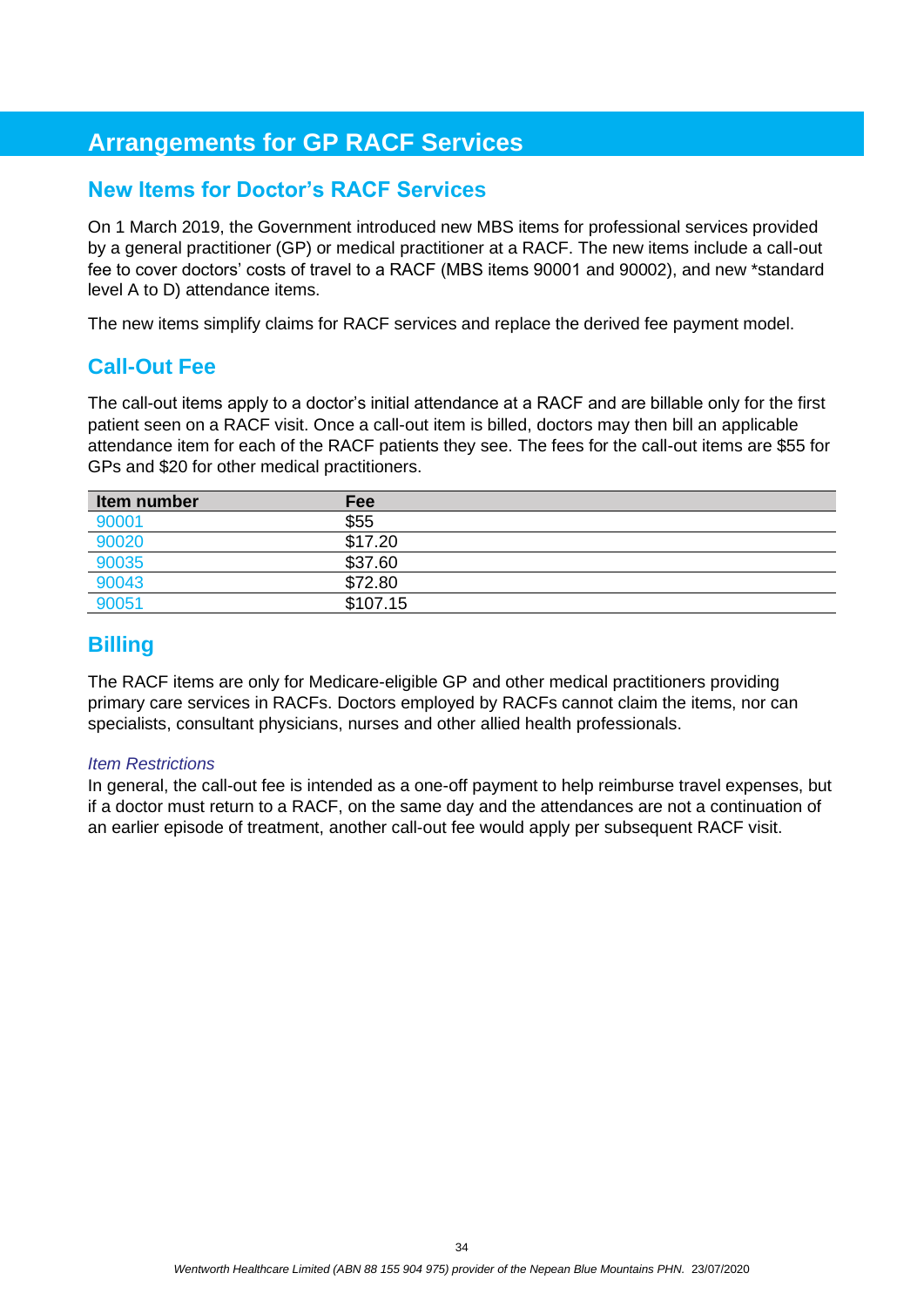<span id="page-34-0"></span>

|                                                                   | <b>Residential Medication Management Review (RMMR)</b>                                                                                                                                                                                                                                                                                                                |
|-------------------------------------------------------------------|-----------------------------------------------------------------------------------------------------------------------------------------------------------------------------------------------------------------------------------------------------------------------------------------------------------------------------------------------------------------------|
| Item 903<br>Ensure patient eligibility                            | <b>Eligibility Criteria</b><br>New residents on admission into a RACF<br>Existing residents on an 'as required' basis every 12-<br>months or if there is a significant change in medical<br>condition or medication regimen<br>Not for respite patients in a RACF (eligible for Domiciliary<br>Medicines Review when they are living in the community                 |
| <b>First GP Visit</b><br>Discussion and referral to<br>pharmacist | setting)<br><b>GP Initiates Service</b><br>Explain RMMR process and gain resident's consent<br>Send referral to accredited pharmacist to request<br>collaboration in medication review<br>Provide input from Comprehensive Medical Assessment or<br>$\bullet$<br>relevant clinical information for RMMR and the resident's                                            |
| <b>RMMR</b> review<br>Conducted by accredited<br>pharmacist       | records<br><b>Accredited Pharmacist Component</b><br>Review resident's clinical notes and interview resident<br>Prepare Medication Review report and send to GP<br><b>GP and Pharmacist Post Review Discussion</b><br>Discuss findings and recommendations of the pharmacist<br>Medication management strategies, issues,<br>٠<br>implementation, follow up, outcomes |
| Claim MBS item                                                    | If no (or only minor) changes recommended a post review<br>discussion is not mandatory<br><b>Essential Documentation Requirements</b><br>Record resident's consent to RMMR<br>Develop and/or revise Medication Management Plan which<br>٠<br>should identify medication management goals and<br>medication regime                                                     |
|                                                                   | Finalise plan after discussion with resident<br>Offer copy of plan to resident/carer<br>Provide copy for resident's records, discuss plan with<br>nursing staff if necessary<br>Claiming<br>All elements of the service must be completed to claim<br>Derived fee arrangement does not apply to RMMRs<br>٠                                                            |
| <b>Name</b><br><b>Item</b>                                        | <b>Recommended Frequency</b>                                                                                                                                                                                                                                                                                                                                          |
| <b>Residential Medication</b><br>903<br><b>Management Review</b>  | As required (payable once in a 12-month period – unless the<br>medical practitioner believes there has been a significant                                                                                                                                                                                                                                             |

change to a patient's condition or medicine regimen)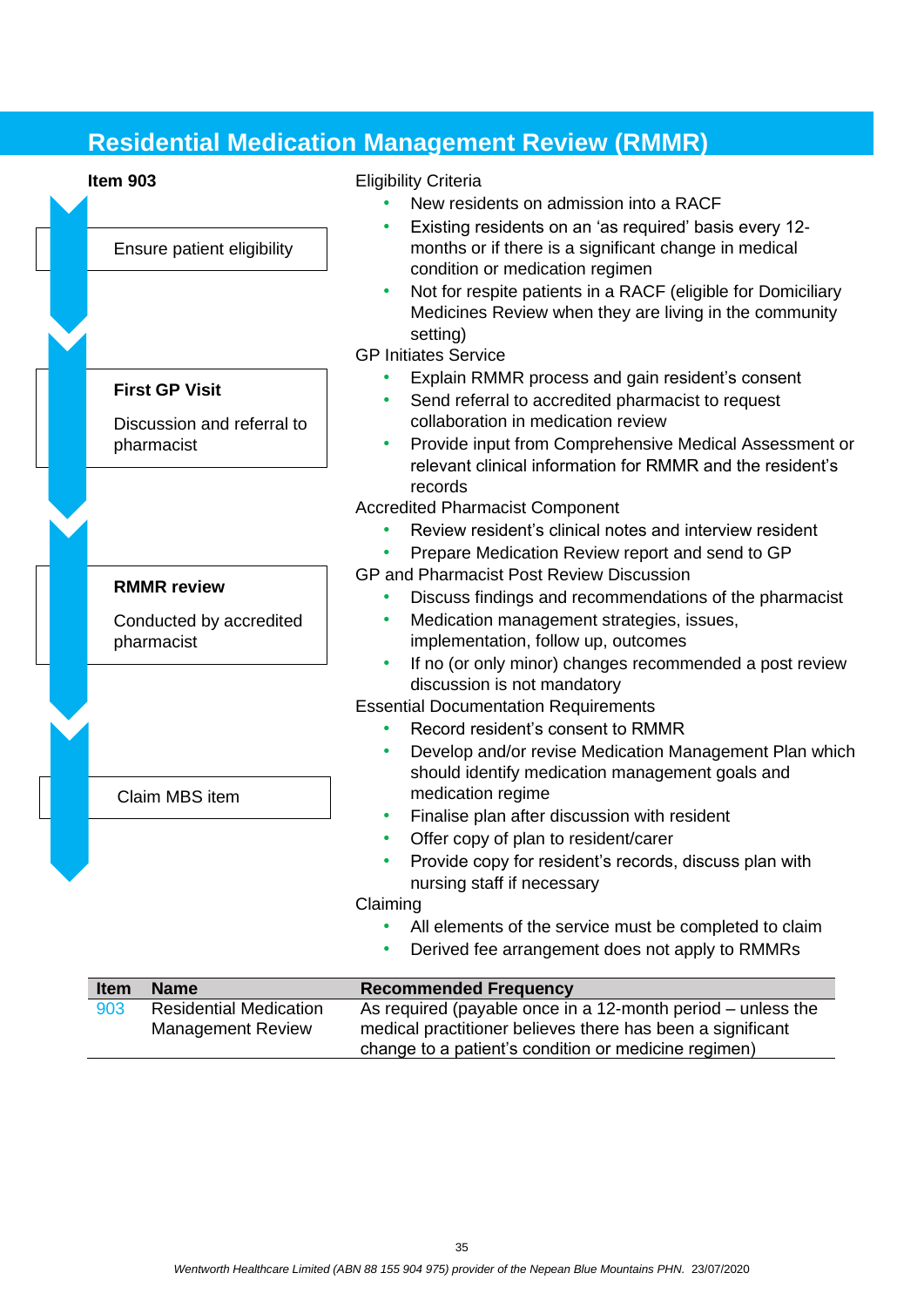## <span id="page-35-0"></span>**Prescribing/Home Medicines Review**

## <span id="page-35-1"></span>**Domiciliary Medication Management Review (DMMR)**

Targeted at patients living in the community who are likely to benefit from a review and may be at risk of medication misadventure because of risk factors such as:

- Co-morbidities
- Age or social circumstances
- Characteristics of their medicines
- Complexity of their medication regime
- Lack of skills or knowledge to use medicines to their best effect

Examples of risk factors include:

- Currently taking five or more medications
- Taking more than 12 doses of medication per day
- Medications with a narrow therapeutic index or medications requiring therapeutic monitoring
- Significant changes to medication treatment in the last three months
- Suspended non-compliance
- Difficulty managing medication dues to literacy difficulties, cognitive difficulties, or physical difficulties
- Recent discharge from a facility/hospital (in the last four weeks)

In conducting a DMMR, a medical practitioner must:

- Assess a patients medication management need
- Following that assessment, refer the patient to a community pharmacy or an accredited pharmacist for DMMR
- With the patient's consent, provide relevant clinical information required for the review
- Discuss with the reviewing pharmacist the results of that review, including suggested medication management strategies
- Develop a written medication management plan following discussion with the patient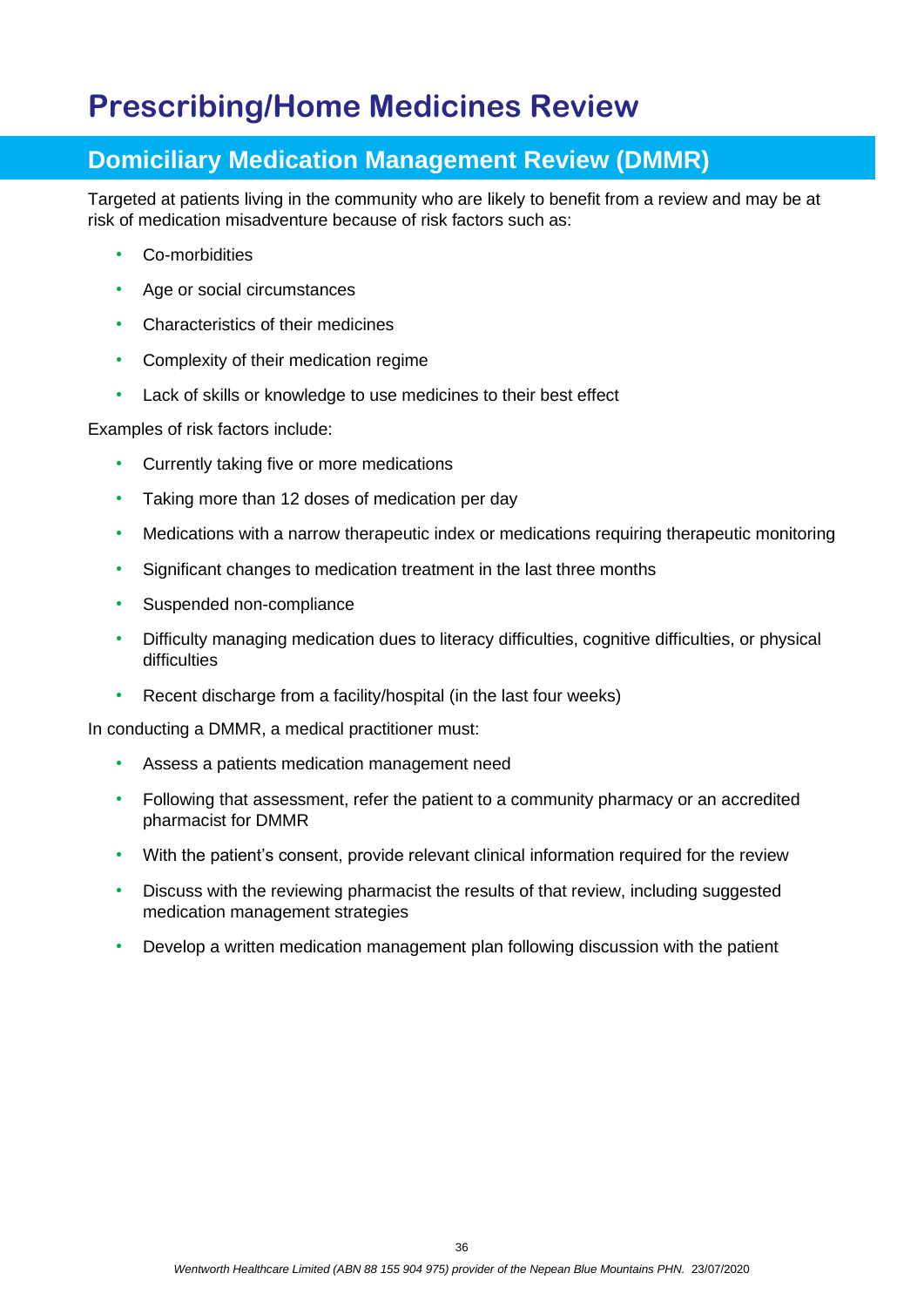| Item 900                              | <b>Eligibility Criteria</b>                                                                             |  |  |  |  |  |  |
|---------------------------------------|---------------------------------------------------------------------------------------------------------|--|--|--|--|--|--|
|                                       | Patients at risk of medication related problems or for whom<br>quality use of medicines may be an issue |  |  |  |  |  |  |
| Ensure patient eligibility            | Not for patients in a hospital or Residential Aged Care<br>Facility                                     |  |  |  |  |  |  |
|                                       | <b>GP Initiates Service</b>                                                                             |  |  |  |  |  |  |
|                                       | Explain purpose, possible outcomes, process, information<br>sharing with Pharmacist                     |  |  |  |  |  |  |
|                                       | Gain and record patient's consent to DMMR                                                               |  |  |  |  |  |  |
| <b>First GP Visit</b>                 | Inform patient of need to return for second visit                                                       |  |  |  |  |  |  |
|                                       | Complete DMMR referral and send to a pharmacy or an                                                     |  |  |  |  |  |  |
| Discussion and referral to            | accredited pharmacist                                                                                   |  |  |  |  |  |  |
| pharmacist                            | <b>DMMR</b> Interview                                                                                   |  |  |  |  |  |  |
|                                       | Pharmacist holds review in patient's home unless prior<br>approval is sought by the pharmacist          |  |  |  |  |  |  |
|                                       | Pharmacist prepares a report and sends to the GP                                                        |  |  |  |  |  |  |
|                                       | covering review findings and suggested medication<br>management strategies                              |  |  |  |  |  |  |
| <b>DMMR</b> review                    | Pharmacist and GP discuss findings and suggestions<br><b>Second Visit</b>                               |  |  |  |  |  |  |
| Conducted by accredited<br>pharmacist | Develop summary of findings as part of draft medication<br>management plan                              |  |  |  |  |  |  |
|                                       | Discuss draft plan with patient and offer copy of complete<br>plan                                      |  |  |  |  |  |  |
|                                       | Send copy of completed, agreed plan to Pharmacist                                                       |  |  |  |  |  |  |
|                                       | Claiming                                                                                                |  |  |  |  |  |  |
|                                       | All elements of the service must be completed to claim                                                  |  |  |  |  |  |  |
| Claim MBS item                        | Patient must be seen by the GP at the time of claiming                                                  |  |  |  |  |  |  |
|                                       |                                                                                                         |  |  |  |  |  |  |

| <b>Item</b> | <b>Name</b>                   | <b>Recommended Frequency</b>                                    |
|-------------|-------------------------------|-----------------------------------------------------------------|
| 900         | <b>Domiciliary Medication</b> | Once every 12 months (unless the medical practitioner           |
|             | <b>Management Review</b>      | believes there has been a significant change to a patient's     |
|             |                               | condition or medicine regimen)                                  |
|             | CP42 Medication Review of a   | Once every six months GP is required to ring Veterans Affairs   |
|             | <b>DVA Patient</b>            | Pharmaceutical Advisory Centre (VAPAC) 1800 552 580 for         |
|             |                               | Authority Prescriptions for 6 months of DAA service and         |
|             |                               | discuss suitability with pharmacist or an accredited pharmacist |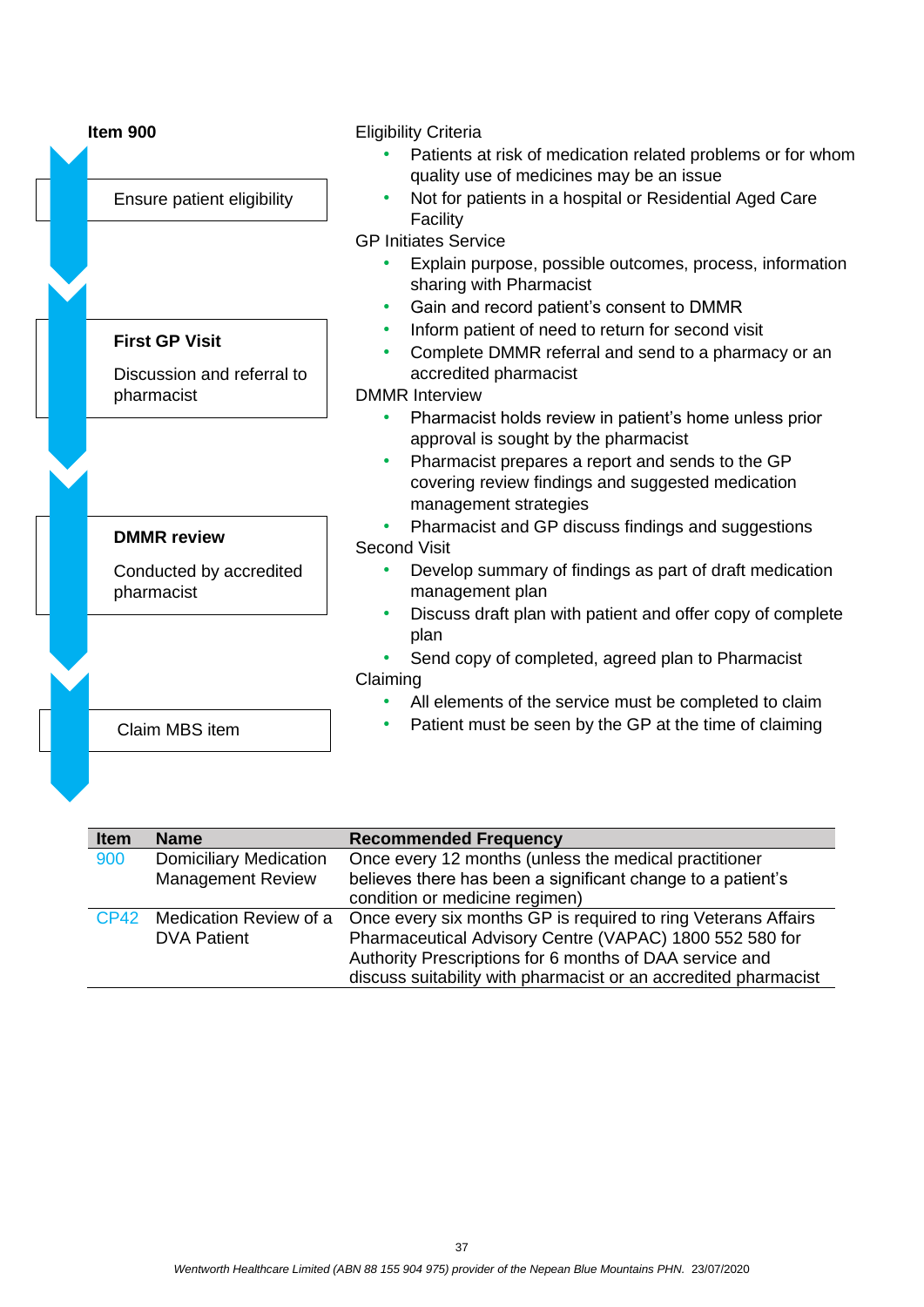



## **Incentive Programs**

## **Practice Incentive Program and Service Incentive Payments**

## **Payments Summary**

<span id="page-37-2"></span><span id="page-37-1"></span><span id="page-37-0"></span>

| <b>Item</b> | <b>Activity</b>                                                                                                                                                                                                                                                                                                                                                                 | PIP (\$ per                                                              | Notes (PIP Enquiry Line 1800 222 032)                                                                                                                                                                                                                                                                                                                                                                                                                                                                                                                                                                                                                                                                                                                                                                                                                                                                                                                                                                                                                                                                                                                                                                                                                                                                                                                                                                                                                                                                                                                                                                                                                                                                    |
|-------------|---------------------------------------------------------------------------------------------------------------------------------------------------------------------------------------------------------------------------------------------------------------------------------------------------------------------------------------------------------------------------------|--------------------------------------------------------------------------|----------------------------------------------------------------------------------------------------------------------------------------------------------------------------------------------------------------------------------------------------------------------------------------------------------------------------------------------------------------------------------------------------------------------------------------------------------------------------------------------------------------------------------------------------------------------------------------------------------------------------------------------------------------------------------------------------------------------------------------------------------------------------------------------------------------------------------------------------------------------------------------------------------------------------------------------------------------------------------------------------------------------------------------------------------------------------------------------------------------------------------------------------------------------------------------------------------------------------------------------------------------------------------------------------------------------------------------------------------------------------------------------------------------------------------------------------------------------------------------------------------------------------------------------------------------------------------------------------------------------------------------------------------------------------------------------------------|
|             |                                                                                                                                                                                                                                                                                                                                                                                 | SWPE)                                                                    | https://www.servicesaustralia.gov.au/                                                                                                                                                                                                                                                                                                                                                                                                                                                                                                                                                                                                                                                                                                                                                                                                                                                                                                                                                                                                                                                                                                                                                                                                                                                                                                                                                                                                                                                                                                                                                                                                                                                                    |
| eHealth     | <b>Requirement 1:</b><br><b>Integrating Healthcare</b><br><b>Identifiers into Electronic</b><br><b>Practice Records.</b><br><b>Requirement 2:</b><br>Secure messaging<br>capability.<br><b>Requirement 3:</b><br>Data records and clinical<br>coding.<br><b>Requirement 4:</b><br>Electronic transfer<br>prescriptions.<br><b>Requirement 5:</b><br>My Health Record<br>system. | \$6.50 per<br>SWPE, per<br>annum<br>Capped at<br>\$12 500 per<br>quarter | To qualify, practices must meet each of the requirements:<br><b>Requirement 1:</b><br>Apply for a Health Care Provider Identifier-Organization (HPI-O)<br>Ensure each GP within the practice has a Healthcare Provider Identifier - Individual (HPI-I)<br>Use a compliant clinical software system to access, retrieve and store verified individual<br>$\bullet$<br>Healthcare Identifiers (IHI) for patients<br><b>Requirement 2:</b><br>Apply for a NASH PKI Certificate<br>$\bullet$<br>Have a standards-compliant secure messaging capability and use it where feasible<br>$\bullet$<br>Work with your secure messaging vendor to ensure it is installed and configured correctly<br>Have a written policy to encourage its use<br>$\bullet$<br><b>Requirement 3:</b><br>Be working towards recording the majority of diagnoses electronically using a medical vocabulary<br>that can be mapped against a nationally recognised disease classification or terminology system<br>Provide written policy to this effect to all GPs<br>$\bullet$<br><b>Requirement 4:</b><br>Use a software system that is able to send an electronic prescription to a Prescription Exchange<br>Service (PES)<br>The majority of prescriptions are sent to a PES<br><b>Requirement 5:</b><br>Use compliant software to access the My Health Record system and create and post Shared<br>Health Summaries (SHS) and Event Summaries<br>Apply to participate in the My Health Record system upon obtaining a HPI-O<br>$\bullet$<br>Upload SHS for a minimum of 0.5% of the practice's SWPE count of patients per PIP payment<br>quarter<br>Please refer to the ePIP incentive guidelines released by Medicare Australia |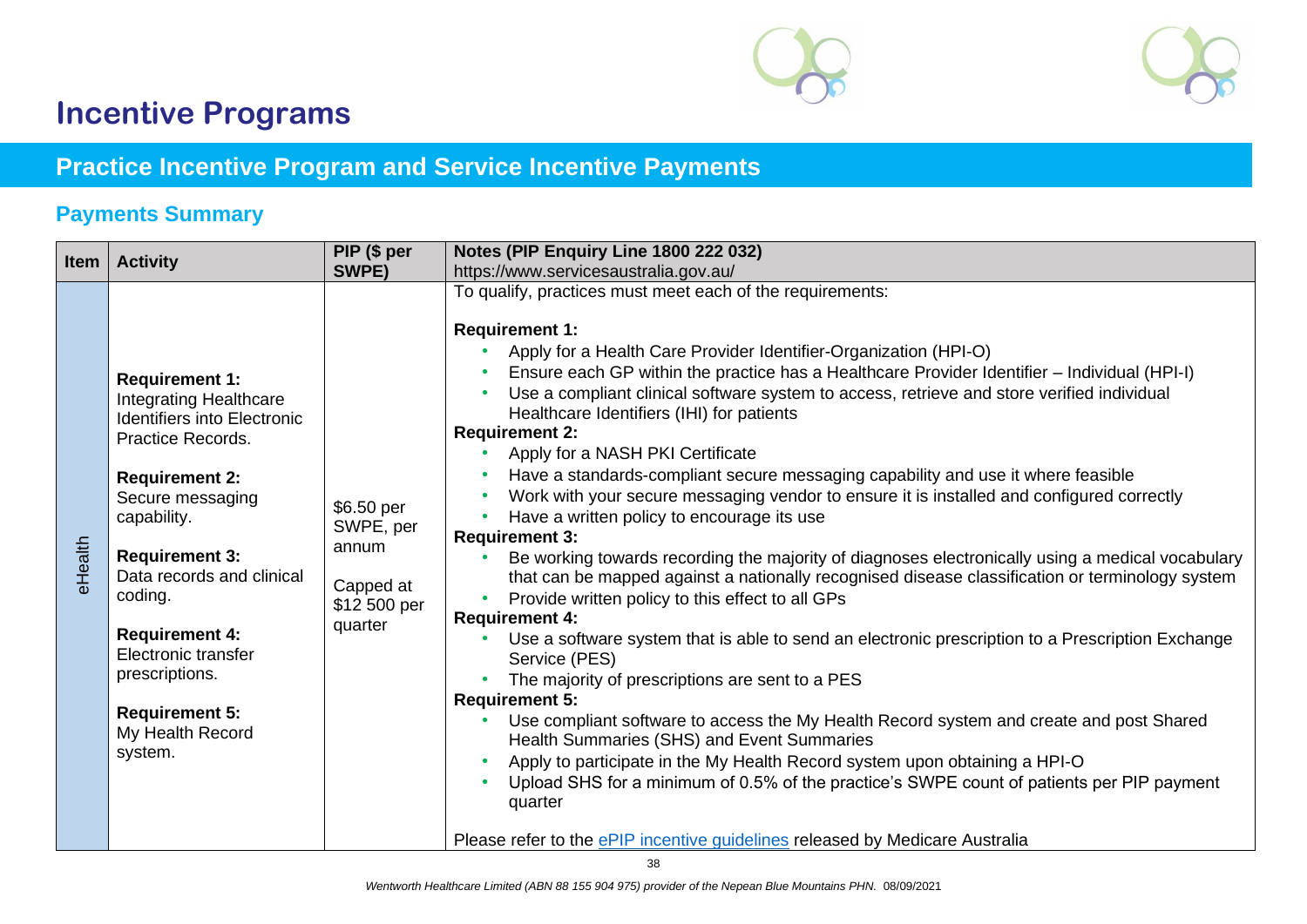| Quality Improvement | The PIP QI incentive<br>rewards practices for<br>participating in continuous<br>quality improvement<br>activities in partnership<br>with their local PHN                                        | Maximum<br>payment of<br>\$12 500 per<br>quarter,<br>based on<br>\$5.00 per<br><b>SWPE</b> | To be eligible to receive PIP QI payment, general practices must:<br>Be eligible for the PIP<br>Register for the PIP QI Incentive (via PRODA) from 01/08/19<br>Electronically submit the de-identified PIP Eligible Data Set to their local PHN quarterly via agreed<br><b>Data Extraction Tool</b><br>Undertake continuous quality improvement activities in partnership with their local PHN<br><b>Commenced in August 2019.</b><br>Further information here.                                                                                                                                                                                                                                |
|---------------------|-------------------------------------------------------------------------------------------------------------------------------------------------------------------------------------------------|--------------------------------------------------------------------------------------------|------------------------------------------------------------------------------------------------------------------------------------------------------------------------------------------------------------------------------------------------------------------------------------------------------------------------------------------------------------------------------------------------------------------------------------------------------------------------------------------------------------------------------------------------------------------------------------------------------------------------------------------------------------------------------------------------|
| Teaching            | Aims to encourage<br>general practices to<br>provide teaching sessions<br>to undergraduate and<br>graduate medical<br>students preparing for<br>entry into the Australian<br>Medical profession | \$100.00 per<br>session                                                                    | Practices can access a maximum of \$100.00 for each three-hour teaching session provided to medical<br>students. Each practice can claim a maximum of two sessions per GP, per day.                                                                                                                                                                                                                                                                                                                                                                                                                                                                                                            |
| Age Care Access     | Tier 1:<br>GP completes the<br><b>Qualifying Service Level</b><br>$(QSL)$ 1 – 60 MBS<br>services in RACF claimed<br>in a financial year.                                                        | \$1500                                                                                     | MBS items that count towards QSLs include attendances in RACF, contributions to multidisciplinary care<br>plans and Residential Medication Management Requires. GPs need to provide the service using their                                                                                                                                                                                                                                                                                                                                                                                                                                                                                    |
|                     | Tier 2:<br>GP completes the<br>Qualifying Service Level 2<br>- 140 MBS services in<br>RACF claimed in a<br>financial year.                                                                      | \$3500                                                                                     | PIP linked Medicare provider number. GPs do not need to apply to participate in the Incentive. Medicare<br>will request bank details from GPs eligible to receive payments once they have reached the QSL.                                                                                                                                                                                                                                                                                                                                                                                                                                                                                     |
| 토<br>Indigenous Hea | Provision of better health<br>care for Indigenous<br>patients, including best<br>practice management of<br>chronic disease.<br>Sign-on payment.                                                 | \$1000                                                                                     | One-off payment only. Practice must be registered for PIP.<br>The practice must:<br>Seek consent to register their Aboriginal and/or Torres Strait Islander (ATSI) patients (regardless<br>of age) who have, or are at risk of, chronic disease, with Medicare and the practice for chronic<br>disease management in a calendar year<br>Establish a mechanism to ensure their ATSI patients aged 15 years and over with chronic<br>disease, are followed up e.g., recall/reminder system to ensure they return for ongoing care<br>Undertake cultural awareness training within 12 months of joining incentive<br>Annotate PBS prescriptions for eligible ATSI patients for the PBS Co-payment |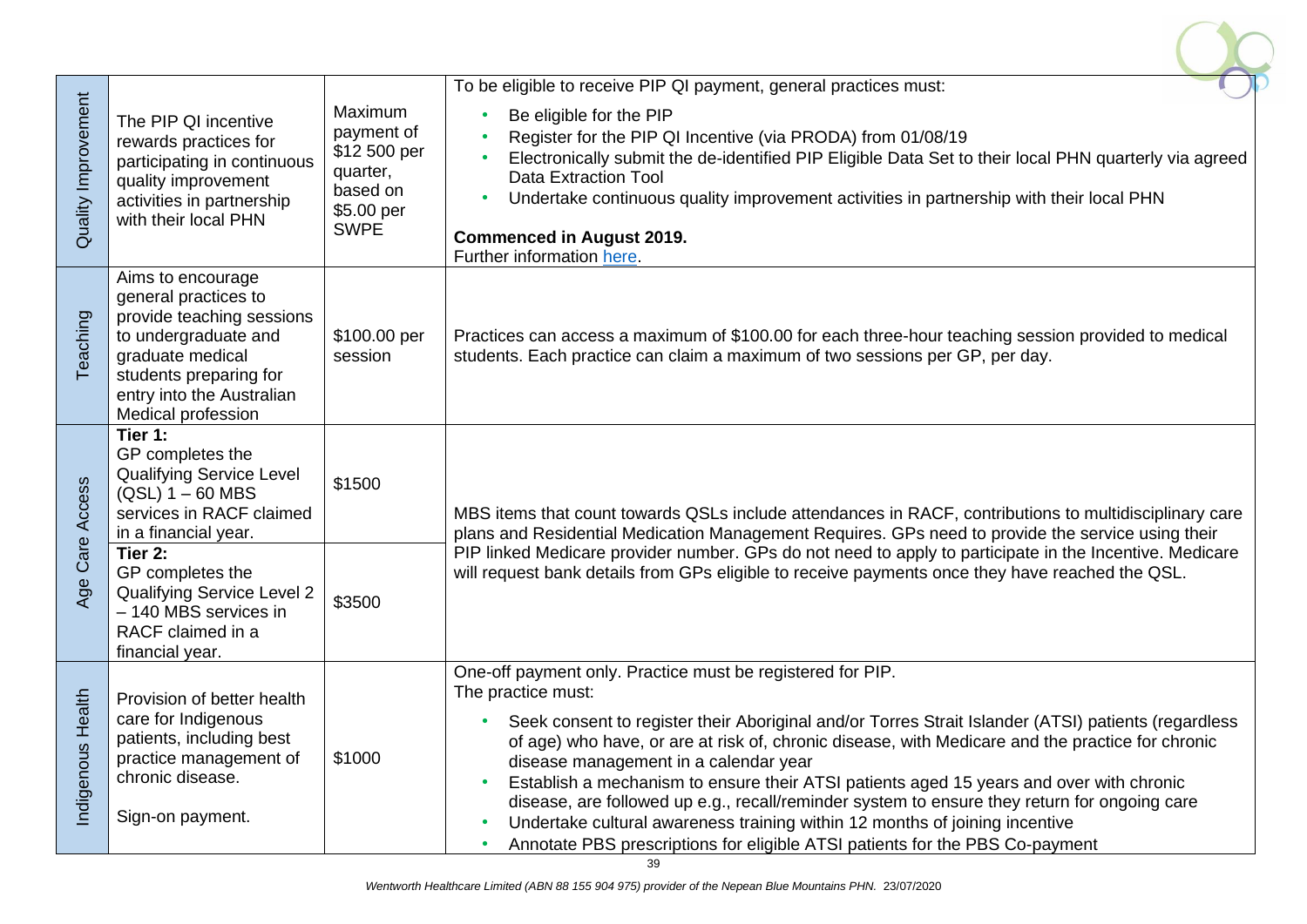|                  | Annual patient registration<br>payments                                                   | \$250.00 per<br>registered<br>ATSI patient,<br>per calendar<br>year | Practice registers their eligible ATSI patients with Medicare for the PIP Indigenous Health<br>$\bullet$<br>Incentive or PBS Co-payment measure<br>Practice must actively plan and manage care of their ATSI patients with chronic disease for a<br>calendar year<br>Payment made to practice for each ATSI patient who:<br>Is aged 15 years or over and has chronic disease<br>Has had (or has been offered) the 715 ATSI Health Assessment<br>Has provided informed consent to be registered for the PIP Indigenous Health Incentive<br>The patient's registration period commences from the day they provide consent to participate in<br>the incentive, and will end on 31 December that year<br>Practices are required to obtain consent to re-register patients each year |
|------------------|-------------------------------------------------------------------------------------------|---------------------------------------------------------------------|---------------------------------------------------------------------------------------------------------------------------------------------------------------------------------------------------------------------------------------------------------------------------------------------------------------------------------------------------------------------------------------------------------------------------------------------------------------------------------------------------------------------------------------------------------------------------------------------------------------------------------------------------------------------------------------------------------------------------------------------------------------------------------|
|                  | <b>Tier 1 (Outcomes</b><br>Payment):<br><b>Chronic Disease</b><br>Management              | \$200.00 per<br>registered<br>patient per<br>calendar year          | Payment made to practices that (in a calendar year):<br>Develop a 721 GPMP or 723 TCA for the patient and undertake at least one 732 Review of<br><b>GPMP or TCA</b><br>Undertake two 732 Reviews of GPMP or TCA<br>Complete 731 contribute to, or review, a care plan for a patient in a RACF, on two occasions<br>$\bullet$                                                                                                                                                                                                                                                                                                                                                                                                                                                   |
|                  | <b>Tier 2 (Outcomes</b><br>Payment):<br><b>Total Patient Care</b>                         | \$150.00 per<br>registered<br>patient per<br>calendar year          | Payment made to practices that provide the majority (i.e., the highest number) of MBS services for<br>the patient (with minimum of 5 MBS services) in a calendar year. This may include MBS services<br>provided for Tier 1.                                                                                                                                                                                                                                                                                                                                                                                                                                                                                                                                                    |
| COVID-19 Vaccine | Patients to receive both a<br>first and second dose<br>assessment at the same<br>practice | \$10.00 per<br>patient                                              | For the payment to be made, the following criteria must be satisfied:<br>Practice staff must have completed COVID-19 vaccination training for the safe management and<br>administration of COVID-19 vaccines<br>Be the first PIP eligible practice to process a first and a second-dose assessment service to the<br>same patient at the same practice<br>Assessment services must have been successfully processed<br>٠<br>Vaccine dose must occur within the timeframes approved by the Therapeutic Goods<br>Administration (TGA) and consistent with advice provided by the Australian Technical Advisory<br>Group on Immunisation (ATAGI)                                                                                                                                   |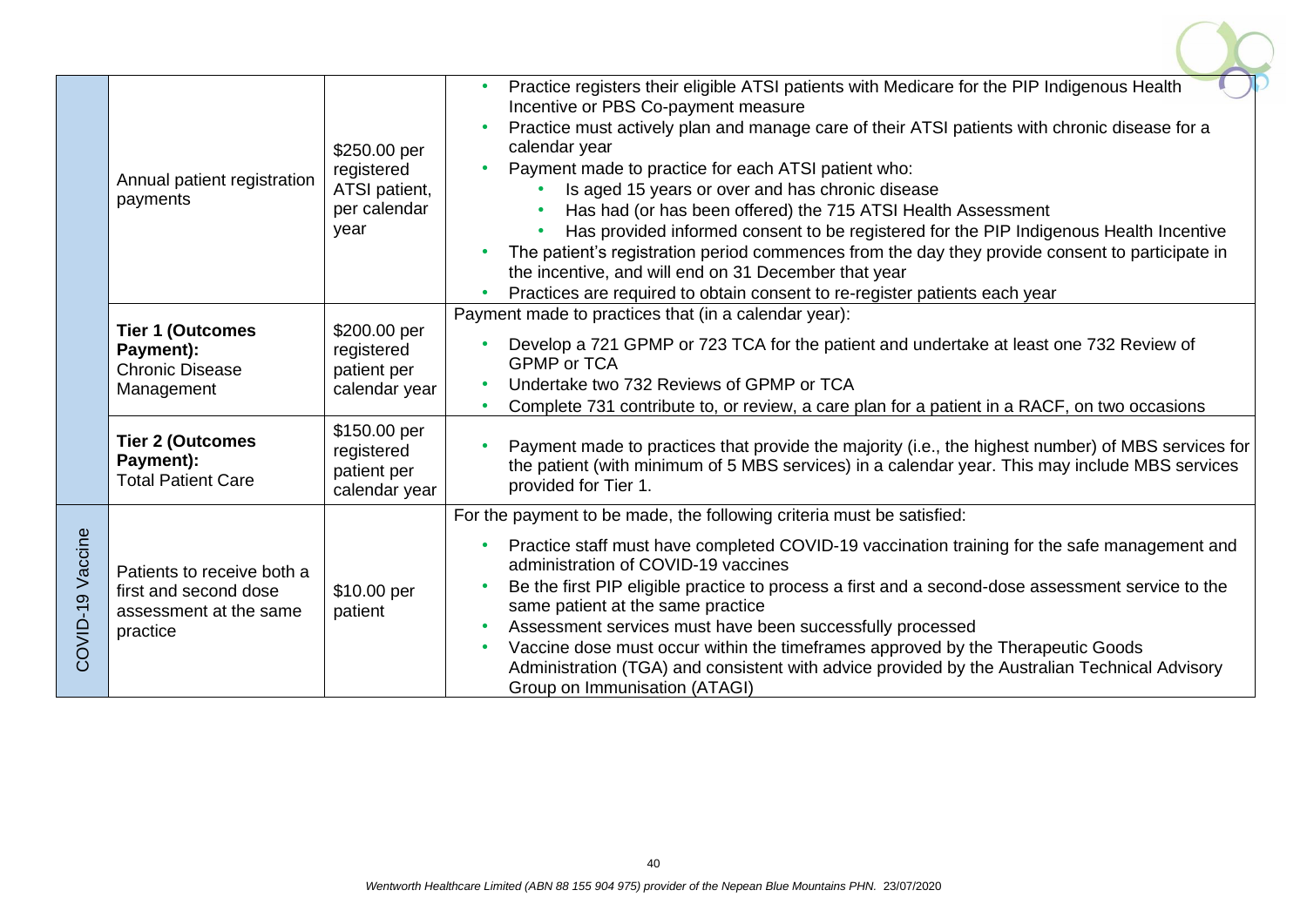The After-Hours Incentive aims to support general practice to provide their patients with appropriate access to after hours care.

#### **After hours periods:**

For PIP the complete after-hours period is:

- Outside 8am to 6pm weekdays
- Outside 8am to 12 noon on Saturdays
- All day on Sundays and public holidays

The complete after-hours period is broken into:

- Sociable after-hours period: 6pm to 11pm weeknights
- Unsociable after-hours periods: 11pm to 8am weekdays, hours outside of 8am and 12 noon Saturdays, and all-day Sundays and public holidays

#### **Core Eligibility Requirements**

After Hours Incentive

After Hours Incentive

To be eligible for the PIP After-Hours incentive, practice must meet the following core eligibility requirements:

- 1. Be registered for the PIP and meet the requirements for the payment level claimed for the entire quarter before the payment month
- 2. Provide after-hours care for patients in accordance with the RACGP Standards for general practices
- 3. Clearly communicate after hours arrangements to patients, including information available within the practice, on the practice website or through a telephone answering machine

Guidelines and requirements for the new PIP After-Hours Incentive are available at the [Services Australia website.](https://www.servicesaustralia.gov.au/organisations/health-professionals/services/medicare/practice-incentives-program/what-are-individual-incentives/after-hours-incentives)

| <b>Payment level</b>                                     |                                    | <b>Description</b>                                                                                                                                                                                                                                                      |
|----------------------------------------------------------|------------------------------------|-------------------------------------------------------------------------------------------------------------------------------------------------------------------------------------------------------------------------------------------------------------------------|
| Level 1 Participation                                    | \$1 per SWPE                       | Practices must have formal arrangements in place to ensure that practice patients have access to care in<br>the complete after-hours period.                                                                                                                            |
| Level 2 Sociable after-<br>hours cooperative<br>coverage | \$4 per SWPE                       | Practices must participate in cooperative arrangement with other general practices that provide after-<br>hours care to practice patients in the sociable after-hours period and ensure formal arrangements are in<br>place to cover the unsociable after-hours period. |
| Level 3 Sociable after-<br>hours practice coverage       | \$5.50 per<br><b>SWPE</b>          | Practice must provide after-hours care to practice patients directly through the practice in the sociable<br>after-hours period and ensure formal arrangements are in place to cover the unsociable after-hours<br>period.                                              |
| Level 4 Complete after-<br>hours cooperative<br>coverage | \$5.50 per<br><b>SWPE</b>          | Practice must participate in a cooperative arrangement with other general practices that provides after-<br>hours care to practice patients for the complete after-hours period.                                                                                        |
| Level 5 Complete after-<br>hours practice coverage       | \$11 <sub>per</sub><br><b>SWPE</b> | Practice must provide afterhours care to practice patients in the complete after-hours period.                                                                                                                                                                          |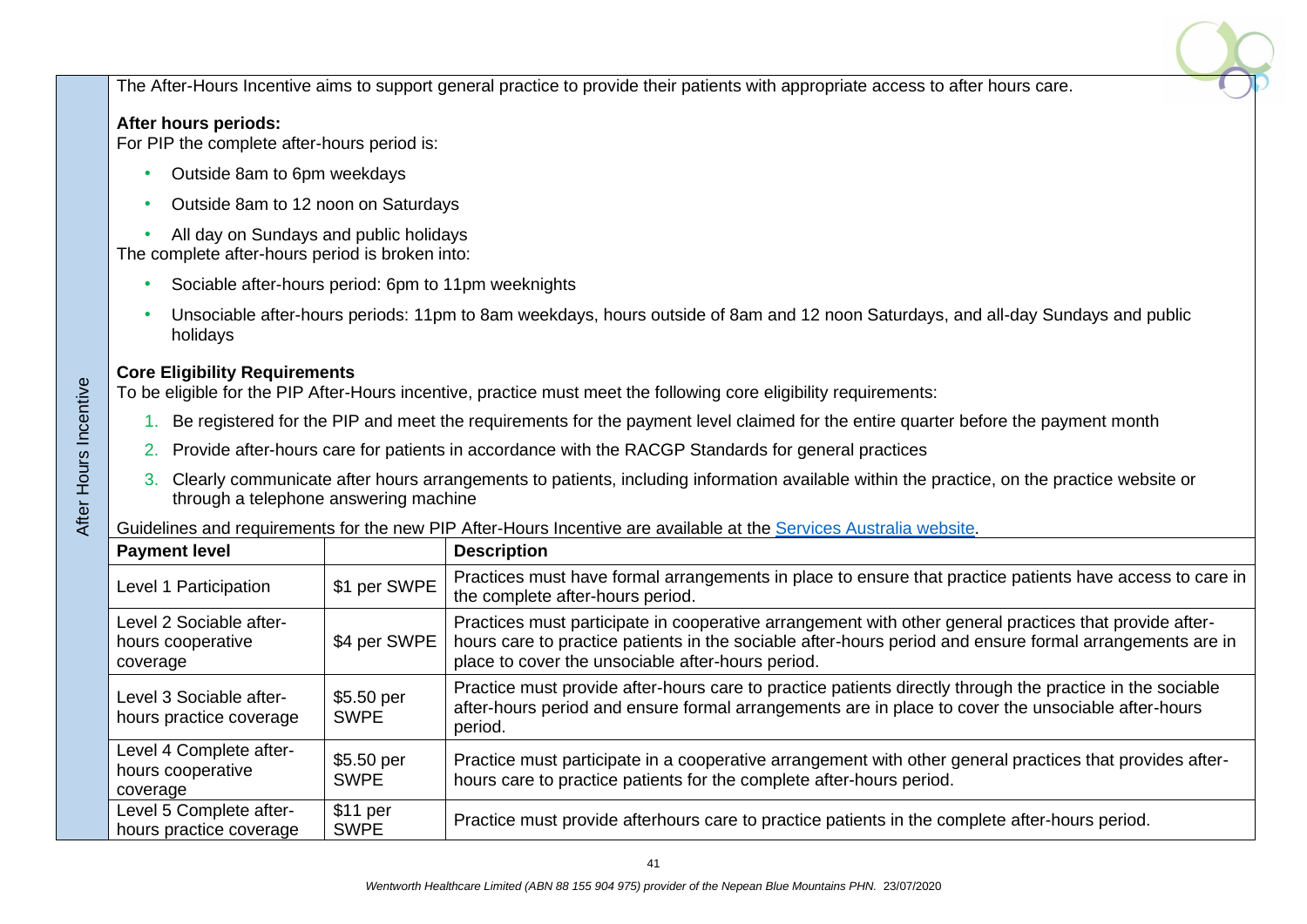To encourage GPs in rural and remote areas to maintain local access to surgical, anaesthetic, and obstetric services.

#### **Procedural Services:**

- Obstetric delivery
- General anesthetic
- Major regional blocks
- Abdominal surgery
- Gynecological surgery requiring general anesthetic
- endoscopy

#### **Core Eligibility Criteria**

- Have at least one procedural GP registered with the PIP for the entire reference period
- Meet the activity requirements for claiming the relevant payment tier
- Be in a rural, remote of metropolitan area (MMM 3-7)
- Ensure the GP providing the services has a level of professional indemnity insurance that indicates they are covered to perform procedural services

| GP<br>Procedural                           | Be in a rural, remote of metropolitan area (MMM 3-7)<br>Ensure the GP providing the services has a level of professional indemnity insurance that indicates they are covered to perform procedural<br>services |                                  |                                                                                                                                                     |  |  |  |  |  |
|--------------------------------------------|----------------------------------------------------------------------------------------------------------------------------------------------------------------------------------------------------------------|----------------------------------|-----------------------------------------------------------------------------------------------------------------------------------------------------|--|--|--|--|--|
|                                            | Guidelines and requirements are available here.                                                                                                                                                                |                                  |                                                                                                                                                     |  |  |  |  |  |
|                                            | <b>Payment Level</b>                                                                                                                                                                                           |                                  | <b>Description</b>                                                                                                                                  |  |  |  |  |  |
|                                            | Tier 1                                                                                                                                                                                                         | \$1000 per<br>GP per 6<br>months | A GP must provide at least one procedural service in the six-month period                                                                           |  |  |  |  |  |
|                                            | Tier <sub>2</sub>                                                                                                                                                                                              | \$2000 per<br>GP per 6<br>months | A GP must:<br>Meet the Tier 1 requirements<br>Provide after-hours procedural services on a regular rostered basis (15 hours per week on<br>average) |  |  |  |  |  |
| \$5000 per<br>GP per 6<br>Tier 3<br>months |                                                                                                                                                                                                                |                                  | A GP must:<br>Meet the Tier 2 requirements<br>Provide 25 or more eligible surgical, anesthetic or obstetric services in the six-month period        |  |  |  |  |  |
|                                            | Tier 4                                                                                                                                                                                                         | \$8500 per<br>GP per 6<br>months | A GP must:<br>Meet the tire 2 requirements<br>Deliver 10 or more babies in the 6-month period                                                       |  |  |  |  |  |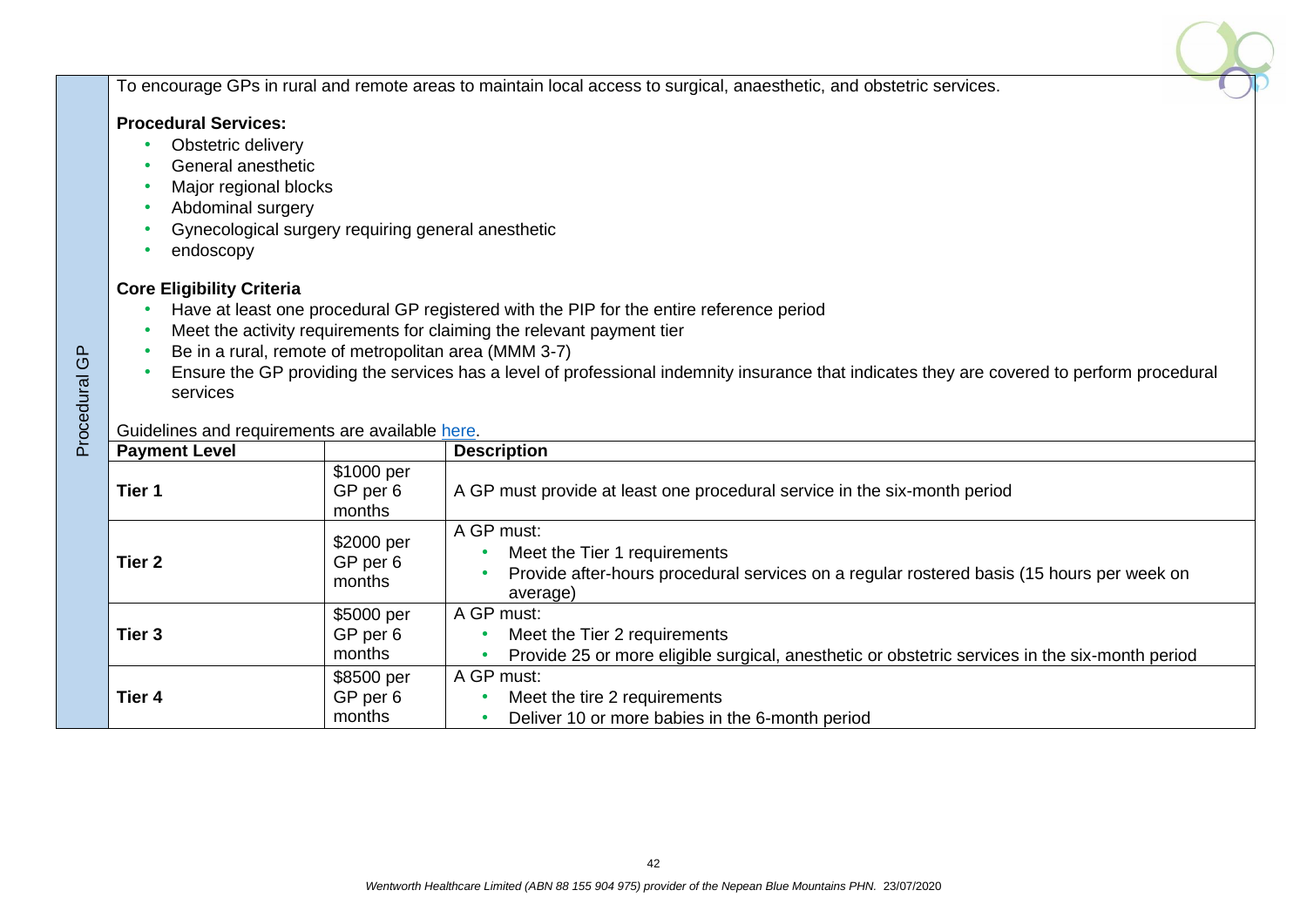

## <span id="page-42-0"></span>**PIP Payment Calculator**

The table below is a snapshot of the Practice Incentive Program Income Estimator that assists with identifying potential income generated by participating in the relevant practice incentive programs. [Click here](file://///NBMML-FSCDATA/FSCDATA/DATA/FOLDERS/Programs/PRACTICE%20SUPPORT/1.PRACTICE%20SUPPORT%20RESOURCES/MBS/PIP%20Payment%20Calculator.xlsx) to download an Excel version of the calculator. Contact your General Practice Support Officer for support.

|                                                                           | <b>Practice Situation</b>                                                                                                                       |  |  |  |                                                     |                       |  |                       |                                |                      |                                          |                                            |
|---------------------------------------------------------------------------|-------------------------------------------------------------------------------------------------------------------------------------------------|--|--|--|-----------------------------------------------------|-----------------------|--|-----------------------|--------------------------------|----------------------|------------------------------------------|--------------------------------------------|
| <b>FTE GP</b>                                                             |                                                                                                                                                 |  |  |  |                                                     |                       |  |                       |                                |                      |                                          |                                            |
| <b>SWPE</b>                                                               |                                                                                                                                                 |  |  |  | Please enter relevant information in the blue boxes |                       |  |                       |                                |                      |                                          |                                            |
| <b>Total active Patients</b>                                              |                                                                                                                                                 |  |  |  |                                                     |                       |  |                       |                                |                      |                                          |                                            |
| <b>Modified Monash Model</b>                                              |                                                                                                                                                 |  |  |  |                                                     |                       |  |                       |                                |                      |                                          |                                            |
| Remote Area (RA) Classification                                           |                                                                                                                                                 |  |  |  |                                                     |                       |  |                       |                                |                      |                                          |                                            |
|                                                                           |                                                                                                                                                 |  |  |  |                                                     |                       |  |                       |                                |                      |                                          |                                            |
|                                                                           | Click here to seach for MMM and RA classification                                                                                               |  |  |  |                                                     |                       |  |                       |                                |                      |                                          |                                            |
|                                                                           |                                                                                                                                                 |  |  |  |                                                     |                       |  |                       |                                |                      |                                          |                                            |
|                                                                           | <b>PIP Forms and Guidelines</b>                                                                                                                 |  |  |  |                                                     |                       |  |                       |                                |                      |                                          |                                            |
|                                                                           |                                                                                                                                                 |  |  |  |                                                     |                       |  |                       |                                |                      | Payments per FTE Annual Payment to       | <b>Once off Payment</b>                    |
|                                                                           |                                                                                                                                                 |  |  |  |                                                     |                       |  |                       |                                | <b>GP</b>            | <b>Practice</b>                          | to Practice                                |
| <b>After Hours Incentive</b>                                              |                                                                                                                                                 |  |  |  |                                                     |                       |  |                       |                                |                      |                                          |                                            |
| <b>Level 1 Participation</b>                                              |                                                                                                                                                 |  |  |  |                                                     |                       |  |                       |                                |                      |                                          |                                            |
| \$1 per SWPE                                                              |                                                                                                                                                 |  |  |  |                                                     |                       |  |                       |                                |                      |                                          |                                            |
|                                                                           | Formal arrangements in place to ensure pratcie patients can access care in the complete after hours period. Services do not have to be supplied |  |  |  |                                                     |                       |  |                       |                                |                      |                                          |                                            |
| by the practice.                                                          |                                                                                                                                                 |  |  |  |                                                     |                       |  |                       |                                |                      |                                          |                                            |
| Level 2 Sociable After Hours Cooperative Coverage                         |                                                                                                                                                 |  |  |  |                                                     |                       |  |                       |                                |                      |                                          |                                            |
| \$4 per SWPE                                                              |                                                                                                                                                 |  |  |  |                                                     |                       |  |                       |                                |                      |                                          |                                            |
|                                                                           | Participate in a cooperative assangements that provides after hours care to practice patients in the sociable after hours period and ensure     |  |  |  |                                                     |                       |  |                       |                                |                      |                                          |                                            |
|                                                                           | formal arrangments are in place to cover the unsociable after hours period.                                                                     |  |  |  |                                                     |                       |  |                       |                                |                      |                                          |                                            |
| Level 3 Socialable After Hours Practice Coverage                          |                                                                                                                                                 |  |  |  |                                                     |                       |  |                       |                                |                      | Ś                                        |                                            |
| \$5.50 per SWPE                                                           |                                                                                                                                                 |  |  |  |                                                     |                       |  |                       |                                |                      |                                          |                                            |
|                                                                           | Provide after hours cause to practice patients directly through the practice in sociable after hours and ensure formal arrangements are inplace |  |  |  |                                                     |                       |  |                       |                                |                      |                                          |                                            |
| to cover the unsociable after hours period.                               |                                                                                                                                                 |  |  |  |                                                     |                       |  |                       |                                |                      |                                          |                                            |
| Level 4 Complete After Hours Cooperative Coverage                         |                                                                                                                                                 |  |  |  |                                                     |                       |  |                       |                                |                      |                                          |                                            |
| \$5.50 per SWPE                                                           |                                                                                                                                                 |  |  |  |                                                     |                       |  |                       |                                |                      |                                          |                                            |
|                                                                           | Participate in a cooperative arrangement thatprovides after hours care to practice patients for the complete after hours period.                |  |  |  |                                                     |                       |  |                       |                                |                      |                                          |                                            |
| Level 5 Complete After Hours Practice Coverage                            |                                                                                                                                                 |  |  |  |                                                     |                       |  |                       |                                |                      |                                          |                                            |
| \$11 per SWPE                                                             |                                                                                                                                                 |  |  |  |                                                     |                       |  |                       |                                |                      |                                          |                                            |
|                                                                           | Provide after hours care to practice patients in the complete after hours period.                                                               |  |  |  |                                                     |                       |  |                       |                                |                      |                                          |                                            |
| e-Health Incentive                                                        |                                                                                                                                                 |  |  |  |                                                     |                       |  |                       |                                |                      |                                          |                                            |
| Practices must meet all of the following criteria:                        |                                                                                                                                                 |  |  |  |                                                     |                       |  |                       |                                |                      |                                          |                                            |
|                                                                           | Requirement 1 - Integrating Healthcare Identifiers into Electronic Practice Records                                                             |  |  |  |                                                     |                       |  |                       |                                |                      |                                          |                                            |
| <b>Requirement 2 - Secure Messaging Capability</b>                        |                                                                                                                                                 |  |  |  |                                                     |                       |  |                       | <b>Total Amount Annually</b>   |                      | Ŝ                                        |                                            |
| Requirement 3 - Data Records and Clinical Coding                          |                                                                                                                                                 |  |  |  |                                                     |                       |  |                       |                                |                      |                                          |                                            |
| Requirement 4 - Electronic Transfer of Prescriptions                      |                                                                                                                                                 |  |  |  |                                                     |                       |  |                       |                                |                      |                                          |                                            |
|                                                                           | Requirement 5 - My Health Records System (upload health summaiers for a minimum of 0.5% of the SWPE per quarter)                                |  |  |  |                                                     |                       |  |                       |                                |                      |                                          |                                            |
| <b>General Practitioner Aged Care Access</b>                              |                                                                                                                                                 |  |  |  |                                                     |                       |  |                       |                                |                      |                                          |                                            |
| Tier 1                                                                    |                                                                                                                                                 |  |  |  |                                                     |                       |  |                       |                                |                      |                                          |                                            |
| Payment of \$1500                                                         |                                                                                                                                                 |  |  |  |                                                     |                       |  |                       |                                |                      |                                          |                                            |
|                                                                           | Provide at least 60 eligible MBS services in RACF in this financial year                                                                        |  |  |  |                                                     |                       |  |                       |                                |                      |                                          |                                            |
| Tier 2                                                                    |                                                                                                                                                 |  |  |  |                                                     |                       |  |                       |                                | Ŝ                    |                                          |                                            |
| Payment of \$3500                                                         |                                                                                                                                                 |  |  |  |                                                     |                       |  |                       |                                |                      |                                          |                                            |
| Provide at least 140 eligible MBS services in RACF in this financial year |                                                                                                                                                 |  |  |  |                                                     |                       |  |                       |                                |                      |                                          |                                            |
| <b>Indigenous Health Incentive</b>                                        |                                                                                                                                                 |  |  |  |                                                     |                       |  |                       |                                |                      |                                          |                                            |
| <b>Sign-on Payment</b>                                                    |                                                                                                                                                 |  |  |  |                                                     |                       |  |                       |                                |                      |                                          | \$                                         |
|                                                                           |                                                                                                                                                 |  |  |  |                                                     |                       |  |                       | <b>Patient Registration</b>    |                      |                                          |                                            |
|                                                                           |                                                                                                                                                 |  |  |  |                                                     |                       |  |                       | <b>Payment</b>                 |                      | \$                                       |                                            |
|                                                                           | Estimated number of Indigenous Patients 15 years olf and above with Cronic Diseases                                                             |  |  |  |                                                     |                       |  |                       | <b>Outcomes Payment Tier 1</b> |                      | \$                                       |                                            |
|                                                                           |                                                                                                                                                 |  |  |  |                                                     |                       |  |                       | <b>Outcomes Payment Tier 2</b> |                      | Ŝ                                        |                                            |
| <b>Procedural General Practitioner Payment</b>                            |                                                                                                                                                 |  |  |  |                                                     |                       |  |                       |                                |                      |                                          |                                            |
| Number of Procedural GPs in the practice                                  |                                                                                                                                                 |  |  |  |                                                     |                       |  |                       |                                |                      |                                          |                                            |
|                                                                           |                                                                                                                                                 |  |  |  |                                                     | <b>First 6 Month</b>  |  | <b>Second 6 Month</b> |                                |                      |                                          |                                            |
|                                                                           |                                                                                                                                                 |  |  |  |                                                     | <b>Payment Period</b> |  | <b>Payment Period</b> |                                |                      |                                          |                                            |
| Tier 1                                                                    |                                                                                                                                                 |  |  |  |                                                     |                       |  |                       |                                |                      |                                          |                                            |
|                                                                           | A GP in a rural or remote pratcie provides any service in the six month reference period that meets                                             |  |  |  |                                                     |                       |  |                       |                                |                      |                                          |                                            |
| the definition of a procedural service.                                   |                                                                                                                                                 |  |  |  |                                                     |                       |  |                       | <b>First 6 Months Payment</b>  |                      | Ŝ                                        |                                            |
| <b>Tier 2</b>                                                             |                                                                                                                                                 |  |  |  |                                                     |                       |  |                       | <b>Period</b>                  |                      |                                          |                                            |
|                                                                           | A GP meets the Tier 1 requirement and provides after hours procedural services on a regular or                                                  |  |  |  |                                                     |                       |  |                       |                                |                      |                                          |                                            |
| rostered bases throuhgout the six month reference period.                 |                                                                                                                                                 |  |  |  |                                                     |                       |  |                       |                                |                      |                                          |                                            |
| Tier 3                                                                    |                                                                                                                                                 |  |  |  |                                                     |                       |  |                       |                                |                      |                                          |                                            |
|                                                                           | A GP meets the Tier 2 requiremets and provides surgical and/or anaeshetic and/or obstertric services                                            |  |  |  |                                                     |                       |  |                       |                                |                      |                                          |                                            |
|                                                                           | totalling 25 or more eligible procedures in the six month reference period.                                                                     |  |  |  |                                                     |                       |  |                       | <b>Second 6 Month Payment</b>  |                      | s                                        |                                            |
| <b>Tier 4</b>                                                             |                                                                                                                                                 |  |  |  |                                                     |                       |  |                       | <b>Period</b>                  |                      |                                          |                                            |
|                                                                           | A GP meets the Tier 3 requiremens and delivers 10 or more babies in the six month reference period                                              |  |  |  |                                                     |                       |  |                       |                                |                      |                                          |                                            |
| or meets the obstertric needs of the community                            |                                                                                                                                                 |  |  |  |                                                     |                       |  |                       |                                |                      |                                          |                                            |
| <b>Quality Improvement Incentive</b>                                      |                                                                                                                                                 |  |  |  |                                                     |                       |  |                       |                                |                      |                                          |                                            |
| Practices must meet all of the following criteria:                        |                                                                                                                                                 |  |  |  |                                                     |                       |  |                       |                                |                      |                                          |                                            |
| Requirement 1 - Submits data to the PHN                                   |                                                                                                                                                 |  |  |  |                                                     |                       |  |                       | <b>Total Amount Annually</b>   |                      | \$                                       |                                            |
| Requirement 2 - Continually makes quality improvements                    |                                                                                                                                                 |  |  |  |                                                     |                       |  |                       |                                |                      |                                          |                                            |
| <b>Teaching Payment</b>                                                   |                                                                                                                                                 |  |  |  |                                                     |                       |  |                       |                                |                      |                                          |                                            |
| Number of Teaching Sessions per Week                                      |                                                                                                                                                 |  |  |  |                                                     |                       |  |                       | <b>Total Amount Annually</b>   | $\omega$             | #DIV/0!                                  | $\tilde{\phantom{a}}$                      |
| <b>Rural Loading Incentive</b>                                            |                                                                                                                                                 |  |  |  |                                                     |                       |  |                       |                                |                      |                                          |                                            |
|                                                                           |                                                                                                                                                 |  |  |  |                                                     |                       |  |                       | <b>Total Amount Annually</b>   | ä,                   | Ŝ                                        |                                            |
|                                                                           |                                                                                                                                                 |  |  |  |                                                     |                       |  |                       |                                | <b>TOTAL PAYMENT</b> | <b>TOTAL ANNUAL</b><br><b>PAYMENT TO</b> | <b>TOTAL ONCE OFF</b><br><b>PAYMENT TO</b> |
|                                                                           |                                                                                                                                                 |  |  |  |                                                     |                       |  |                       |                                | per FTE GP           | <b>PRACTCIE</b>                          | <b>PRACTICE</b>                            |
|                                                                           |                                                                                                                                                 |  |  |  |                                                     |                       |  |                       |                                |                      |                                          |                                            |
|                                                                           |                                                                                                                                                 |  |  |  |                                                     |                       |  |                       |                                | \$                   | #DIV/0!                                  | \$                                         |
|                                                                           |                                                                                                                                                 |  |  |  |                                                     |                       |  |                       |                                |                      | <b>GRAND TOTAL</b>                       |                                            |
|                                                                           |                                                                                                                                                 |  |  |  |                                                     |                       |  |                       |                                |                      | #DIV/0!                                  |                                            |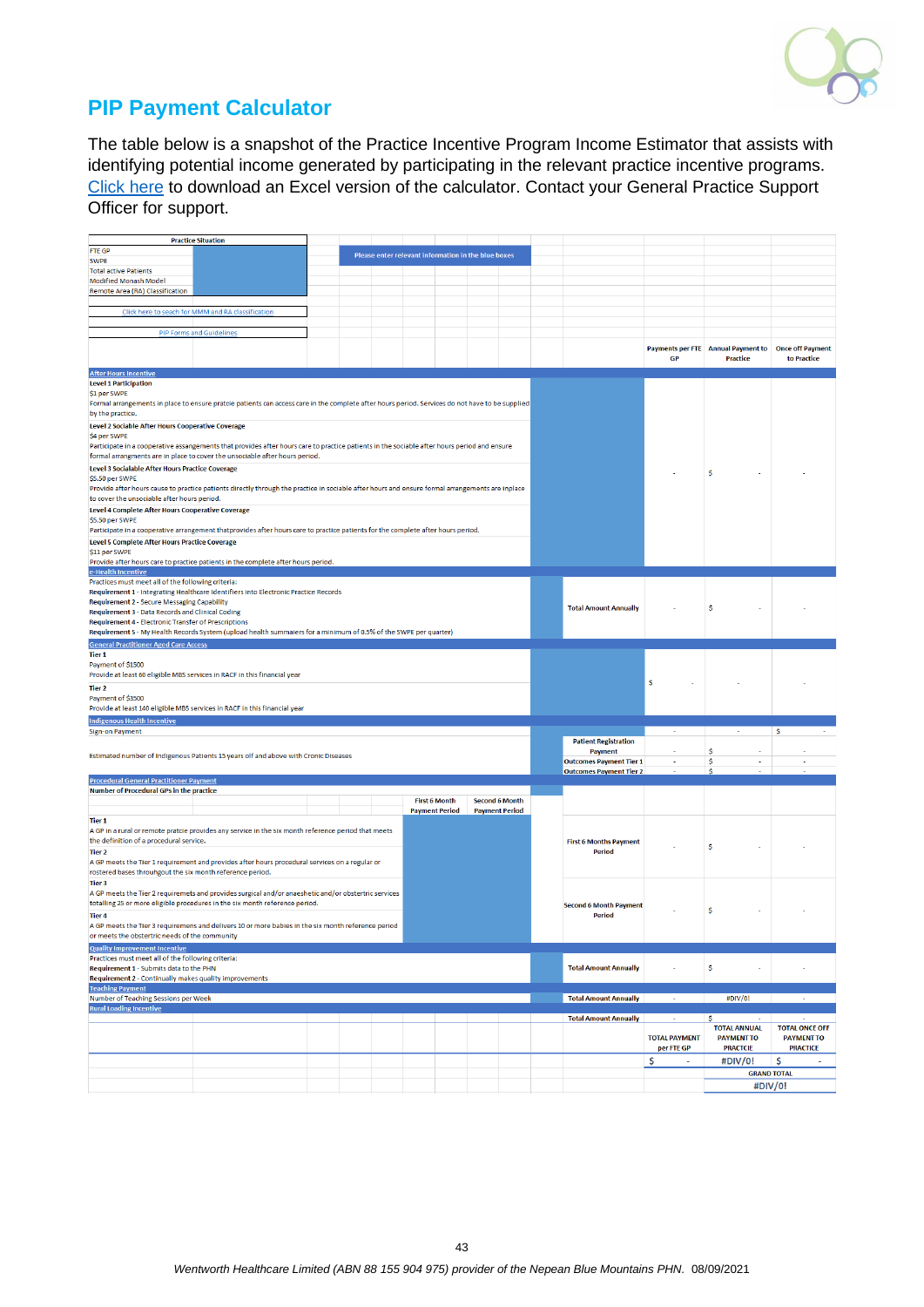## <span id="page-43-0"></span>**Cancer Screening**

## <span id="page-43-1"></span>**Cervical Screening**

In December 2017, the Cervical Screening Test replaced the Pap test in Australia. Cervical cancer is one of the most preventable cancer types. Routine cervical screening is the best protection against cervical cancer. The Cervical Screening Test is expected to protect up to 30% more women.

The Cervical Screening Test is more effective than the Pap test at preventing cervical cancer because it detects the human papillomavirus (HPV), whereas the Pap test looked for cell changes in the cervix which may take a longer period to discover. HPV is a common infection that can cause cervical cell changes that may lead to cervical cancer. The new test is only required to be completed every five years rather than every two.

#### *Patient Eligibility*

- Women between 24 years and 9 months and less than 74 years
- 'Under screened' women who have not had a cervical smear in the last four years

#### *Self-Collection*

Self-collection of a sample for screening is only available for women between the ages of 30 and 74 years of age who are overdue for screening by two or more years (i.e., being 4 years since their last Pap test). Self-collection should only be offered to an eligible person who refuses to have their sample collected by their requesting practitioner.

#### *Cervical Screening Resources*

| <b>Resource Details</b>            | <b>Publication Details</b>                   |  |  |  |
|------------------------------------|----------------------------------------------|--|--|--|
| Various Information resources      | NSW Cervical Screening Program 131 556 or    |  |  |  |
|                                    | https://www.cancerinstitute.org.au/cervical- |  |  |  |
|                                    | screening-nsw                                |  |  |  |
| National Cancer Screening register | https://www.ncsr.gov.au/                     |  |  |  |
|                                    | P: 1800 627 701                              |  |  |  |

### <span id="page-43-2"></span>**MBS Item Numbers for Under Screened Women**

| <b>Item</b>         | <b>Name</b>                                              | <b>Description</b>            |
|---------------------|----------------------------------------------------------|-------------------------------|
| 2496                | <b>Level A Cervical Screening</b>                        | Short surgery consultation    |
|                     | $\frac{2501}{2503}$<br><b>Level B Cervical Screening</b> | < 20 min surgery consultation |
|                     |                                                          | < 20 min out of surgery       |
| 2504<br>2506        | <b>Level C Cervical Screening</b>                        | > 20 min surgery consultation |
|                     |                                                          | > 20 min out of surgery       |
| $\frac{2507}{2509}$ |                                                          | > 40 min surgery consultation |
|                     | Level D Cervical Screening                               | > 40 min out of surgery       |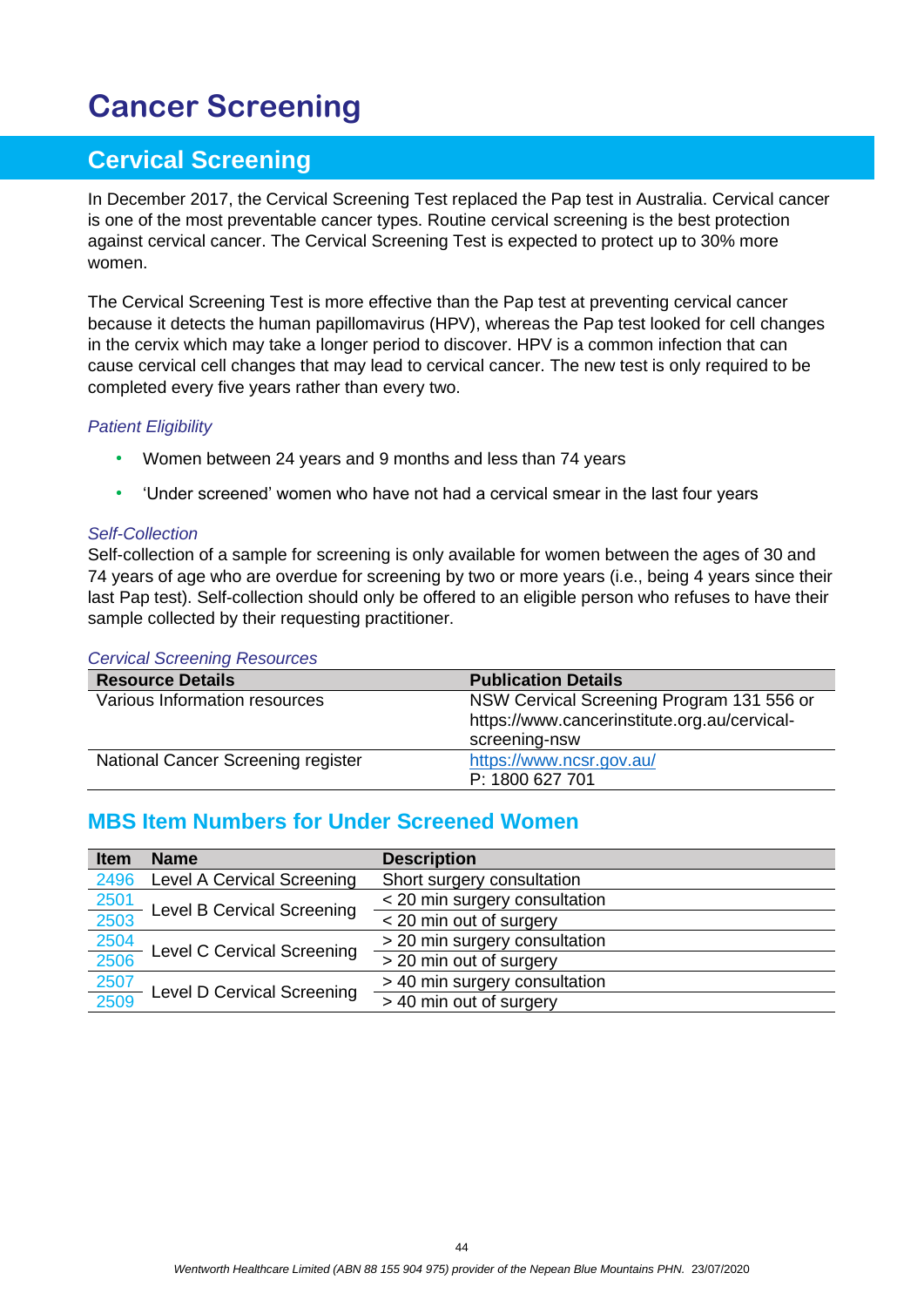## <span id="page-44-0"></span>**Mental Health**

## <span id="page-44-1"></span>**MBS Better Access Initiative**

The Better Access to Psychiatrists, Psychologists and General Practitioners through the Medicare Benefits Schedule (Better Access) initiative aims to improve outcomes for people with a clinically diagnosed mental disorder through evidence-based treatment. Under this initiative, Medicare rebates are available to patients for selected mental health services provided by general practitioners (GPs), psychiatrists, psychologists (clinical and registered) and eligible social workers and occupational therapists.

#### *What Medicare Services can be Provided Under the Better Access Initiative?*

Medicare rebates are available for up to ten individual\* and ten group allied mental health services per calendar year to patients with an assessed mental disorder who are referred by:

- A GP managing the patient under a GP Mental Health Treatment Plan
- Under a referred psychiatrist's assessment and management plan
- A psychiatrist or paediatrician

\*From 9 October 2020 until 30 June 2022, 10 additional individual psychological therapy sessions, previously available only to people whose movement was restricted by a state or territory public health order, are now available each calendar year to all eligible patients under the existing Better Access to Psychiatrists, Psychologists and General Practitioners through the MBS (Better Access) initiative. Full change descriptor can be found [here.](http://www.mbsonline.gov.au/internet/mbsonline/publishing.nsf/Content/240DC3AF97EEAF79CA2585BC00827909/$File/Factsheet-Practitioners-Mental-Health-Services-COVID-19.pdf)

### <span id="page-44-2"></span>**Short Term Psychological Therapies**

#### *Description of Services*

There are three categories of services available for short term psychological therapies.

- **Short term psychological therapies** provided to people who have mild to moderate mental illness, or are at risk of suicide or self-harm
- **Group therapy programs** for people with mild to moderate mental illness who would benefit from group therapy. Available groups include: Perinatal depression, Dialectical Behavioral Therapy for young people and adults and Hoarding Disorder treatment.
- **Short term psychological therapies** for people from a Chinese background, including culturally appropriate services in English, Cantonese, Mandarin and Shanghainese.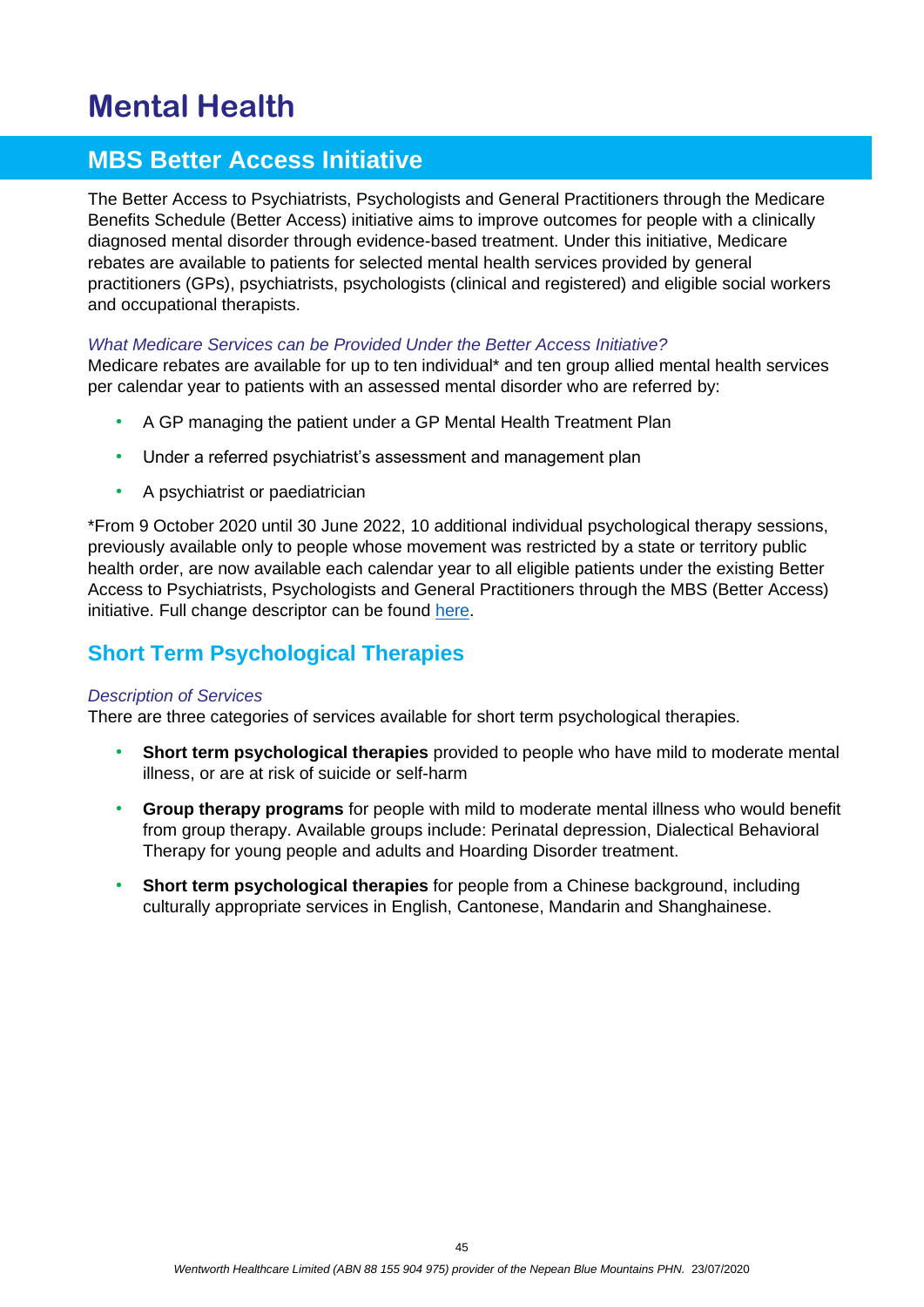## <span id="page-45-0"></span>**Mental Health Item Numbers**

| <b>Item</b> | <b>Name</b>                       | <b>Description/Recommended Frequency</b>               |
|-------------|-----------------------------------|--------------------------------------------------------|
| 2700        | <b>GP Mental Health Treatment</b> | Assessment of patient taking between 20-39 minutes.    |
|             | Plan (prepared by a GP who        | Not more than once yearly                              |
| 2701        | has not undertaken Mental         | Assessment of patient taking more than 40 minutes. Not |
|             | Health Skills Training)           | more than once yearly                                  |
| 2715        | <b>GP Mental Health Treatment</b> | Assessment of patient taking between 20-39 minutes.    |
|             | Plan (prepared by GP who          | Not more than once yearly                              |
| 2717        | has undertaken Mental             | Assessment of patient taking more than 40 minutes. Not |
|             | <b>Health Skills Training)</b>    | more than once yearly                                  |
| 2712        | <b>Review of GP Mental Health</b> | Plan should be reviewed age one - six months           |
|             | <b>Treatment Plan</b>             |                                                        |
| 2713        | <b>GP Mental Health</b>           | Consult > 20 minutes for the ongoing management of a   |
|             | Consultation                      | patient with a mental disorder. No restrictions on the |
|             |                                   | number of these consultations per year                 |
| 2721        | GP focused Psychological          | 30-40 minutes                                          |
| 2723        | Strategies (Provision of          |                                                        |
|             | focused psychological             | Out of surgery consultation. $30 - 40$ minutes         |
| 2725        | strategies by an appropriately    | > 40 minutes                                           |
|             | trained and registered GP         |                                                        |
| 2727        | working in an accredited          | Out of surgery consultation. > 40 minutes              |
|             | practice)                         |                                                        |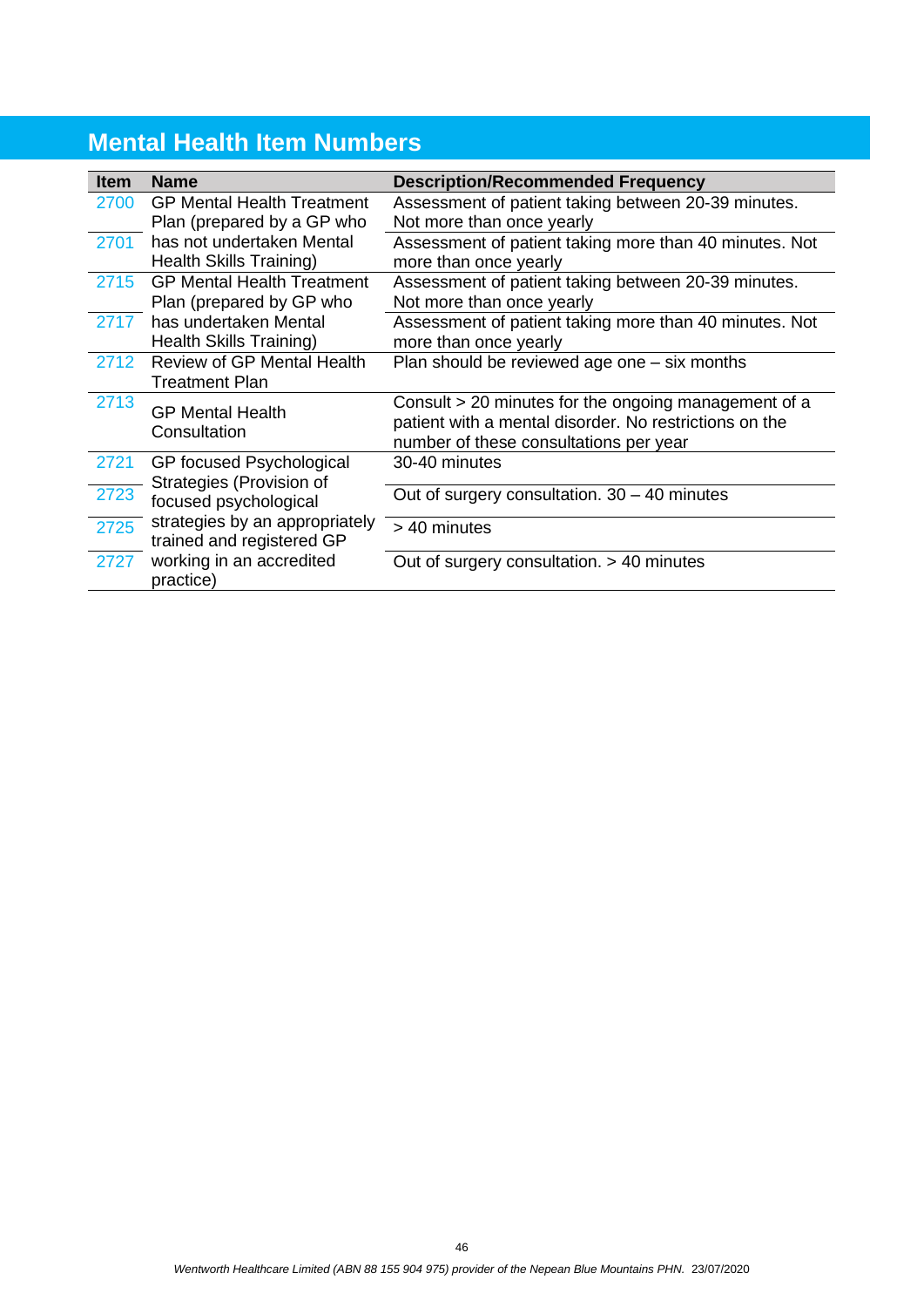## <span id="page-46-0"></span>**Preparation of a Mental Health Treatment Plan**

#### **Items 2700, 2701, 2715 and 2717**

Preparation of a GP Mental Health Treatment Plan involves both assessing the patient and preparing the GP Mental Health Treatment Plan document.

#### *What must be Included in the Assessment?*

Assessment of a patient for the GP Mental Health Treatment Plan must include:

- Recording the patient's agreement for the GP Mental Health Treatment Plan service
- Taking relevant history (biological, psychological, social) including the presenting complaint
- Conducting a mental state examination
- Assessing associated risk and any co-morbidity
- Making a diagnosis and/or formulation
- Administering an outcome measurement tool, except where it is considered clinically inappropriate

A formulation is important for the development of a GP Mental Health Treatment Plan and includes an assessment of the biological, psychological, and social factors predisposing, precipitating and/or protecting against a mental health problem.

Where the patient has a carer, the GP may find it useful to have the carer present for the assessment or components thereof (subject to patient agreement). The assessment can be part of the same consultation in which the GP Mental Health Treatment Plan is developed, or they can be undertaken in different visits.

Where separate visits are undertaken for the purpose of assessing the patient and developing the GP Mental Health Treatment Plan, they are part of the GP Mental Health Treatment Plan service and are included in items 2700, 2701. 2715 or 2717. This is, for separate visits that are undertaken to assess the patient and develop the plan, no MBS item would be claimed for the first visit and item 2700, 2701, 2715 or 2717 would be claimed for the second visit (see A.40.9 to A.40.17 of the Explanatory Notes of the Nov 2009 MBS Book).

#### *What must a GP Mental Health Treatment Plan Include?*

The development of a mental health plan must include:

- Discussion of the assessment with the patient, including the mental health formulation and/or diagnosis
- Identifying and discussing referral and treatment options with the patient, including appropriate support services
- Agreeing goals with the patient what should be achieved by the treatment and any actions the patient will take
- Provision of psychoeducation
- A plan for crisis intervention and/or for relapse prevention, if appropriate at this stage
- Making arrangements for required referrals, treatment, appropriate support services, review and follow up
- Documenting this in the patient's GP Mental Health Treatment Plan
- Offering a copy of the written GP Mental Health Treatment Plan to the patient and/or carer (with patient's agreement)

A GP Mental Health Treatment Plan sample template for the Better Access Program can be accessed [here.](https://www.health.gov.au/initiatives-and-programs/better-access-initiative?utm_source=health.gov.au&utm_medium=callout-auto-custom&utm_campaign=digital_transformation)

#### *Can a Practice Nurse Assist with the Plan?*

All consultations conducted as part of the GP Mental health Care items must be rendered by the GP. A specialist mental health nurse, other allied health practitioner or Aboriginal Health Worker with appropriate mental health qualifications and training may provide general assistance to GPs in provision of mental health care where the GP considers that they have skills appropriate to the assistance required.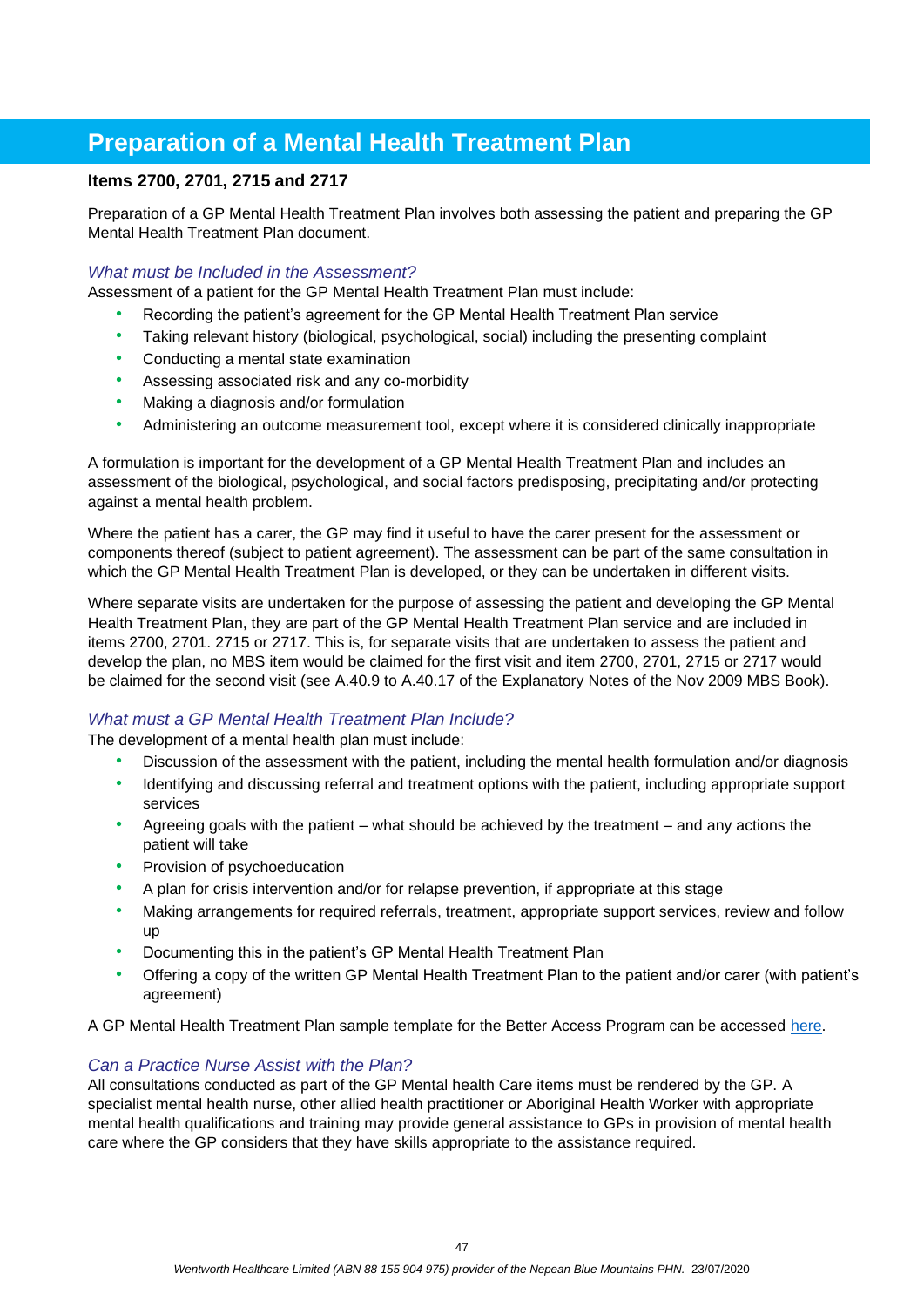

#### **Item 2700/2701/2715/2717/2712**

2700/2701 prepared by a GP who has not undertaken Mental Health Skills **Training** 2715/2717 prepared by a GP who has undertaken Mental Health Skills **Training** 

Claim MBS item Ensure patient eligibility **Develop plan** Only a specialist Mental Health Nurse may assist in the development of the plan Complete document

### Eligibility Criteria

- No age restrictions for patient
- Patients with a mental disorder, excluding dementia, delirium, tobacco use disorder and mental retardation
- Not for patients in a hospital or a Residential Aged Care Facility

#### Clinical Content

- Explain steps involved, possible out of pocket costs and gain patient's consent
- Relevant history: biological, psychological, social and presenting complaint
- Mental state examination, assessment of risk and comorbidity, diagnosis of mental disorder and/or formulation
- Outcome measurement tool score (e.g., K10), unless clinically inappropriate
- Provide psychological education
- Plan for crisis intervention/relapse prevention, if appropriate
- Discuss diagnosis/formulation, referral and treatment options with the patient
- Agree on management goals with the patient and confirm actions to be taken by the patient
- Identify treatments/services requires and make arrangements for these

#### Essential Documentation Requirements

- Record patient's consent to the GP Mental Health Treatment Plan
- Document diagnosis of mental disorder
- Results of outcome measurement tool
- Patient's needs and goals, patient actions and treatments/services required
- Set review date
- Offer copy to patient (with consent, offer to carer) keep copy in file

#### Claiming

- All elements of the service must be completed to claim
- Review using 2712 at least once during the life of the plan
- Requires personal attendance by GP with patient
- Claiming a 2700/2701/2712/2717 enables patients to receive up to ten rebated individual and up to ten group psychology services per calendar year

| <b>Item</b>         | <b>Name</b>                            | <b>Recommended Frequency</b> |  |
|---------------------|----------------------------------------|------------------------------|--|
| 2700/2701/2015/2017 | <b>GP Mental Health Treatment Plan</b> | Not more than once yearly    |  |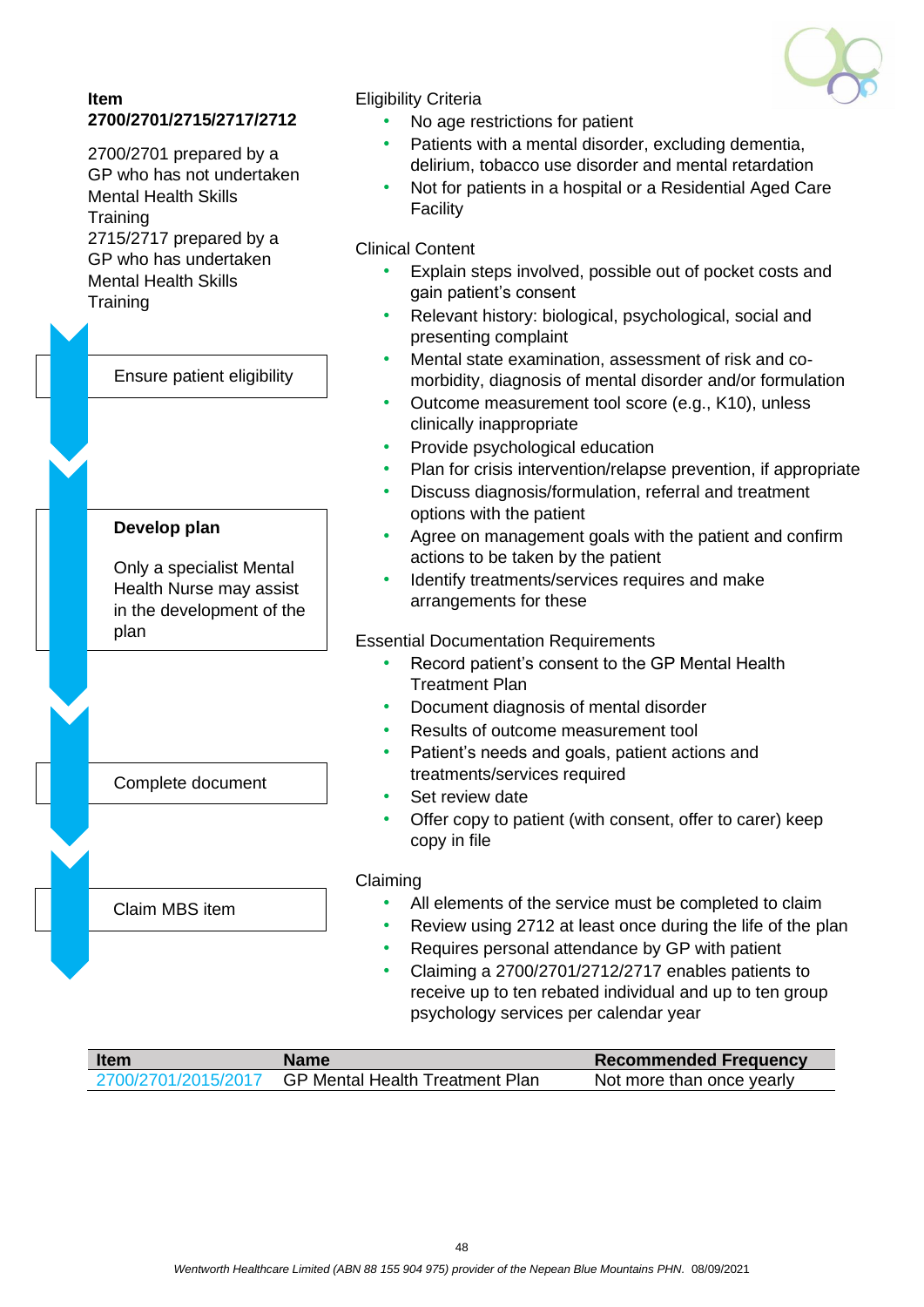## <span id="page-48-0"></span>**Review of a Mental Health Treatment Plan**

#### **Item 2712**

The review is the key component for assessing and managing the patient's progress once a GP Mental Health Treatment Plan has been prepared, along with ongoing management through the GP Mental Health Consultation item and/or standard consultation items. A patient's GP Mental Health Treatment Plan should be reviewed at least once.

#### *What must the Review Include?*

The review stage must include:

- Recording the patient's agreement for the service
- Reviewing the patient's progress against the goals outlines in the GP Mental Health Treatment Plan
- Modifying the plan, if required
- Checking, reinforcing, and expanding education
- A plan for crisis intervention and/or relapse prevention, if appropriate and if not previously provided
- Re-administration of the outcome measurement tool used in the assessment stage, except where considered clinically inappropriate.

**Note:** This review is a formal review point only and it is expected that in most cases there will be other consultations between the patient and the GP as part of the ongoing management.

#### *When should a Review of the GP Mental Health Care Plan be Done?*

The initial review should take place a minimum of four weeks and a maximum of six months after the completion of a GP Mental Health Treatment Plan. If required, an additional review three months after the first review is allowed within a 12-month period.

## <span id="page-48-1"></span>**GP Mental Health Care Consultation**

#### **Item 2713**

#### *When can I use the GP Mental Health Care Consultation Item?*

The GP Mental Health Care Consultation item applies to surgery consultations, which are of at least 20 minutes duration and where the primary treating problem is related to a mental disorder.

This item is for the ongoing management of patients with a mental disorder, including patients being managed under a GP Mental Health Treatment Plan, however, it can be used whether or not a patient has a Mental Health Treatment Plan. This item should not be used for the patient assessment or preparation of a GP Mental Health Treatment Plan. There are no restrictions on how often this item can be used.

#### *What must a GP Mental Health Care Consultation Include?*

- Taking relevant history and identifying the patients presenting problem(s) if not previously documented
- Providing treatment, advice and/or referral for other services or treatment
- Documenting the outcomes of the consultation in the patient's medical records and other relevant mental health plan (where applicable)

A patient may be referred from a GP Mental Health Care Consultation for other treatment and services as per normal GP referral arrangements. This does not include referral for Medicare rebate-able services by focused psychological services, clinical psychology, or other allied mental health services, unless the patient is being managed by the GP under a GP Mental Health Treatment Plan or under a referred psychiatrist assessment and management plan (item 291).

**Item 2712 Review of a GP Mental Health Treatment Plan**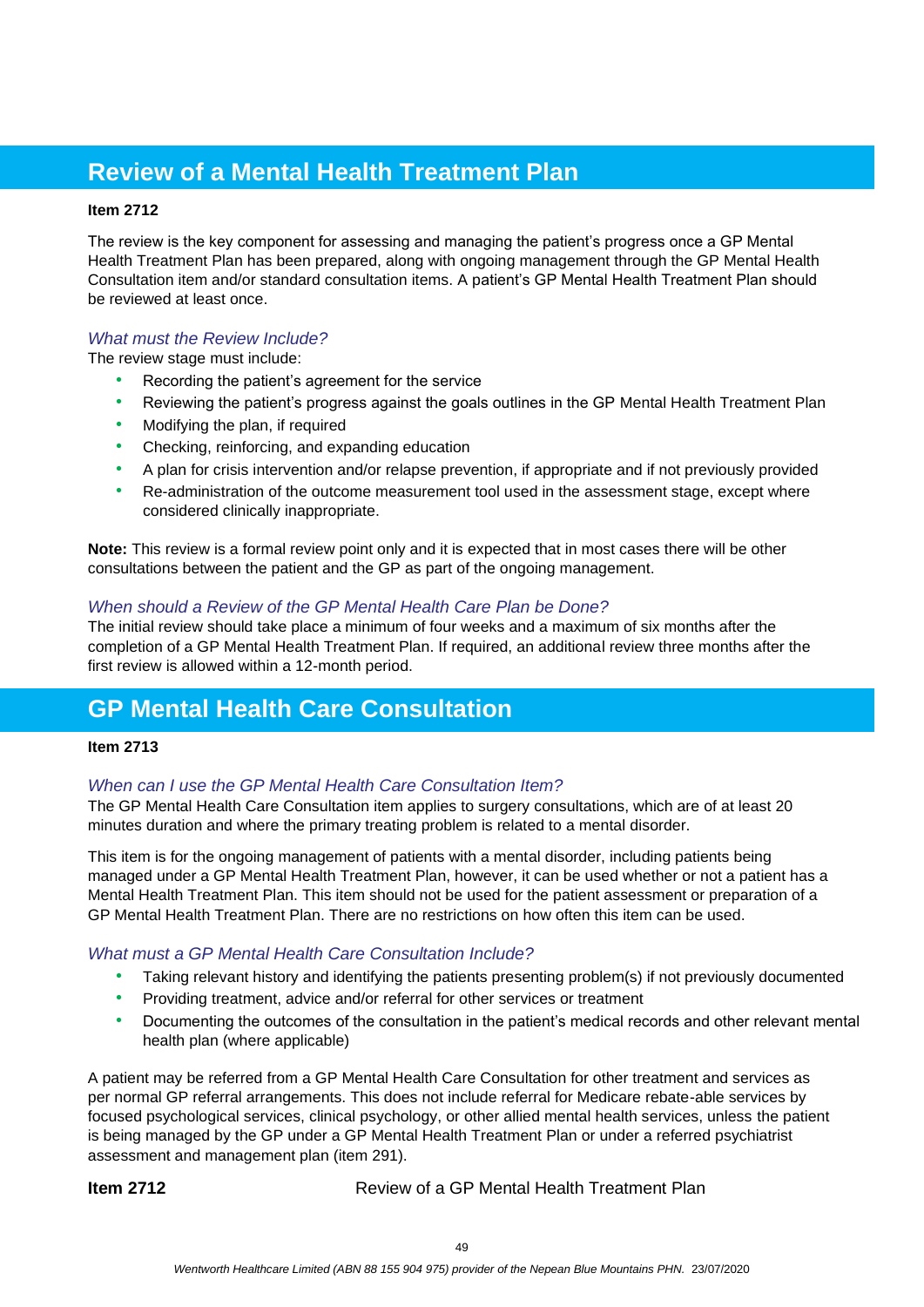|                                                      |          | Explain st<br>gain patie                            |
|------------------------------------------------------|----------|-----------------------------------------------------|
| <b>Reviewing the Plan</b>                            |          | Review pa<br>Mental He                              |
| Only a specialist Mental                             |          | Check, re                                           |
| Health Nurse may assist in<br>the review of the plan |          | Plan for c<br>appropria                             |
|                                                      |          | Re-admin<br>when dev<br>except wh                   |
|                                                      |          | <b>Essential Docum</b>                              |
|                                                      |          | Record pa                                           |
|                                                      |          | Results o                                           |
| Complete documentation                               |          | Documen<br>Treatmen                                 |
|                                                      |          | Offer cop<br>copy in pa                             |
|                                                      | Claiming |                                                     |
|                                                      |          | All elemer                                          |
| Claim MBS item                                       |          | Requires                                            |
|                                                      |          | Claiming<br>of six indi                             |
|                                                      |          | Item 2712<br>the GP M                               |
| <b>Clinical Content</b>                              |          | A review<br>of the GP<br>additional<br>first review |

- teps involves, possible out of pocket costs and ent's consent
- atient's progress against goals outlines in the GP ealth Treatment Plan
- inforce and expand psychological education
- risis intervention and/or relapse prevention is ate and if not previously provided
- histered the outcome measurement tool used eloping the GP Mental Health Treatment Plan, here considered clinically inappropriate

entation Requirements

- atient's consent to review
- f re-administered outcome measurement tool
- at relevant changes to GP Mental Health nt Plan
- y to patient (with consent, offer to carer), keep atient file
- nts of the service must be completed to claim
- personal attendance by GP with patient
- a 2712 enables patients to receive a second set ividual or six group psychology services
- 2 should be claimed at least once over the life of ental Health Treatment Plan
- can be claimed one-six months after completion Mental Health Treatment Plan if required and review can be performed three months after the  $\mathsf{w}$

| <b>Item</b> | <b>Name</b>                               | <b>Recommended Frequency</b>      |
|-------------|-------------------------------------------|-----------------------------------|
|             | Review of GP Mental Health Treatment Plan | 1-6 months after GP Mental Health |
|             |                                           | <b>Treatment Plan</b>             |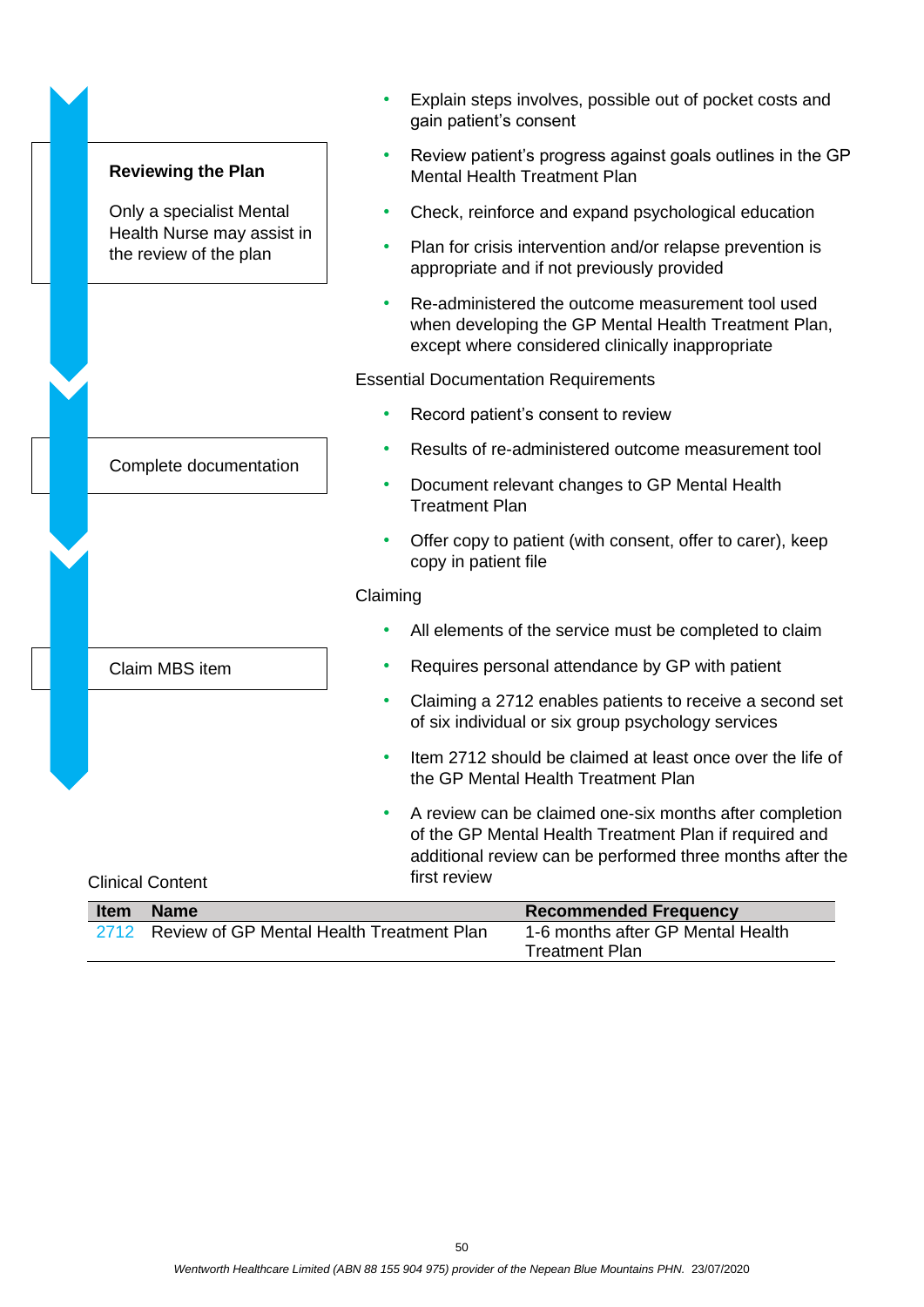## <span id="page-50-0"></span>**Checklist for GP Mental Health Treatment Plan**

| <b>Assessment</b>                                        | Patient's agreement for the GP Mental Health Treatment Plan                                                                 |
|----------------------------------------------------------|-----------------------------------------------------------------------------------------------------------------------------|
| (As part of a GP Mental<br><b>Health Treatment Plan)</b> | service                                                                                                                     |
|                                                          | <b>Relevant History</b>                                                                                                     |
|                                                          | Mental state examination<br>$\bullet$                                                                                       |
|                                                          | Assess risk and co-morbidity<br>$\bullet$                                                                                   |
|                                                          | A diagnosis and/or formulation<br>$\bullet$                                                                                 |
|                                                          | Administer outcome measurement tool (unless clinically<br>$\bullet$<br>inappropriate)                                       |
| Plan                                                     | Discussion of the assessment with the patient, including the<br>$\bullet$                                                   |
|                                                          | mental health formulation and/or diagnosis                                                                                  |
|                                                          | Identifying and discussing referral and treatment options with<br>$\bullet$                                                 |
|                                                          | the patient                                                                                                                 |
|                                                          | Agreeing goals with the patient<br>$\bullet$                                                                                |
|                                                          | Provision of psychoeducation<br>$\bullet$                                                                                   |
|                                                          | Crisis intervention and/or relapse prevention plan if appropriate<br>$\bullet$                                              |
|                                                          | Referrals, treatment, appropriate support services, review, and                                                             |
|                                                          | follow-up                                                                                                                   |
|                                                          | Documenting results in the patient's GP Mental Health<br>٠                                                                  |
|                                                          | <b>Treatment Plan</b>                                                                                                       |
|                                                          | Offer a copy of the plan to the patient<br>٠                                                                                |
| <b>Review</b>                                            | Recording the patient's agreement for this service<br>٠                                                                     |
|                                                          | Review patient's progress against the goals outlined in the GP<br>$\bullet$                                                 |
|                                                          | Mental Health Treatment Plan                                                                                                |
|                                                          | Modify GP Mental Health Treatment Plan if required                                                                          |
|                                                          | Check, reinforce and expand education                                                                                       |
|                                                          | Crisis intervention and/or relapse prevention plan if appropriate                                                           |
|                                                          | and if not previously provided                                                                                              |
|                                                          | Re-administration of the outcome measurement tool (unless                                                                   |
|                                                          | clinically inappropriate)                                                                                                   |
|                                                          | The Review is conducted one month to six months from when                                                                   |
| <b>Consultation</b>                                      | the GP Mental Health Treatment Plan was prepared                                                                            |
|                                                          | Taking relevant history and identifying the patient's presenting                                                            |
|                                                          | problem(s) (if not previously documented)<br>Providing treatment, advice and/or referral for other services of<br>$\bullet$ |
|                                                          | treatment                                                                                                                   |
|                                                          | Documenting the outcomes of the consultation in the patient's<br>$\bullet$                                                  |
|                                                          | medical records and other relevant mental health plan (where                                                                |
|                                                          | applicable)                                                                                                                 |

| <b>Mental State Examination</b>              |                                                       |  |  |
|----------------------------------------------|-------------------------------------------------------|--|--|
| <b>Appearance and General Behaviour</b>      | Mood (Depressed/Labile)                               |  |  |
| <b>Thinking (Content/Rate/Disturbances)</b>  | <b>Affect (Flat/Blunted)</b>                          |  |  |
| <b>Perception (Hallucinations etc.)</b>      | <b>Appetite</b> (Disturbed eating patterns)           |  |  |
| <b>Cognition (Level of</b>                   | <b>Sleep</b> (Initial insomnia/Early morning          |  |  |
| consciousness/Delirium/Intelligence)         | wakening)                                             |  |  |
| <b>Attention/Concentration</b>               | <b>Motivation/Energy</b>                              |  |  |
| <b>Memory</b> (Short and long term)          | <b>Judgement</b> (Ability to make rational decisions) |  |  |
| Insight (Capacity to organise and understand | <b>Anxiety Symptoms (Physical and emotional</b>       |  |  |
| problem, symptom, or illness)                |                                                       |  |  |
| <b>Orientation</b> (Time/Place/Person)       | Speech (Volume/Rate/Content)                          |  |  |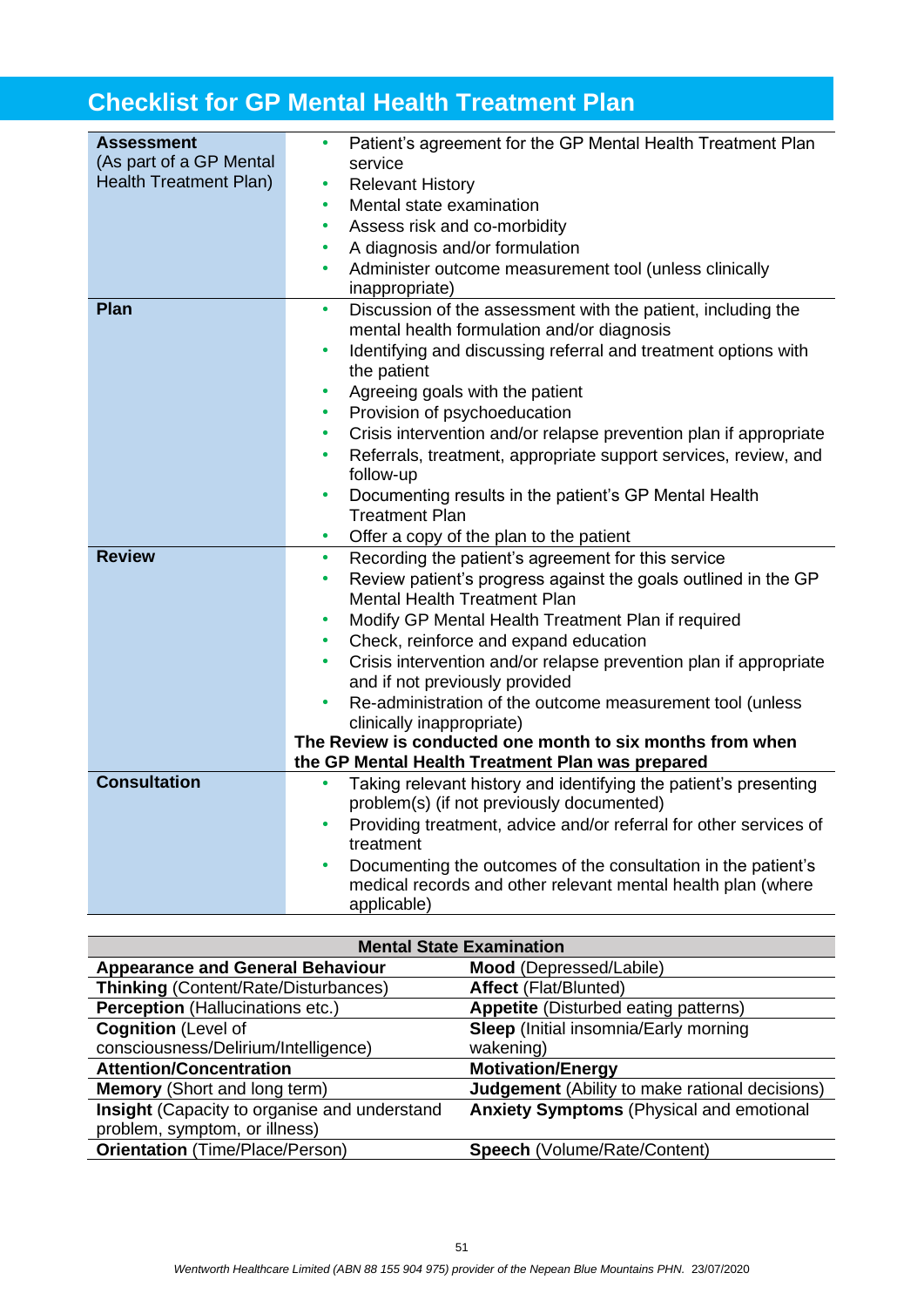## <span id="page-51-0"></span>**Procedural Items**

## <span id="page-51-1"></span>**Procedural Item Numbers**

## <span id="page-51-2"></span>**Dislocations**

| <b>Item</b> | <b>Service or Procedure</b>                                                        |
|-------------|------------------------------------------------------------------------------------|
| 47018       | ELBOW, treatment of dislocation of, by closed reduction                            |
| 47036       | INTERPHARLANGEAL JOINT, treatment of dislocation of, by closed reduction           |
| 47000       | MANDIBLE, treatment of dislocation of, by closed reduction                         |
| 47042       | METACARPOPHALANGEAL JOINT, treatment of dislocation of, by closed reduction        |
| 47057       | PATELLA, treatment of, by closed reduction                                         |
| 47024       | RADIOULNAR JOINT, DISTAL or PROXIMAL, treatment of dislocation of, by closed       |
|             | reduction, not being a service associated with fracture or dislocation in the same |
|             | region                                                                             |
| 47015       | SHOULDER, treatment of dislocation of, not requiring general anaesthesia           |
| 47069       | TOE, treatment of dislocation of, by closed reduction                              |

### <span id="page-51-3"></span>**Fractures**

| <b>Item</b> | <b>Service or Procedure</b>                                                               |
|-------------|-------------------------------------------------------------------------------------------|
| 47354       | CARPAL SCAPHOID, treatment of fracture of, not being a service to which item              |
|             | 47357 applies                                                                             |
| 27348       | CAPUS (excluding scaphoid), treatment of fracture of, not being a service to which        |
|             | item 47351 applies                                                                        |
| 47462       | CALVICLE, treatment of fracture or, not being a service to which 47465 applies            |
| 47516       | FEMUR, treatment of fracture of, by closed reduction or traction                          |
| 47576       | FIBULA, treatment of fracture of                                                          |
| 47444       | HUMERUS, shaft of, treatment of fracture of, not being a service to which item 47447      |
|             | or 47450 applies                                                                          |
| 47633       | METATARSAL, one of, treatment of fracture of                                              |
| 47636       | METATARSAL, one of, treatment of fracture of, by closed reduction                         |
| 47579       | PATELLA, treatment of fracture of, not being a service to which item 47582 or 47585       |
|             | applies                                                                                   |
| 47663       | PHALANX OF GREAT TOE, treatment of facture of, by closed reduction                        |
| 47546       | TIBIA, plateau of treatment of medial or lateral fracture of, by closed reduction         |
| 47543       | TIBIA, plateau of, treatment of medial or lateral fracture of, not being a service to     |
|             | which item 47546 or 47549 applies                                                         |
| 47561       | TIBITA, shaft of, treatment of, by cast immobilisation, bot being a service to which item |
|             | 47564, 47567, 47570 or 47573 applies                                                      |
| 47564       | TIBIA, shaft of, treatment of fracture of, by closed reduction, with or without treatment |
|             | of fibular fracture                                                                       |

### <span id="page-51-4"></span>**Obstetrics**

<span id="page-51-5"></span>

| <b>Item</b> | <b>Service or Procedure</b>                  |
|-------------|----------------------------------------------|
| 16500       | ANTENATAL ATTENDANCE                         |
| 16407       | POSTNATAL ATTENDANCE by a GP or obstetrician |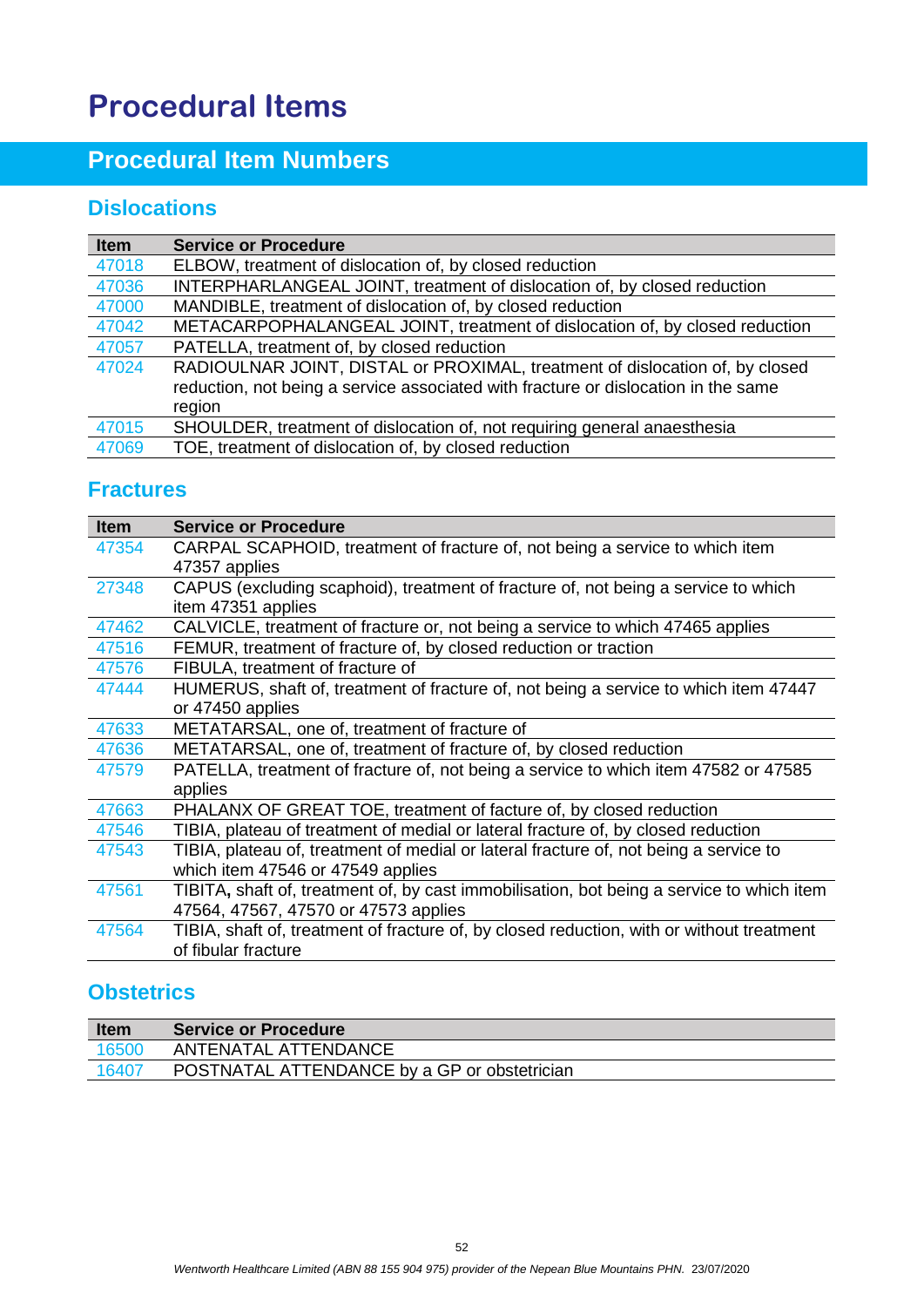## **Operations**

<span id="page-52-0"></span>

| <b>Item</b> | <b>Service or Procedure</b>                                                              |
|-------------|------------------------------------------------------------------------------------------|
| 30219       | HAEMATOMA, FURUNCLE, SMALL ABSCESS OR SIMILAR LESION not requiring                       |
|             | admission to a hospital - INCISION WITH DRAINAGE OF (excluding after-care)               |
| 51300       | Assistance at any operation identified by the word 'assist' for which the fee does not   |
|             | exceed \$558.30 or at a series or combination of operations identified by the word       |
|             | 'assist' where the fee does not exceed \$558.30                                          |
| 51306       | Assistance at the delivery involving Caesarean section                                   |
| 30071       | DIAGNOSTIC BIOPSY OF SKIN OR MUCOUS MEMBRANE, as an independent                          |
|             | procedure, where the biopsy specimen is sent for pathological examination                |
| 41500       | EAR, foreign body (other than ventilating tube) in, removal of, other than by simply     |
|             | syringing                                                                                |
| 41659       | NOSE, removal of foreign body in, other than by simple probing                           |
| 30064       | SUBCUTANEOUS FOREIGN BODY, removal of, requiring incision and exploration,               |
|             | including closure of wound if performed, as an independent procedure                     |
| 30216       | HAEMATOMA, aspiration of                                                                 |
| 47915       | INGROWING NAIL OF TOE, wedge resection for, including removal of segment of              |
|             | nail, ungula fold and portion of the nail bed                                            |
| 42575       | TARSAL CYST, extirpation of                                                              |
| 46513       | DIGITAL NAIL OF FINGER OR THUMB, removal of, not being a service to which item           |
|             | 46516 applies                                                                            |
| 47904       | DIGITAL NAIL OF TOE, removal of, not being a service to which item 47906 applies         |
| 30195       | BENIGN NEOPLASM OF SKIN, other than viral verrucae (common warts) seborrheic             |
|             | keratosis, cysts and skin tags, treatment by electrosurgical destruction, simple         |
|             | curettage or shave excision, or laser photocoagulation, not being a service to which     |
|             | item 30196, 30197, 30202, 30203 or 30205 applies (one or more lesions)                   |
| 32147       | PERIANAL THROMBOSIS, incision of                                                         |
| 30186       | PALMAR OR PLANTAR WARTS (less than ten), definitive removal of, excluding                |
|             | ablative methods alone, not being a service to which item 30185 or 30187 applies         |
| 30099       | SINUS, excision of, involving superficial tissue only                                    |
| 45400       | FREE GRAFTING (split skin) of a granulating area, small                                  |
| 45200       | SINGLE STAGE LOCAL FLAP, where indicated to repair one defect, simple and                |
|             | small, excluding flap for male pattern baldness and excluding H-flap or double           |
|             | advancement flap not in association with any of items 31356 or 31376                     |
| 30213       | TELANGIECTASES OR STARBURST VESSELS on the head or neck where lesions                    |
|             | are visible from four metres, diathermy or sclerosant injection of, including associated |
|             | consultation – limited to a maximum of six sessions (including any session to which      |
|             | items 14100 to 14118 and 30213 apply) in any 12-month period – for a session of at       |
|             | least 20 minutes duration                                                                |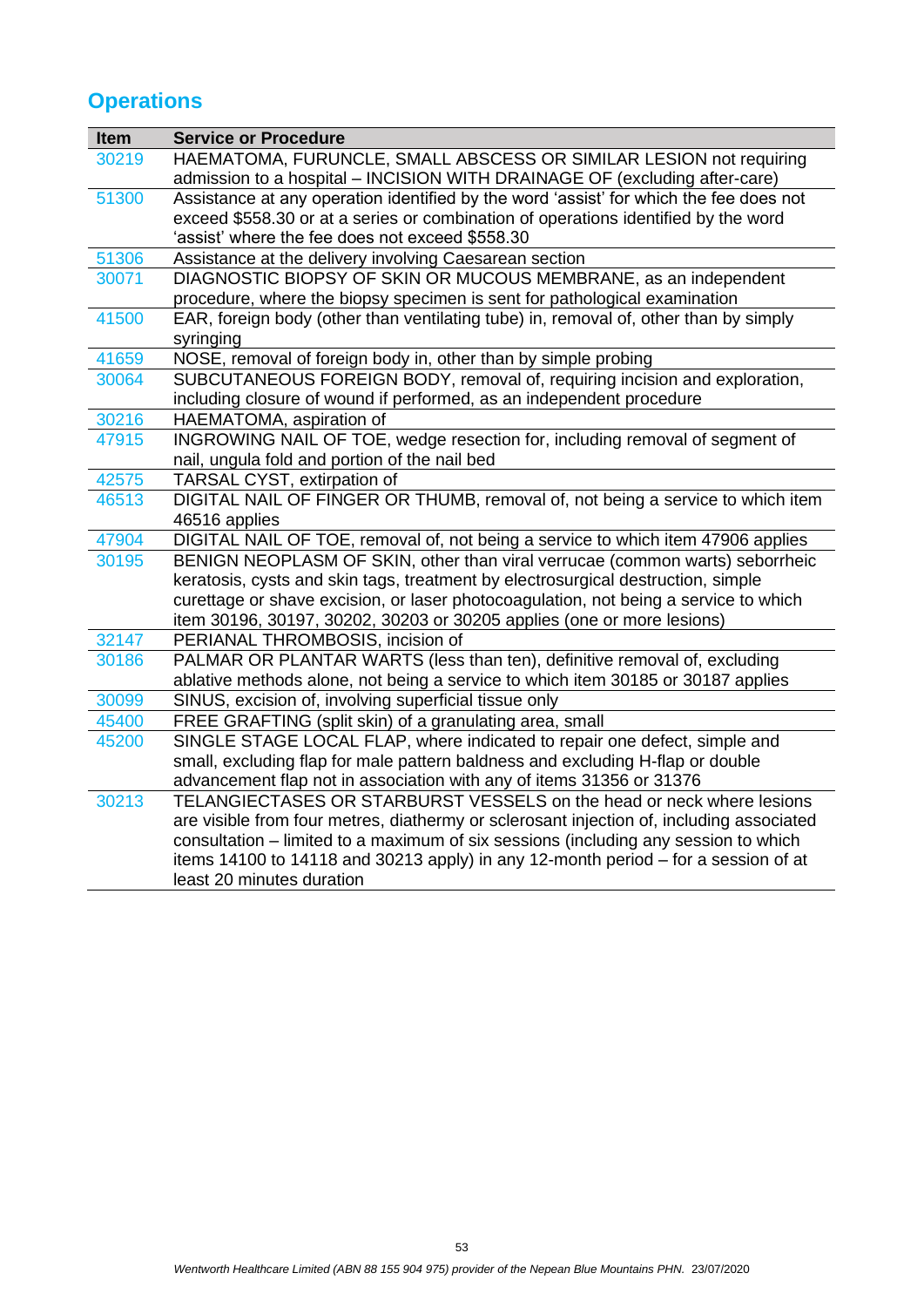## **Pathology of Diagnostic Tests**

| <b>Item</b> | <b>Service or Procedure</b>                                                         |
|-------------|-------------------------------------------------------------------------------------|
| 13839       | ARTERIAL PUNCTURE and collection of blood for diagnostic purposes                   |
| 11707       | TWELVE-LEAD ELECTROCARDIOGRAPHY, trace only                                         |
| 73806       | Pregnancy test by one or more immunochemical methods                                |
| 12000       | SKIN SENSITIVITY TESTING for allergens, using one to 20 allergens, other than a     |
|             | service associated with a service to which item 12012, 12017, 12021, 12022 or 12024 |
|             | applies                                                                             |
| 11505       | MEASUREMENT OF RESPIRATORY FUNCTION involving a permanently recorded                |
|             | tracing performed before and after inhalation of bronchodilator - each occasion at  |
|             | which one or more such tests are performed. Performed to confirm diagnosis or       |
|             | asthma, COPD, or another cause of airflow limitation                                |
| 11506       | MEASUREMENT OF RESPIRATORY FUNCTION involving a permanently recorded                |
|             | tracing performed before and after inhalation of bronchodilator – each occasion at  |
|             | which one or more such tests are performed                                          |

## <span id="page-53-0"></span>**Procedures**

| <b>Item</b> | <b>Service or Procedure</b>                                                         |
|-------------|-------------------------------------------------------------------------------------|
| 30003       | LOCALISED BURNS, dressing of, (not involving grafting) each attendance at which     |
|             | the procedure is performed, including any associated consultation                   |
| 14206       | HORMONE OR LIVING TISSUE IMPLANTATION by cannula                                    |
| 14203       | HORMONE OF LIVING TISSUE IMPLANTATION, by direct implantation involving             |
|             | incision and suture                                                                 |
| 30628       | HYDROCELE, tapping of                                                               |
| 35503       | INTRAUTERINE CONTRACEPTIVE DEVICE, introduction of, not being a service             |
|             | associated with a service to which another item in this group applies (other than a |
|             | service mentioned in item 30062)                                                    |
| 32072       | SIGMOIDOSCOPIC EXAMINATION (with rigid sigmoid scope), with or without biopsy       |
| 30207       | SKIN LESIONS, multiple injections with hydrocortisone or similar preparations       |
|             |                                                                                     |

## <span id="page-53-1"></span>**Skin Lesions, Excisions, Biopsies and Wounds**

| <b>Item</b>                                                                                  | <b>Service or Procedure</b>                                                                | <b>Size of Lesion</b> |  |
|----------------------------------------------------------------------------------------------|--------------------------------------------------------------------------------------------|-----------------------|--|
| <b>Benign skin lesions</b> (other than common warts and seborrheic keratosis) for diagnostic |                                                                                            |                       |  |
| purposes                                                                                     |                                                                                            |                       |  |
| 31357                                                                                        | Nose, eyelid, eyebrow, lip, ear, digit, genitalia, or a contiguous areas                   | $<$ 6mm               |  |
| 31360                                                                                        |                                                                                            | $6mm +$               |  |
| 31362                                                                                        | Face, neck, scalp, nipple-areola, distal lower/upper limb                                  | <14mm                 |  |
| 31364                                                                                        |                                                                                            | $14$ mm +             |  |
| 31366                                                                                        |                                                                                            | <15mm                 |  |
| 31368                                                                                        | Body, other than above                                                                     | 15-30mm               |  |
| 31370                                                                                        |                                                                                            | $>30$ mm              |  |
|                                                                                              | Malignant skin lesions (malignancy confirmed from the excised specimen or previous biopsy) |                       |  |
| 31356                                                                                        | Nose, eyelid, eyebrow, lip, ear, digit, genitalia, or a contiguous areas                   | $<$ 6mm               |  |
| 31358                                                                                        |                                                                                            | $6mm +$               |  |
| 31361                                                                                        | Face, neck, scalp, nipple-areola, distal lower/upper limb                                  | $<$ 14 $mm$           |  |
| 31363                                                                                        |                                                                                            | $14$ mm +             |  |
| 31365                                                                                        |                                                                                            | $<$ 15 $mm$           |  |
| 31367                                                                                        | Body, other than above                                                                     | 15-30mm               |  |
| 31369                                                                                        |                                                                                            | $>30$ mm              |  |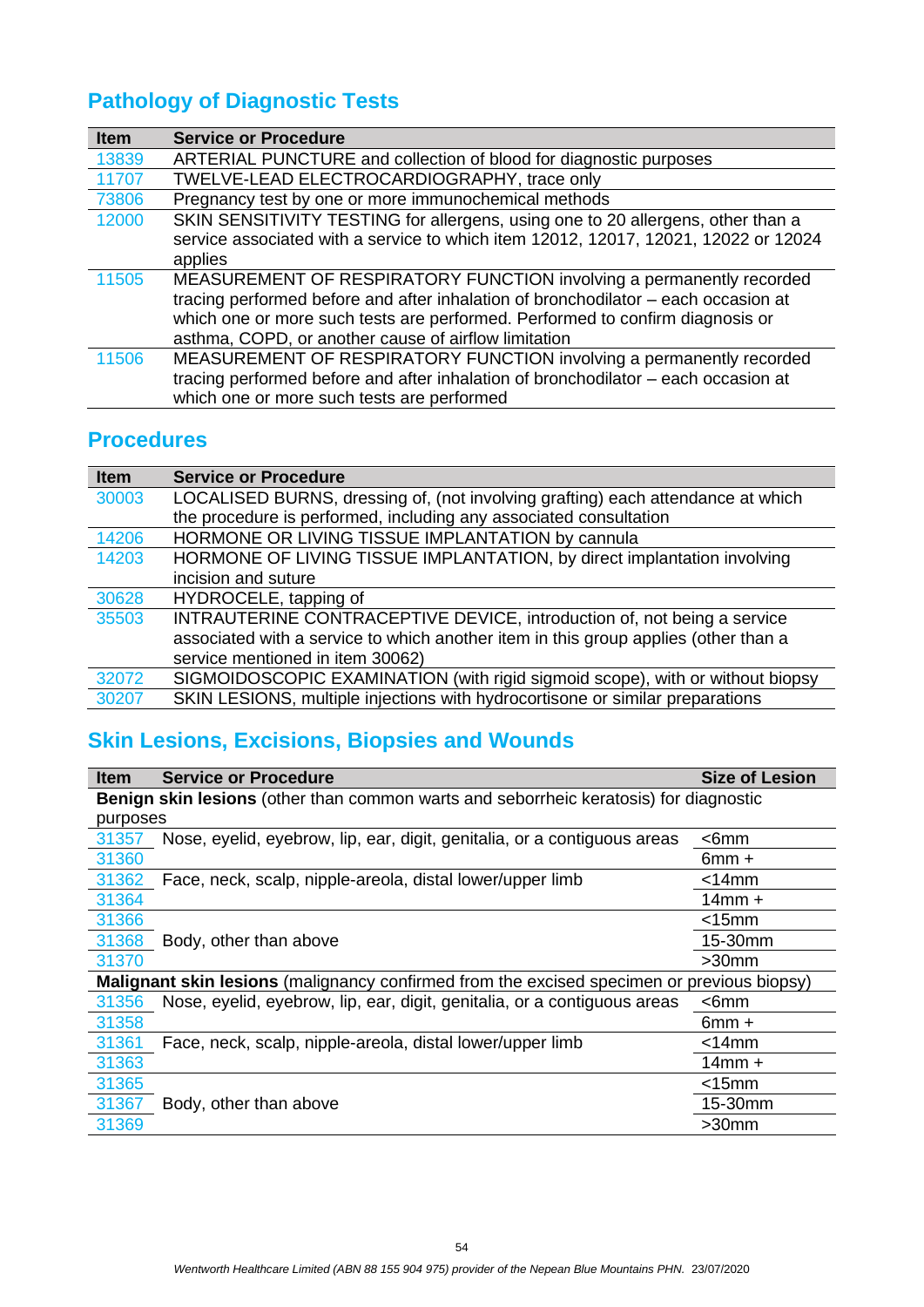| Malignant melanoma, appendageal carcinoma, connective tissue tumour of skin or merkel<br>cell carcinoma of skin (malignancy confirmed from the excised specimen or previous biopsy) |                                                                                        |               |  |  |  |  |
|-------------------------------------------------------------------------------------------------------------------------------------------------------------------------------------|----------------------------------------------------------------------------------------|---------------|--|--|--|--|
| 31371                                                                                                                                                                               | Nose, eyelid, eyebrow, lip, ear, digit, genitalia, or a contiguous areas               | $6mm +$       |  |  |  |  |
| 31372                                                                                                                                                                               | Face, neck, scalp, nipple-areola, distal lower/upper limb                              | $<$ 14 $mm$   |  |  |  |  |
| 31373                                                                                                                                                                               |                                                                                        | $14mm +$      |  |  |  |  |
| 31374                                                                                                                                                                               |                                                                                        | $<$ 15 $mm$   |  |  |  |  |
|                                                                                                                                                                                     | 31375 Body, other than above                                                           | 15-30mm       |  |  |  |  |
| 31376                                                                                                                                                                               |                                                                                        | $>30$ mm      |  |  |  |  |
|                                                                                                                                                                                     | Tumour, cyst, ulcer, scar, removal and suture (^other than common warts and seborrheic |               |  |  |  |  |
| keratosis)                                                                                                                                                                          |                                                                                        |               |  |  |  |  |
| 31206                                                                                                                                                                               |                                                                                        | $<$ 10 $mm$   |  |  |  |  |
| 31211                                                                                                                                                                               | Mucous membrane                                                                        | 10-20mm       |  |  |  |  |
| 31216                                                                                                                                                                               |                                                                                        | $>20$ mm      |  |  |  |  |
| 31220                                                                                                                                                                               | 4 to 10 lesions $-$ skin <sup><math>\wedge</math></sup>                                |               |  |  |  |  |
| 31221                                                                                                                                                                               | 4 to 10 lesions - mucous membrane <sup><math>\wedge</math></sup>                       | Each $<$ 10mm |  |  |  |  |
| 31225                                                                                                                                                                               | >10 lesions - skin or mucous membrane^                                                 |               |  |  |  |  |
|                                                                                                                                                                                     | <b>Biopsy for diagnostic purposes</b>                                                  |               |  |  |  |  |
| 30071                                                                                                                                                                               | Biopsy of skin                                                                         |               |  |  |  |  |
| 30072                                                                                                                                                                               | Biopsy of mucous membrane                                                              |               |  |  |  |  |
| Skin wounds and other                                                                                                                                                               |                                                                                        |               |  |  |  |  |
| 30026                                                                                                                                                                               | Wound, superficial, other than on face or neck                                         |               |  |  |  |  |
| 30029                                                                                                                                                                               | Wound, deep, other than on face or neck                                                | <7cm          |  |  |  |  |
| 30032                                                                                                                                                                               | Wound, superficial, face or neck                                                       |               |  |  |  |  |
| 30035                                                                                                                                                                               | Wound, deep, face or neck                                                              |               |  |  |  |  |
| 30038                                                                                                                                                                               | Wound, superficial, other than on face or neck                                         |               |  |  |  |  |
| 30042                                                                                                                                                                               | Wound, deep, other than on face or neck                                                | >7cm          |  |  |  |  |
| 30045                                                                                                                                                                               | Wound, superficial, face or neck                                                       |               |  |  |  |  |
| 30023                                                                                                                                                                               | Repair of soft tissue wound – deep, including debridement and suture                   |               |  |  |  |  |
| 30052                                                                                                                                                                               | Full thickness laceration of ear, eyelid, nose, or lip                                 |               |  |  |  |  |
| 30111                                                                                                                                                                               | Removal of large burse, including olecranon, calcaneum or patella                      |               |  |  |  |  |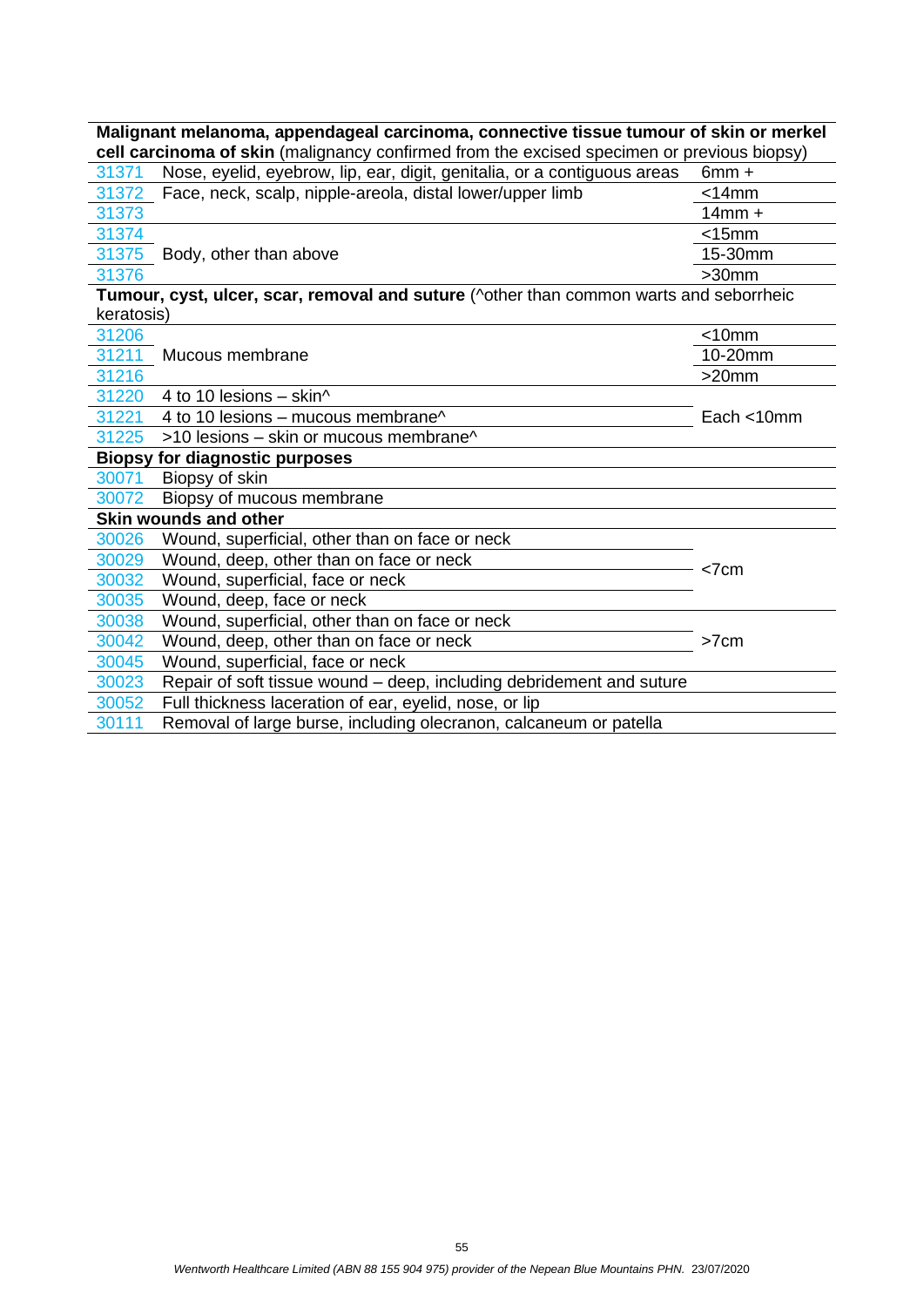## <span id="page-55-0"></span>**Veterans' Care**

## **Coordinated Veterans' Care Program (CVC)**

#### *About the CVC Program*

The Department of Veterans' Affairs (DVA) new Coordinated Veterans' Care Program commenced on 1 May 2011. The CVC Program:

- Uses a proactive approach to improve the management of participant's chronic diseases and quality of care
- Involves a care team of a general practitioner plus a nurse coordinator who work with the participant (and their carer if applicable) to manage their ongoing care
- Provides new payments to GPs for initial and ongoing care

#### *Eligibility*

The program is aimed at veterans, war widows, war widowers and dependants who are Gold Care holders and are as risk of being admitted or readmitted to hospital.

GPs can enrol participants in the program if they:

- Pass an eligibility assessment
- Give their informed consent to be involved in the program

#### *Payments for GPs*

By participating in the program, GPs can claim the following payments through existing payment arrangements with Medicare Australia:

- Initial Incentive Payment for enrolling a participant in the program
- Quarterly Care Payments for ongoing care

#### *Guide for General Practice*

The DVA has developed a guide to help with the implementation of the Coordinated Veterans' Program. It can be downloaded [here.](https://cvctoolbox.dva.gov.au/) The CVC Program items are DVA only items and do not appear in the MBS Schedule.

#### *UP01 Initial Payment – LMO/GP with Practice Nurse Coordinator*

| <b>Item Description</b>                                                                                                                                                                                                                                                                                                                                                                                                                                                                                  | <b>Business Rules</b>                                                                                                                                                                                                                                                                                            |  |  |
|----------------------------------------------------------------------------------------------------------------------------------------------------------------------------------------------------------------------------------------------------------------------------------------------------------------------------------------------------------------------------------------------------------------------------------------------------------------------------------------------------------|------------------------------------------------------------------------------------------------------------------------------------------------------------------------------------------------------------------------------------------------------------------------------------------------------------------|--|--|
| The payment is to an LMO/GP, with a Practice Nurse coordinator, for<br>enrolling a person in the CVC Program and having done all things<br>necessary for the enrolment as described in the guide for General<br>Practice or notes for CVC Program Providers and summarised as                                                                                                                                                                                                                            | This item will be claimed on<br>enrolment of a participant in the<br>CVC Program.                                                                                                                                                                                                                                |  |  |
| follows:<br>The LMO/GP has made any required changes to the practice<br>before enrolling the participant in the Program<br>The participant has been assessed by the LMO/GP as meeting<br>the eligibility criteria for participation in the Program<br>The LMO/GP has explained the Program and the person has<br>۰<br>provided informed consent to being enrolled in the Program and<br>to the sharing of health and medical information<br>A care coordinator employed by the general practice has been | Only one claim of either UP01 or<br>UP02 will be paid per participant<br>regardless of change in<br><b>LMO/GP or in Practice Nurse</b><br>arrangements. Where a person<br>ceases to be a participant and<br>later re-enters the Program, the<br>initial incentive payment (UP01<br>or UP02) will not be payable. |  |  |
| appointed<br>A comprehensive needs assessment of the participant has been<br>carried out by the care coordinator or the LMO/GP<br>A care plan (GPMP) has been prepared and agreed with the<br>participant and a patient friendly copy provided to the participant<br>and any carer/family as agreed                                                                                                                                                                                                      | The date of service is the date<br>of enrolment in the Program<br>which is the date that all steps<br>necessary for enrolment in the<br>Program have been completed.                                                                                                                                             |  |  |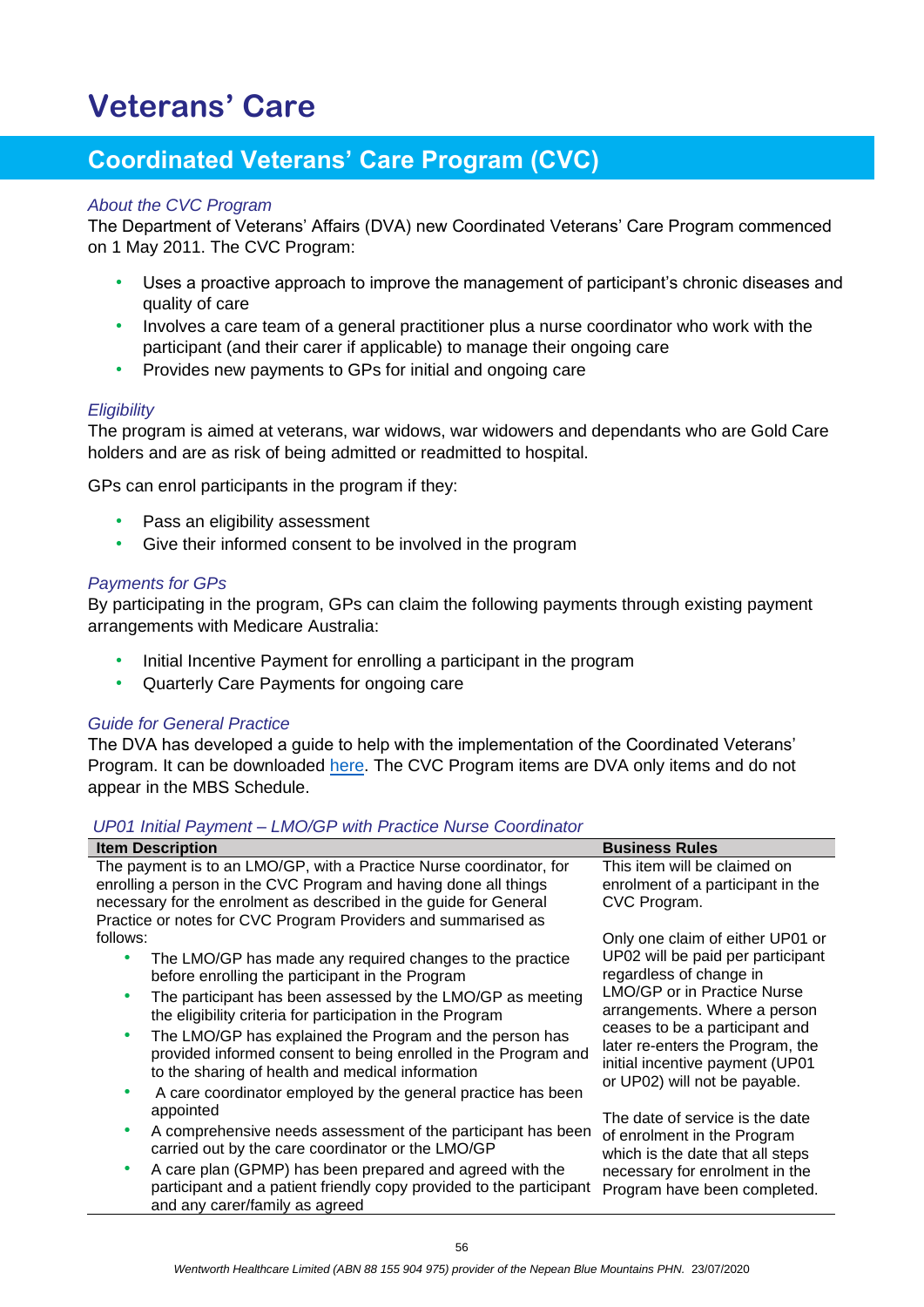# **NSW Workers Compensation Regulation Rates**

#### **From 1 January 2016**

AMA Codes must be used for all consultations and medical services.

Note: From 1 September 2015, *Insurance and Care NSW (iCare)* is the organisation responsible for workers compensation insurance.

| Item          | <b>Name</b>                 | <b>Description/Recommended Frequency</b>                         |
|---------------|-----------------------------|------------------------------------------------------------------|
| AA010         | <b>Level A Consultation</b> | The rate for consultation fee applies for services provided on   |
|               |                             | or after 1 January 2016. GST should not be charged on the        |
| <b>AA020</b>  | <b>Level B Consultation</b> | consultation fee.                                                |
|               |                             | For further information on the criteria for Level A, B, C and D  |
| AA030         | <b>Level C Consultation</b> | consultation services please consult the AMA List of Medical     |
|               |                             | Services and Fees (1 November 2015).                             |
|               |                             | Out-of-hours fees are only payable for emergency                 |
| AA040         | <b>Level D Consultation</b> | attendance and emergency treatment of a worker at the time       |
|               |                             | when the practice is not usually open                            |
| <b>WC0001</b> | Certificate of              | One certification fee may be charged for the initial certificate |
|               | Capacity                    | only. No fee is payable for subsequent certificates. To order    |
|               |                             | certificates of capacity call SIRA on 13 10 50.                  |
| <b>WC0002</b> | Maximum hourly rate         | This fee is to remunerate for any time spent by the medical      |
|               | payable to GP               | practitioner, in addition to the usual medical management, to    |
|               |                             | assist the worker to recover at or return to work. These rates   |
|               |                             | may cover, for example, discussions with employers, case         |
|               |                             | conferences (see definition below), visits to worksites, time    |
|               |                             | spent reviewing injury management to return to work plans        |
|               |                             | and providing additional reports requested from treating         |
|               |                             | doctors (where is was preapproved by the insurer). These         |
|               |                             | should be billed to reflect the time taken (to the nearest five  |
|               |                             | minutes) to deliver the service.                                 |
|               | <b>Case Conference</b>      | Case conference means a face-to-face meeting, video              |
|               |                             | conference or teleconference with any or all of the following    |
|               |                             | parties: workplace rehabilitation provider, employer, insurer    |
|               |                             | or other treatment provider(s) delivering services to the        |
|               |                             | worker. Discussion must seek to clarify the worker's capacity    |
|               |                             | for work, barriers to return to work, and strategies to          |
|               |                             | overcome these barriers via an open forum to ensure parties      |
|               |                             | are aligned with respect to expectations and direction of the    |
|               |                             | injured worker's recovery at work or return to suitable          |
|               |                             | employment. If the discussion is with the worker, it must        |
|               |                             | involve a third party to be considered a case conference.        |
|               |                             | Discussions between the worker's nominated treating doctor       |
|               |                             | and other treating practitioners (e.g., allied health            |
|               |                             | practitioners, medical specialists/surgeons) relating to         |
|               |                             | treatment are considered a normal interaction between            |
|               |                             | referring doctor and practitioner. This will not be charged as a |
|               |                             | case conference                                                  |
| <b>WC0004</b> | <b>Other Medical Items</b>  | The cost of all bandages and dressings etc.                      |
| <b>PHS001</b> | Pharmaceutical              | Payment for pharmaceutical services                              |
|               | <b>Services</b>             |                                                                  |
| <b>WC0005</b> | <b>Medical Records</b>      | Fee for providing copies of medical records (including           |
|               |                             | treating general practitioner, specialist or consulting surgeon  |
|               |                             | notes and reports). If the clinical records are provided         |
|               |                             | electronically, a flat fee applies.                              |

**Note:** these item numbers to be used for Motor Vehicle Accident consultations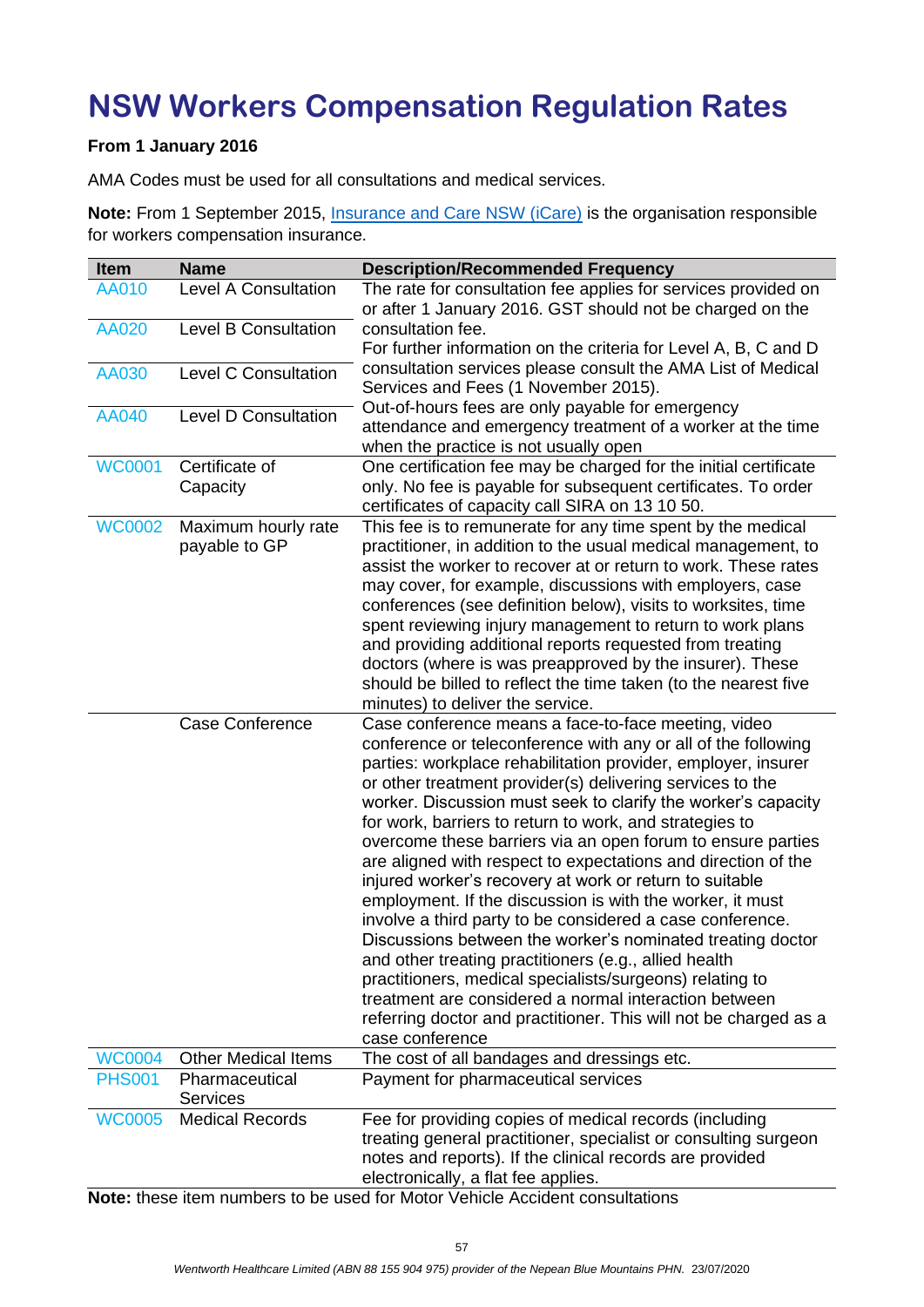# **After-Hours Services Item Numbers**

| <b>Attendance Period</b>                                       |                                                                         |                                          | <b>Item Number</b>                                                                                                                                                                                                           |                                                                                               | <b>Brief Guide</b>                                                                                                                                                               |                                                                                                                                                                                      |  |
|----------------------------------------------------------------|-------------------------------------------------------------------------|------------------------------------------|------------------------------------------------------------------------------------------------------------------------------------------------------------------------------------------------------------------------------|-----------------------------------------------------------------------------------------------|----------------------------------------------------------------------------------------------------------------------------------------------------------------------------------|--------------------------------------------------------------------------------------------------------------------------------------------------------------------------------------|--|
| <b>Mon-Fri</b><br>$7-8am$<br>6-11pm                            | Urgent attendance - after hours<br><b>Sat</b><br>$7-8am$<br>12noon-11pm | Sun & Pub<br><b>Holidays</b><br>7am-11pm | 585 (GP)<br>588 (Non-VR GP, rural<br>area)<br>591 (Non-VR GP,<br>metropolitan area)<br>594 (additional patients at                                                                                                           |                                                                                               | These items<br>can only be used<br>for the first<br>patient, if more<br>than one patient                                                                                         |                                                                                                                                                                                      |  |
|                                                                | Urgent attendance - unsociable hours                                    | Sun & Pub                                | one location)<br>599 (GP)                                                                                                                                                                                                    |                                                                                               | is seen on the<br>one occasion,<br>standard (non-                                                                                                                                |                                                                                                                                                                                      |  |
| <b>Mon-Fri</b><br>11pm-7am                                     | <b>Sat</b><br>11pm-7am                                                  | <b>Holidays</b><br>11pm-7am              | 600 (Non-VR GP)                                                                                                                                                                                                              |                                                                                               | urgent) after<br>hours items<br>apply                                                                                                                                            |                                                                                                                                                                                      |  |
|                                                                | Non urgent after hours at consulting room                               |                                          | <b>GP</b>                                                                                                                                                                                                                    |                                                                                               |                                                                                                                                                                                  |                                                                                                                                                                                      |  |
| <b>Mon-Fri</b><br>Before 8am<br>After 8pm                      | <b>Sat</b><br>Before 8am<br>After 1pm                                   | Sun & Pub<br><b>Holidays</b><br>All day  | 5000 (Level A)<br>5020 (Level B < 20 mins)<br>5040 (Level C > 20 mins)<br>5060 (Level D > 40 mins)<br><b>Non-VR GP</b><br>5200 (Level A)<br>5203 (Level B < 20 mins)<br>5207 (Level C > 20 mins)<br>5208 (Level D > 40 mins) |                                                                                               |                                                                                                                                                                                  | The urgent after-<br>hours items can<br>only be used<br>where the patient<br>has a medical<br>condition that<br>requires urgent<br>assessment<br>which could not<br>be delayed until |  |
| Non-urgent after hours at place other than<br>consulting rooms |                                                                         |                                          | Home                                                                                                                                                                                                                         | <b>RACFs</b>                                                                                  | the next in-hours<br>period                                                                                                                                                      |                                                                                                                                                                                      |  |
| <b>Mon-Fri</b><br>Before 8am<br>After 8pm                      | <b>Sat</b><br>Before 8am<br>After 1pm                                   | Sun & Pub<br><b>Holidays</b><br>All day  | <b>GP</b><br>5003<br>5023<br>5042<br>5063<br><b>Non-VR GP</b><br>5220<br>5223<br>5227<br>5228                                                                                                                                | <b>GP</b><br>5010<br>5028<br>5049<br>5067<br><b>Non-VR GP</b><br>5260<br>5263<br>5265<br>5267 | For consultations<br>at the health<br>center it is<br>necessary for the<br>practitioner to<br>return to, and<br>especially open<br>the consulting<br>rooms for the<br>attendance |                                                                                                                                                                                      |  |